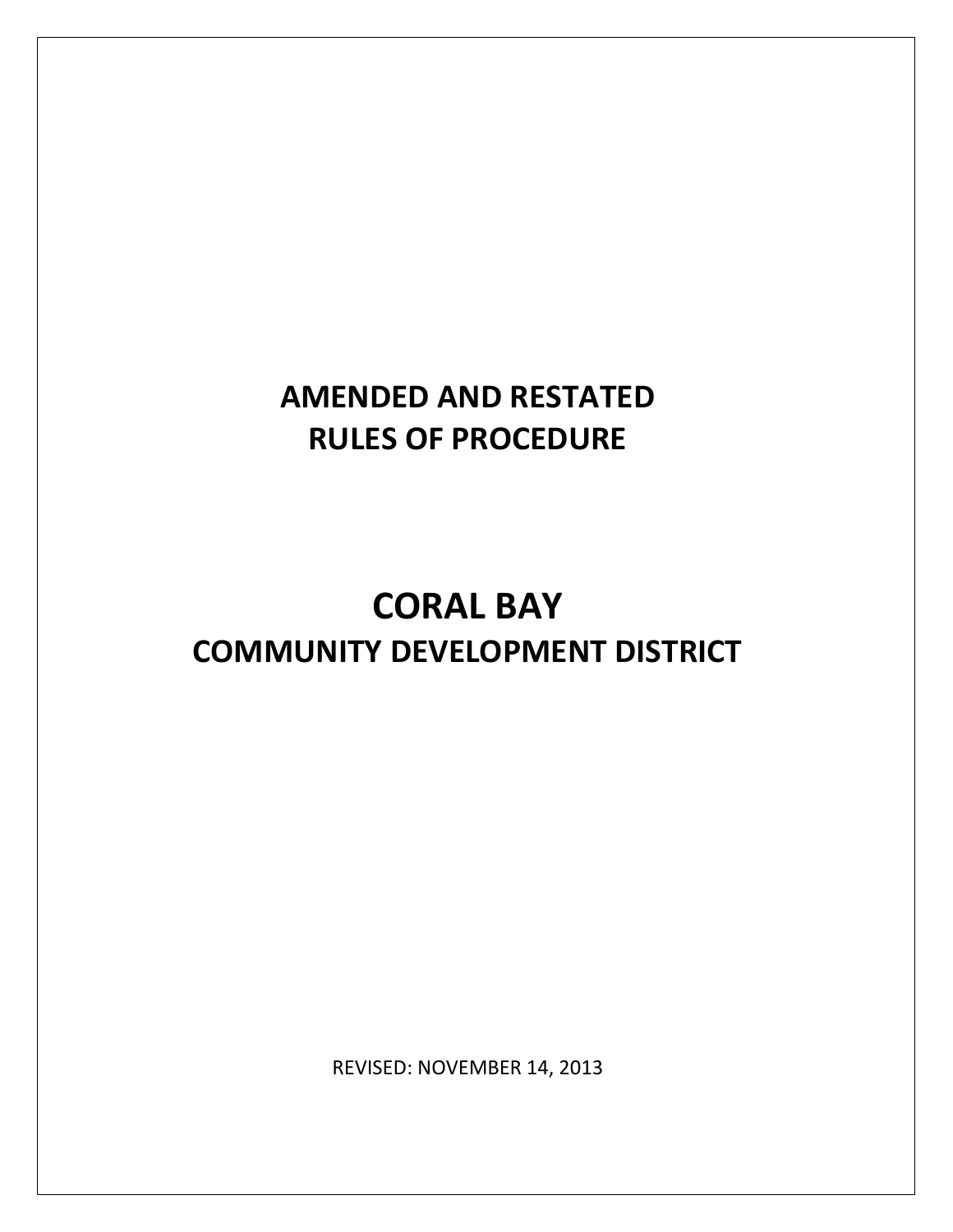# TABLE OF CONTENTS

- **1.0** Organization
	- **1.1** Board of Supervisors; Officers and Voting
		- 1. Board of Supervisors
		- 2. Officers
		- 3. Committees
		- 4. Record Book
		- 5. Meetings
		- 6. Voting Conflict of Interest
	- **1.2** Public Information and Inspection of Records
		- 1. Public Records
		- 2. Copies
		- 3. Records Retention
		- 4. Policies
	- **1.3** Public Meetings, Hearings, and Workshops
		- 1. Notice
		- 2. Agenda
		- 3. Minutes
		- 4. Receipt of Notice
		- 5. Emergency Meetings
		- 6. Public Comment
		- 7. Budget Hearing
		- 8. Continuances
		- 9. Conduct of Meeting
- **2.0** Rulemaking Proceedings
	- 1. Commencement of Proceedings
	- 2. Notice of Rule Development
	- 3. Notice of Proceedings and Proposed Rules
	- 4. Rule Development Workshops
	- 5. Petitions to Initiate Rulemaking
	- 6. Rulemaking Materials
	- 7. Rulemaking proceedings No Hearing
	- 8. Rulemaking Proceedings Hearing
	- 9. Request for a Public Hearing
	- 10. Emergency Rule Adoption
	- 11. Negotiated Rulemaking
	- 12. Variances and Waivers
	- 13. Rates, Fees, Rentals, and Other Charges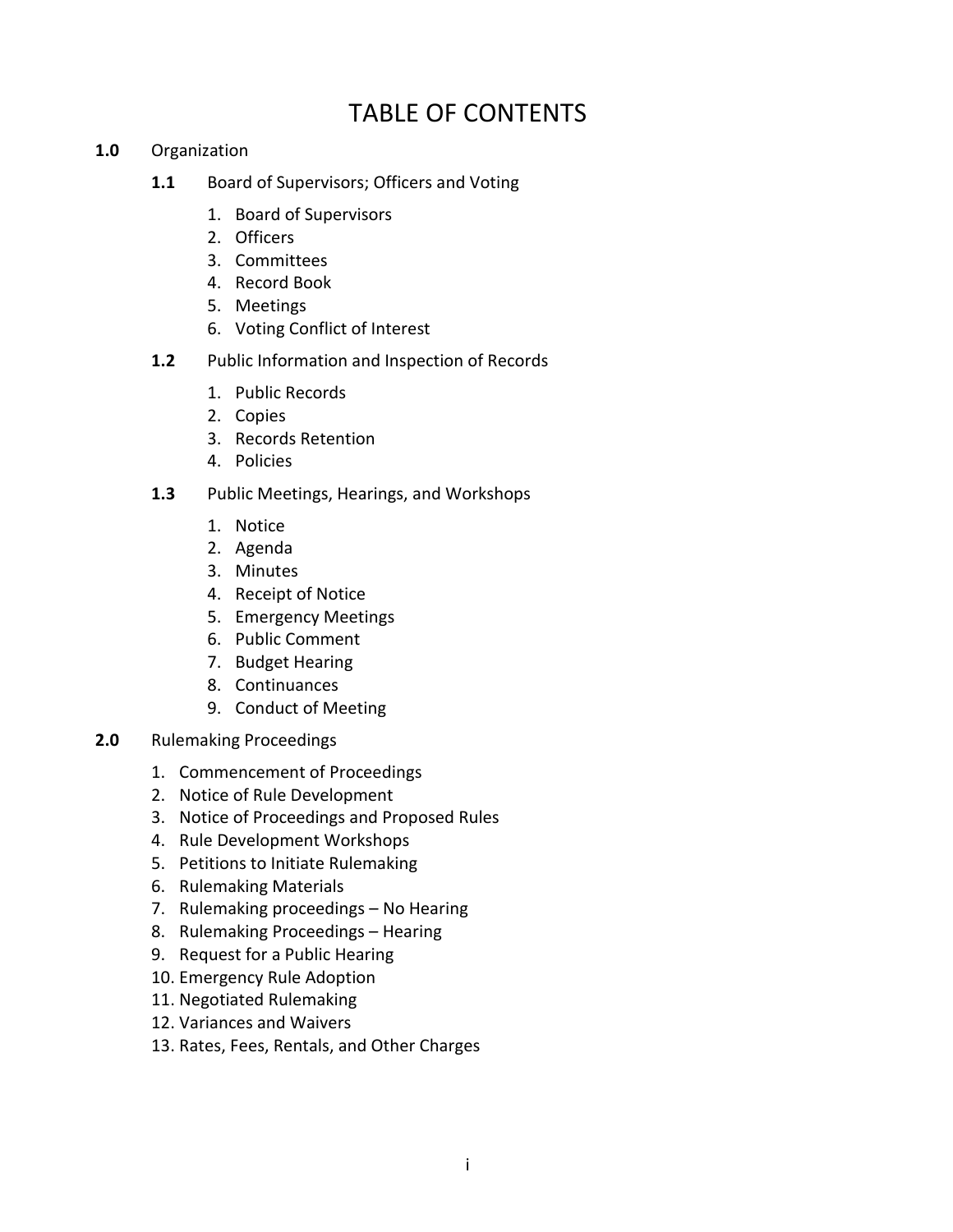- **3.0** Decisions Determining Substantial Interests
	- 1. Conduct of Proceedings
	- 2. Eminent Domain
- **4.0** Purchasing, Contracts, Construction and Maintenance
	- 1. Purpose and Scope
	- 2. Public Records
	- 3. Auditing Services
	- **4.1** Purchase of Goods, Supplies, and Materials
		- 1. Purpose and Scope
		- 2. Definitions
		- 3. Procedure
	- **4.2** Contracts for Construction of Authorized Project
		- 1. Scope
		- 2. Procedure
	- **4.3** Contracts for Maintenance Services
		- 1. Scope
		- 2. Procedure
	- **4.4** Purchase of Insurance
		- 1. Scope
		- 2. Procedure
	- **4.5** Procedure for Purchasing Contractual Services
		- 1. Scope
		- 2. Definitions
		- 3. Procedure
		- 4. Notice
		- 5. Contract Renewal
		- 6. Contract Manager and Contract Administrator
		- 7. Emergency Purchase
		- 8. Continuing Contract
	- **4.6** Procedure Under Consultants' Competitive Negotiations Act
		- 1. Definitions
		- 2. Qualifying Procedures
		- 3. Public Announcement
		- 4. Competitive Selection
		- 5. Competitive Negotiation
		- 6. Continuing Contract
		- 7. Emergency Purchase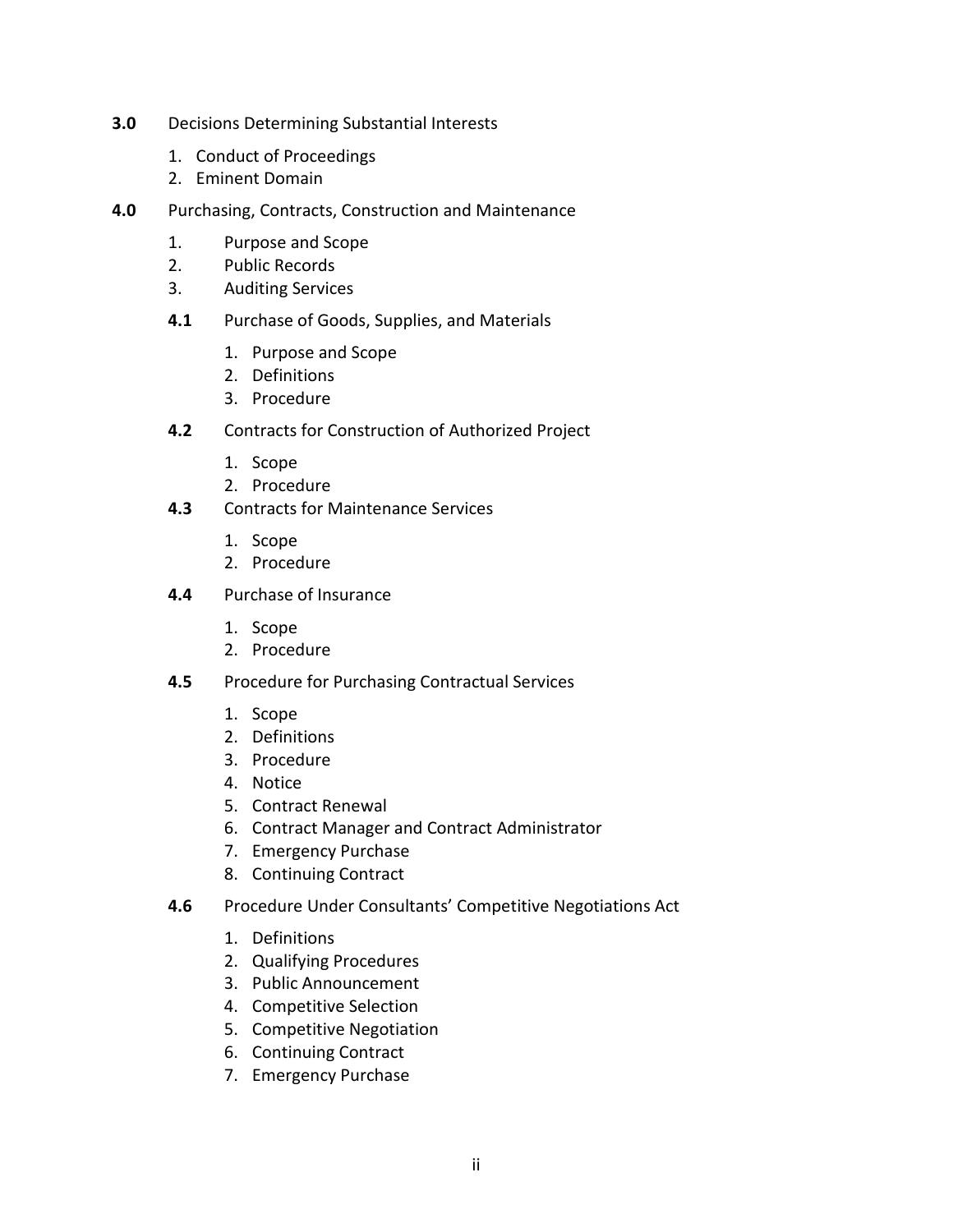- **5.0** Bid Protests Under Consultants' Competitive Negotiations Act
	- 1. Notice
	- 2. Filing
	- 3. Award Process
	- 4. Mutual Agreement
	- 5. Proceedings
	- 5.1 Protests with Respect to Contracts Awarded or Bid Documents
		- 1. Notice
		- 2. Filing
		- 3. Award Process
		- 4. Informal Proceeding
		- 5. Formal Proceeding
	- 5.2 Bid Protests Relating to Any Other Award
		- 1. Notice
		- 2. Filing
		- 3. Award Process
		- 4. Mutual Agreement
		- 5. Hearing
- **6.0** Design-Build Contract Competitive Proposal Selection Process
	- 1. Scope
	- 2. Procedure
	- 3. Emergency Purchase
- **7.0** Effective Date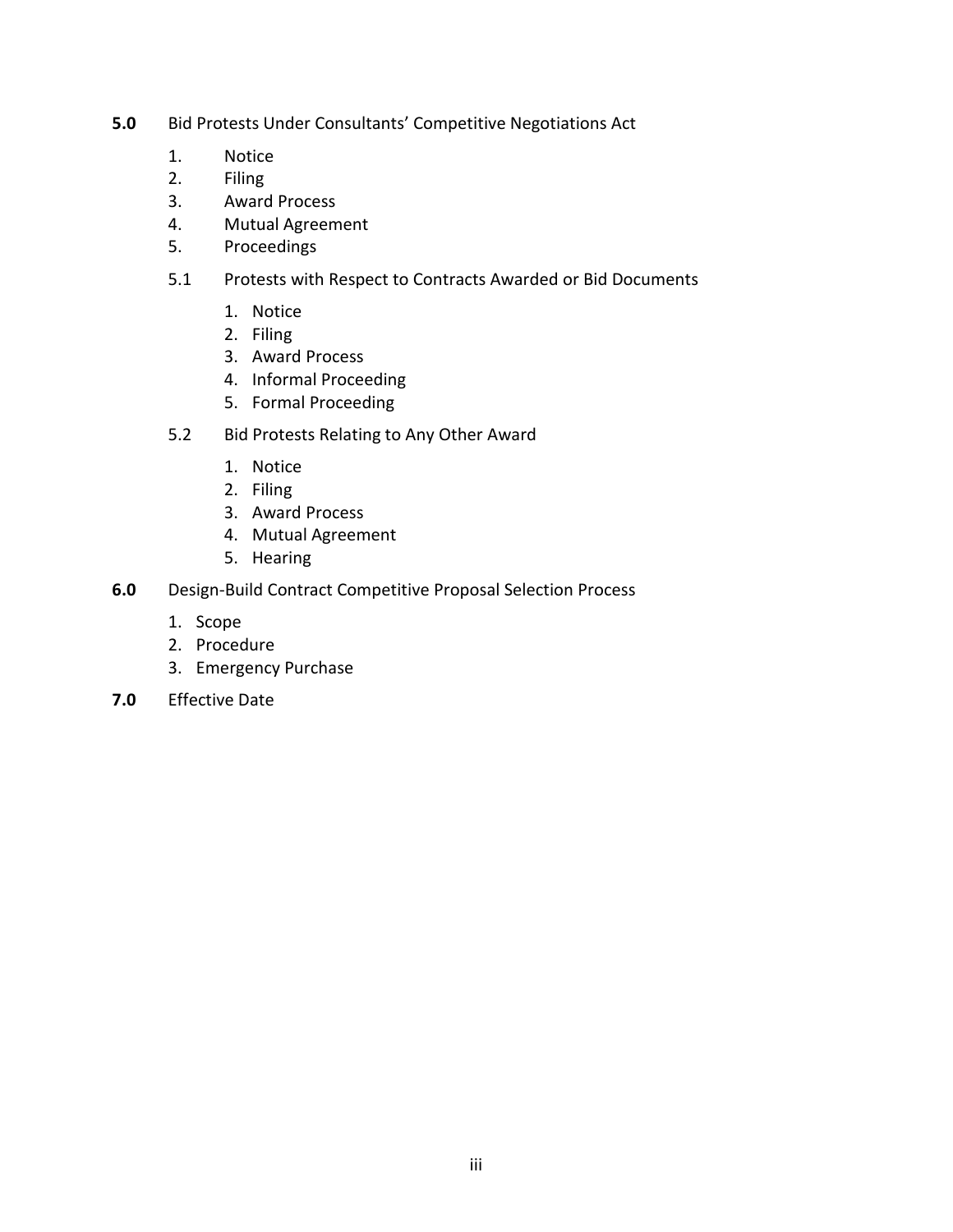# **AMENDED AND RESTATED RULES OF PROCEDURE CORAL BAY COMMUNITY DEVELOPMENT DISTRICT**

# **1.0 Organization.**

- (1) The Coral Bay Community Development District (the "District") was created pursuant to the provisions of Chapter 190, Florida Statutes, and was established to provide for ownership, operation, maintenance, and provision of various capital facilities and services within its jurisdiction. The purpose of these Rules of Procedure (the "Rules") is to describe the general operations of the District.
- (2) Definitions located within any section of the Rules shall be applicable within all other sections, unless specifically stated to the contrary.
- (3) The Rules of Procedure of the Coral Bay Community Development District, previously adopted by the Board on are hereby amended, restated, and replaced in their entirety by these Amended and Restated Rules of Procedure as of the date of adoption thereof.
- (4) Should a Rule conflict with Florida or federal law and the application of the Rule has not been suspended by the District, such Rule shall be interpreted in the manner that best effectuates the intent of the Rule while complying with applicable law.

**Specific Authority: s.s. 190.001(5), 120.53(1)(a), Fla. Stat. Law Implemented: s.s. 190.001(5), 120.53(1)(a), Fla. Stat.**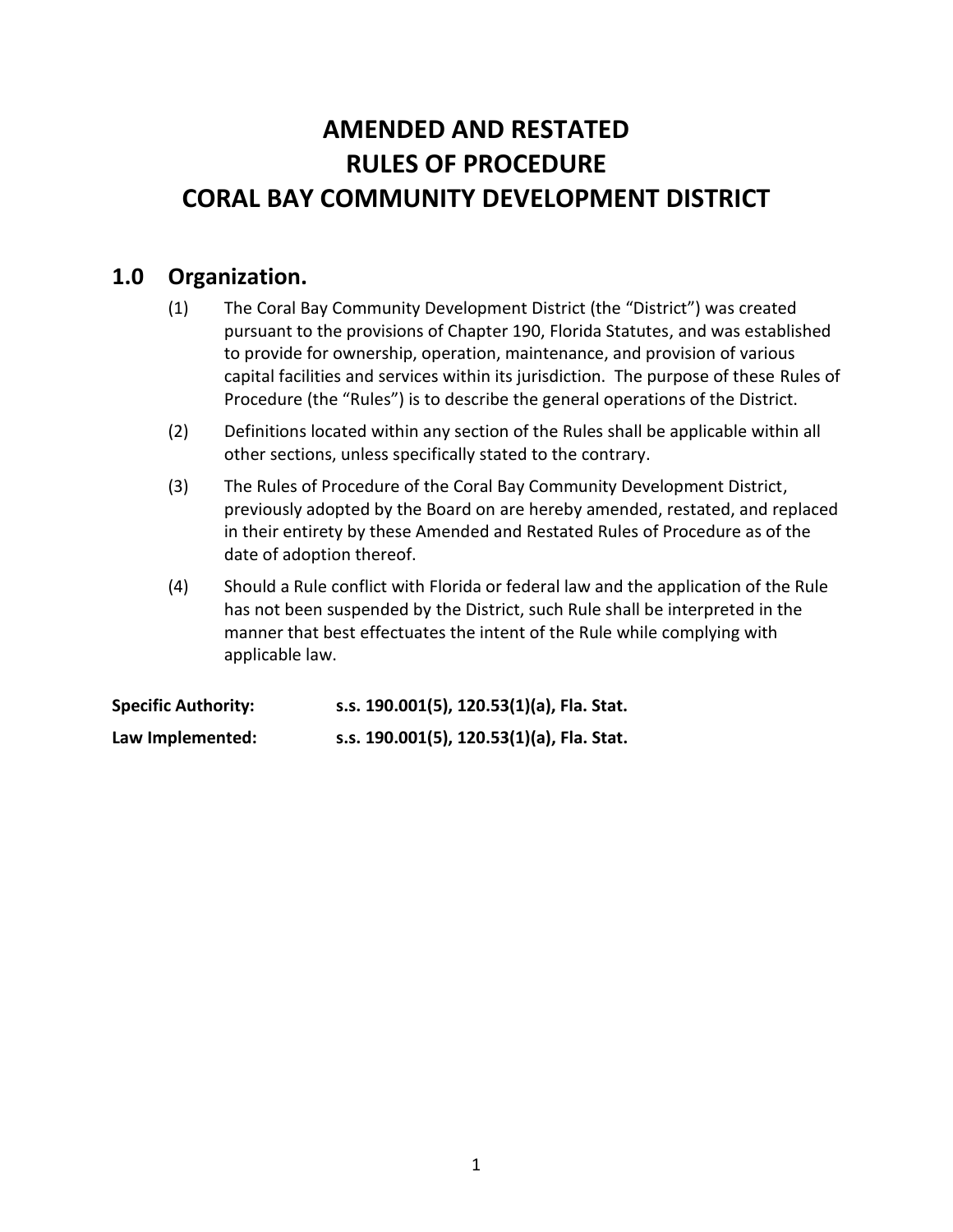## **1.1 Board of Supervisors: Officers and Voting.**

- (1) **Board of Supervisors**. The Board of Supervisors of the District (the "Board") shall consist of five (5) members. Members of the Board must be qualified electors of the District as defined in Section 190.003, Florida Statutes, residents of the State of Florida, and citizens of the United States of America. The Board shall exercise the powers granted to the District.
	- (a) Board members shall hold office for the term specified by Section 190.006, Florida Statutes. If, during the term of office, any Board Member(s) vacates their office, the remaining member(s) of the Board shall fill the vacancies by appointment for the remainder of the unexpired term(s).
	- (b) Three (3) members of the Board physically present at the meeting location shall constitute a quorum for the purposes of conducting business and exercising its powers and for all other purposes. However, if three (3) or more vacancies occur at the same time, a quorum is not necessary to fill the vacancies. Action taken by the Board shall be upon a majority vote of the members present, unless otherwise provided in the Rules or required by law. If a quorum is physically present at the meeting location, members of the Board, as well as staff or employees of the District may be present by telephone or videoconference, provided that such telephone of videoconference attendance is accomplished by speaker so that all present may hear and respond to comments of each party attending by telephone or videoconference. Nothing in these Rules shall require the District to permit members of the public to attend a Board meeting by telephone or videoconference.
- (2) **Officers**. At the first Board meeting held after each election where the newly elected members take office, the Board shall select a Chair, Vice-Chair, Secretary, Assistant Secretary, and Treasurer.
	- (a) The Chair must be a member of the Board. If the Chair resigns from that office or ceases to be a member of the Board, the Board shall select a Chair, after filling the vacancy. The Chair shall be authorized to sign adopted resolutions and approved agreements for the District. The Chair shall convene and conduct all meetings of the Board. In the event the Chair is unable to attend a meeting or a portion of a meeting, the Vice-Chair shall convene and conduct the meeting. In the event that both the Chair and the Vice-Chair are absent from a Board meeting and a quorum is present, the Board may delegate one of its members to convene and conduct the meeting. In such circumstances, any of the Board members present are authorized to execute agreements, resolutions, and other documents approved by the Board at such meeting.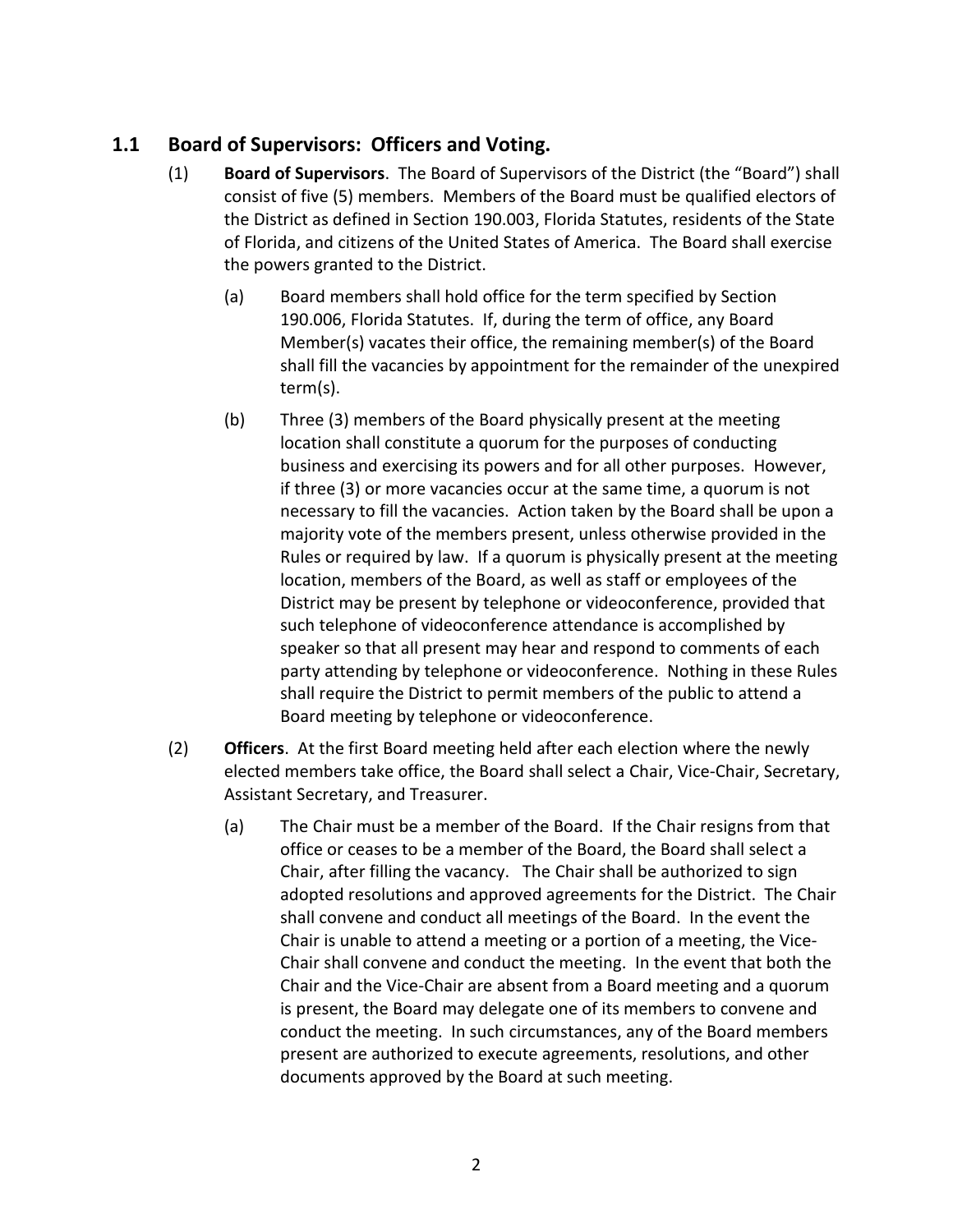- (b) The Vice-Chair shall be a member of the Board and shall have such duties and responsibilities as specifically designated by the Board from time to time. If the Vice-Chair resigns from office or ceases to be a member of the Board, the Board shall select a Vice-Chair, after filling the Board vacancy.
- (c) The Secretary of the Board serves at the pleasure of the Board and need not be a member of the Board. The Secretary shall be responsible for maintaining the minutes of Board meetings and may have other duties assigned by the Board from time to time. The District Manager may serve as Secretary.
- (d) The Treasurer need not be a member of the Board but must be a resident of Florida. The Treasurer shall perform duties described in Section 190.007(2) and (3), Florida Statutes, or as otherwise approved by the Board. The Treasurer shall serve at the pleasure of the Board.
- (3) **Committees**. The board may establish committees of the Board, either on a permanent or temporary basis, to perform specifically designated functions. Committees may include individuals who are not members of the Board. Such functions may include, but are not limited to, contract negotiations, personnel matters, and budget preparation.
- (4) **Record Book**. The District shall keep a permanent record book entitled "Record of Proceedings of the Coral Bay Community Development District", in which shall be recorded minutes of all meetings, resolutions, proceedings, certificates, bonds given by all employees, and corporate acts. The Records of Proceedings shall be located at the District Office, shall be maintained by the District Manager, and shall be available for inspection by the public.
- (5) **Meetings**. The Board shall establish each fiscal year, an annual schedule of regular meetings, which shall be submitted to the County and as otherwise required by law. The Board may also meet upon the call of the Chair or three Board members. All meetings of the Board shall be open to the public in accord with the provisions of Chapter 286, Florida Statutes.
- (6) **Voting Conflict of Interest**. Board members shall comply with Section 112.3143, Florida Statutes, with respect to voting conflicts of interest on matters coming before the Board for a vote. For the purposes of this section, "voting conflict of interest" shall be governed by Chapters 112 and 190, Florida Statutes, as amended from time to time.

| <b>Specific Authority:</b> | s.s. 190.001, 190.001(5), Fla. Stat.        |
|----------------------------|---------------------------------------------|
| Law Implemented:           | s.s. 190.006, 190.007, 112.3143, Fla. Stat. |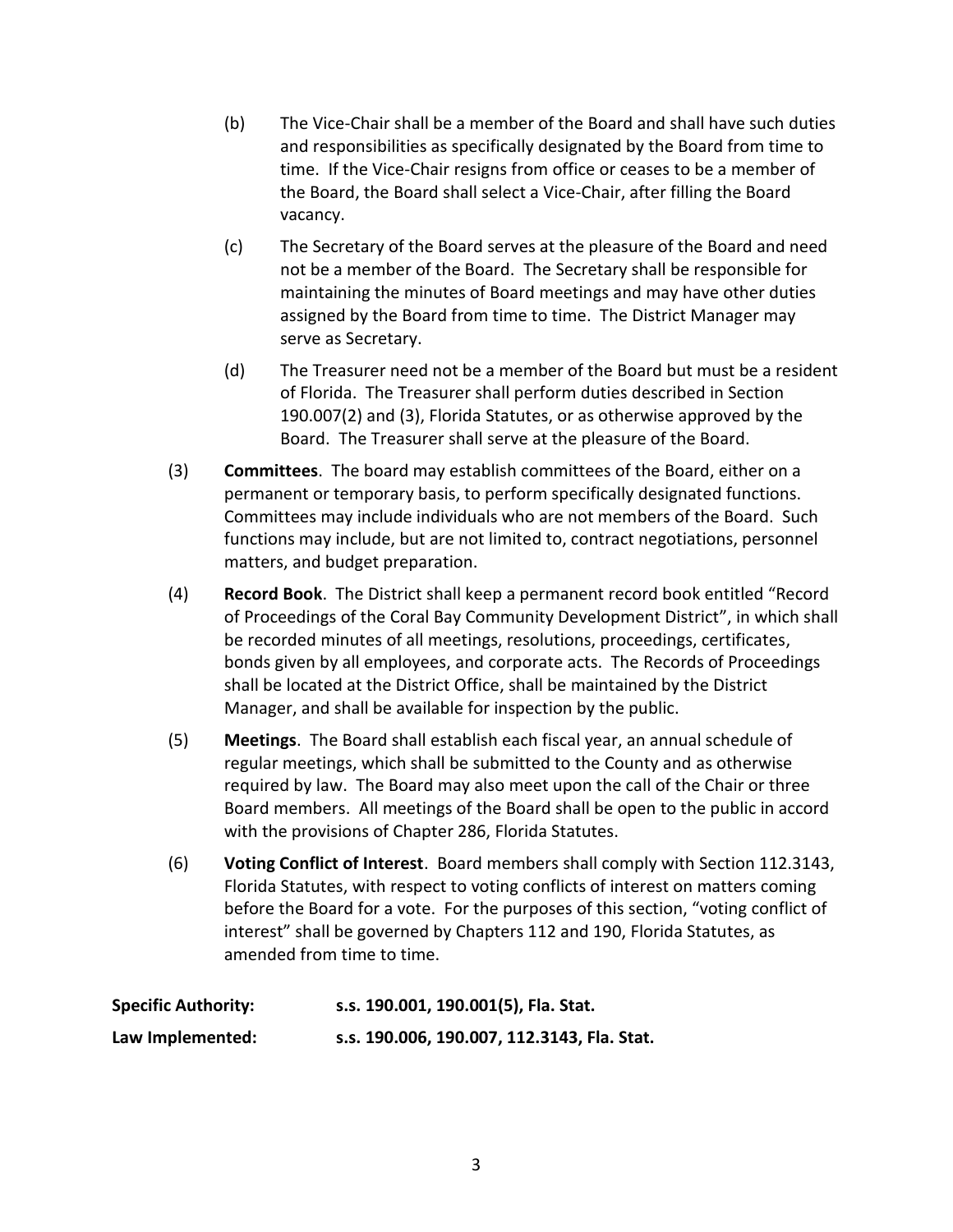#### **1.2 Public Information, Inspection of Records, and Policies.**

- (1) **Public Records**. All District public records within the meaning of Chapter 119, Florida Statutes, and not otherwise restricted by law, including the "Records of Proceedings of the Coral Bay Community Development District," may be copied or inspected at the District Office during regular business hours.
- (2) **Copies**. Copies of public records shall be made available to the requesting person at a charge of \$0.15 per page for one-sided copies and \$0.20 per page for two-sided copies if not more than 8 ½ by 14 inches or as set forth in Section 119.07, Florida Statutes, whichever is greater. Copies of public records in excess of 8 ½ by 14 inches shall be made available at a charge not to exceed the actual cost of reproduction. Certified copies of public records shall be made available at a charge of \$1.00 per page. If the nature or volume of the public records requested to be inspected, examined, or copied is such as to require extensive use of information technology resources or extensive clerical or supervisory assistance, a special service charge, which shall be reasonable and based on the actual costs incurred, may be charged in addition to the actual cost of duplication.
- (3) **Records Retention**. The Secretary of the District shall be responsible for retaining the District's records in accordance with applicable Florida law.
- (4) **Policies**. The Board may adopt policies related to the conduct of its business and the provision of services either by resolution or motion.

| <b>Specific Authority:</b> | s.s. 190.001(5), 120.53, Fla. Stat.     |
|----------------------------|-----------------------------------------|
| Law Implemented:           | s.s. 190.06, 119.07, 120.53, Fla. Stat. |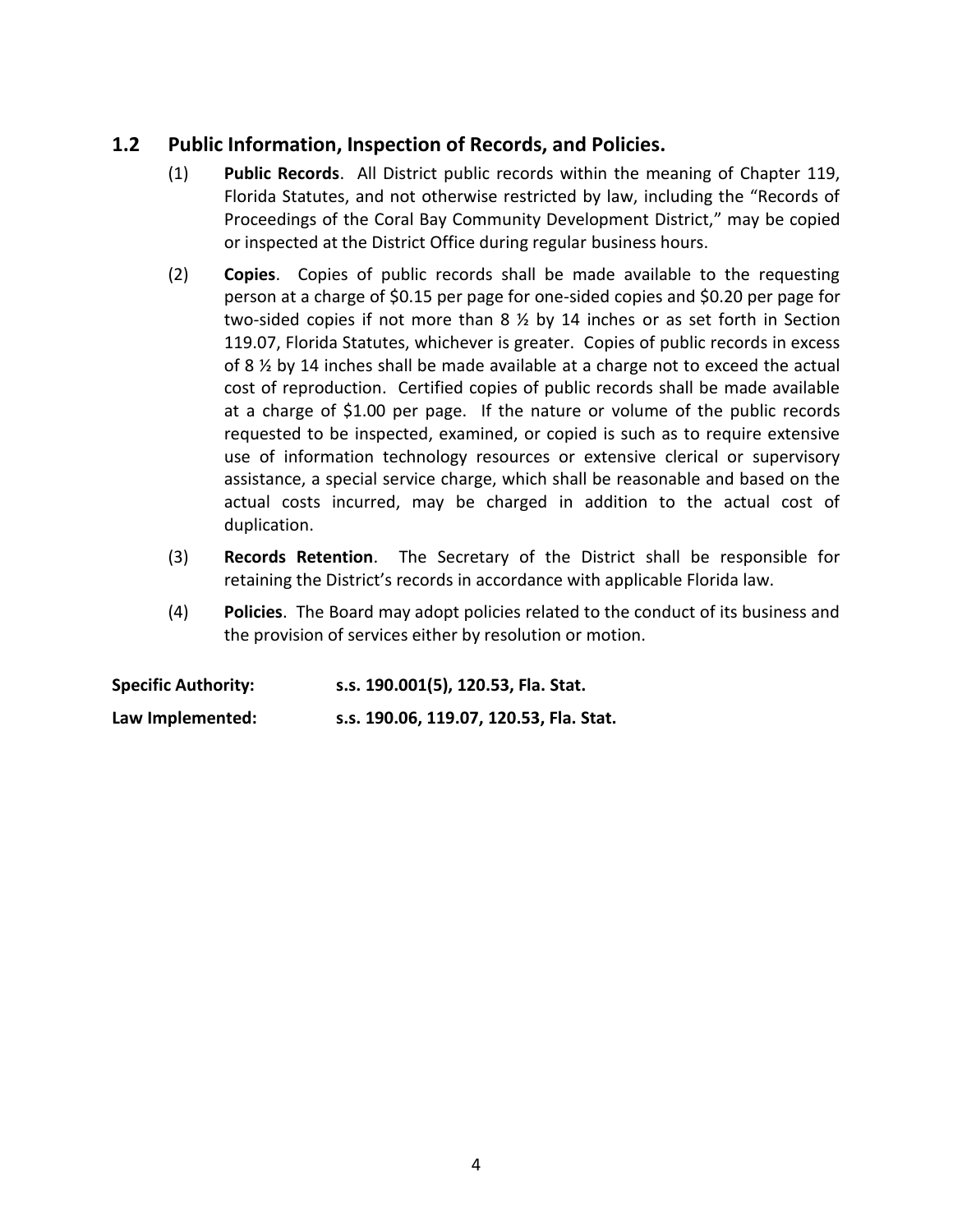#### **1.3 Public meetings, Hearings, and Workshops.**

- (1) **Notice**. Pursuant to Section 189.417(1), Florida Statutes, the Board shall advertise its regular meeting schedule and except in cases of a bona fide emergency or as otherwise required by Statute or these Rules, the Board shall advertise public notice of any meeting other than a regular meeting or any recessed or reconvened meeting of the Board at least seven (7) days prior to such meeting. Public notice shall be given by publication in a newspaper of general circulation in the District and shall state:
	- (a) The date, time and place of the meeting or workshop;
	- (b) A brief description of the nature, subjects and purposes of the meeting, hearing or workshop;
	- (c) The District Office address for the submission of requests for copies of the agenda;
	- (d) Pursuant to the provisions of the Americans with Disabilities Act, any person requiring special accommodations to participate in this meeting/hearing/workshop is asked to advise the District Office at least forty-eight (48) hours before the meeting/hearing/workshop by contacting the District Manager at (954) 968-6286 (the Clubhouse office). If you are hearing or speech impaired, please contact Florida Relay Service at 1-800-955-8770, who can aid you in contacting the District Office.
	- (e) A person who decides to appeal any decision made at the meeting/hearing/workshop with respect to any matter considered at the meeting/hearing/workshop is advised that person will need a record of the proceedings and that accordingly, the person may need to ensure that a verbatim record of the proceedings is made including the testimony and evidence upon which the appeal is to be based.
- (2) **Agenda**. The District Manager, under the guidance of the Chair or those members of the Board calling for the meeting/hearing/workshop, shall prepare a notice and an agenda of the meeting/hearing/workshop. The notice and agenda shall be available to the public at least seven (7) days before the meeting/hearing/workshop except in the case of an Emergency meeting. The agenda may be changed before or at the meeting/hearing/workshop.
	- (a) The District may, but is not required to, use the following format in preparing its agenda for its regular meetings: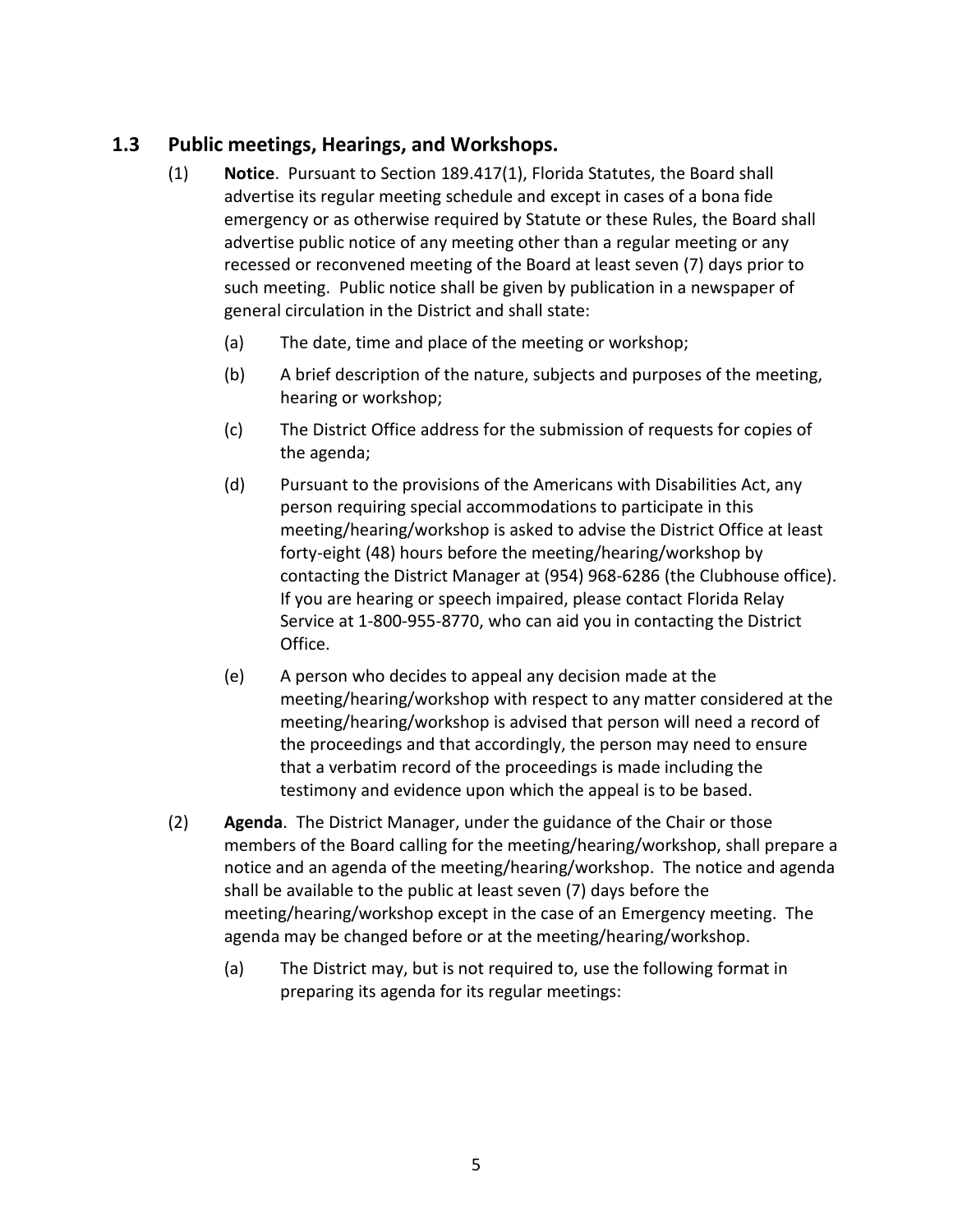Call to order Roll call Pledge of Allegiance Public comment Review of minutes Review of Invoices Presentations Audience comments Supervisor's comments Staff reports (a) District Engineer (b) District Attorney (c) District Treasurer (d) District Manager

Old business New business Adjournment

- (3) **Minutes**. The Secretary shall be responsible for keeping the minutes of each meeting of the Board. Minutes shall be corrected and approved by the Board at a subsequent meeting.
- (4) **Receipt of Notice**. Persons wishing to receive, by mail, notices or agendas of meetings, may so advise the District Manager or Secretary at the District Office. Such persons shall furnish a mailing address in writing and shall be required to pre-pay the cost of the copying and postage. Persons wishing to receive by email, notices of agendas of meetings may so advise the District Manager in writing and shall furnish the District Manager with an operating e-mail address.
- (5) **Emergency Meetings**. The Chair, or Vice-Chair if the Chair is unavailable, may convene an emergency meeting of the Board without first having complied with subsections (1), (2) and (4), to act on bona fide emergency situations that may affect the public health, safety or welfare, provided that notice is given and reasonable good faith efforts are made to notify all Board members in advance of the emergency meeting. Reasonable efforts may include telephone notification. Whenever an emergency meeting is called, the District Manager shall be responsible for notifying at least one major newspaper of general circulation in the District. Actions taken at an emergency meeting shall be ratified by the Board at a regularly noticed meeting subsequently held.
- (6) **Public Comment**. The Board shall set aside a reasonable amount of time at each regular meeting for public comment and members of the public shall be permitted to provide comment on any proposition or matter before the Board. The time for audience comment shall be identified in the agenda. At the Board's discretion, each person wishing to address the Board will be given a three (3) minute time limit for their comments, in the interest of time and fairness to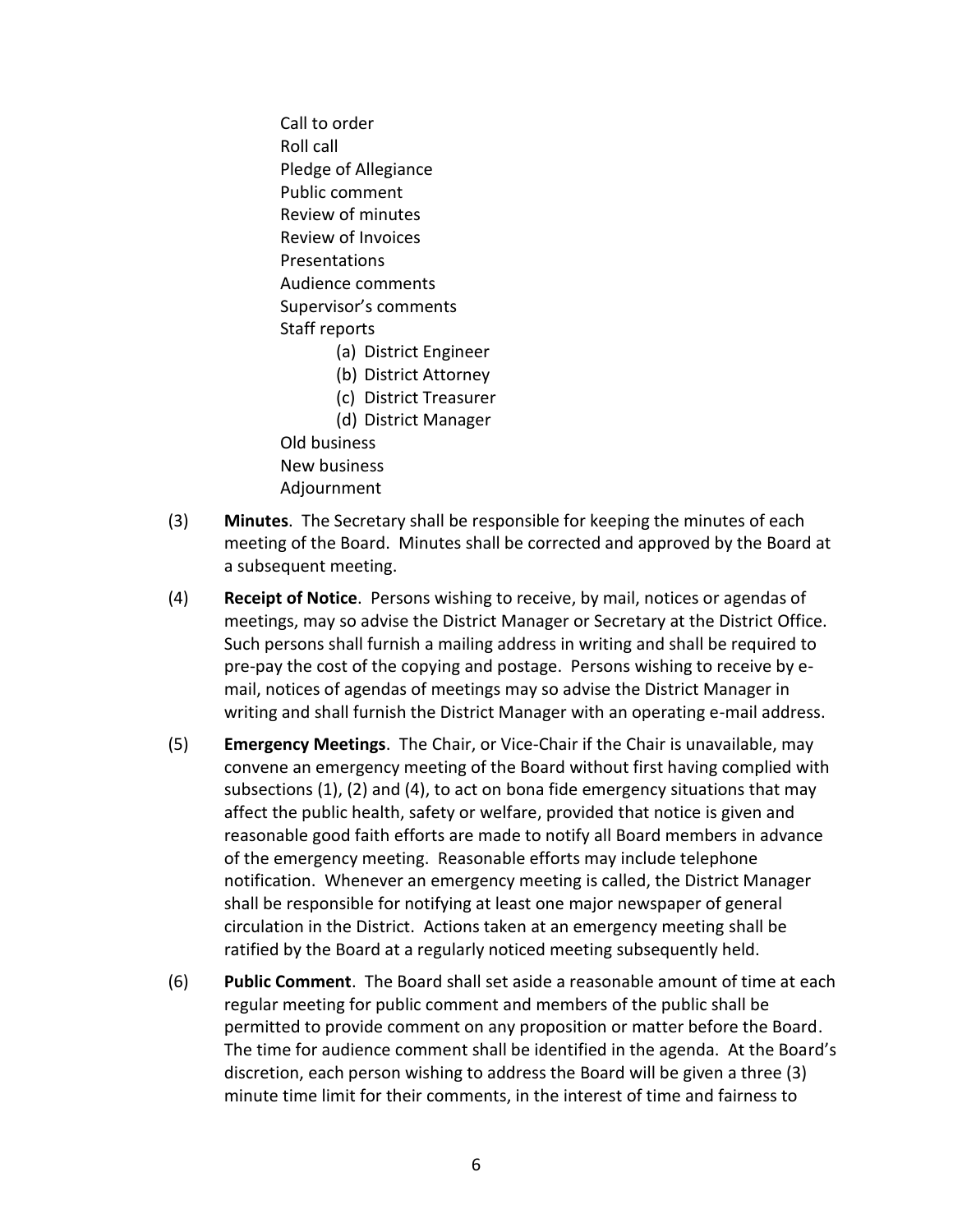other speakers. Policies governing public comment may be adopted by resolution of the Board in accordance with Florida law.

- (7) **Budget Hearing**. Notice of hearing on the annual budget(s) shall be in accord with Section 190.008, Florida Statutes. Once adopted in accord with Section 190.008, Florida Statutes, the annual budget(s) may be amended from time to time by action of the Board. Approval of invoices by the Board in excess of the funds allocated to a particular budgeted line item shall serve to amend the budgeted line item.
- (8) **Continuances**. Any meeting of the Board or any item or matter included on the agenda for a meeting may be continued without re-notice or re-advertising provided that the continuance is to a specified date, time and location publicly announced at the Board meeting where the item or matter came before the Board.

| <b>Specific Authority:</b> |  | s.s. 190.005, 190.011(5), 190.011(15), Fla. Stat. |  |                                                            |  |
|----------------------------|--|---------------------------------------------------|--|------------------------------------------------------------|--|
| Law Implemented:           |  |                                                   |  | s.s. 190.006, 190.007, 190.008, 120.53, 286.0105, 286.011, |  |
|                            |  | 286.0114, 120.54, Fla. Stat.                      |  |                                                            |  |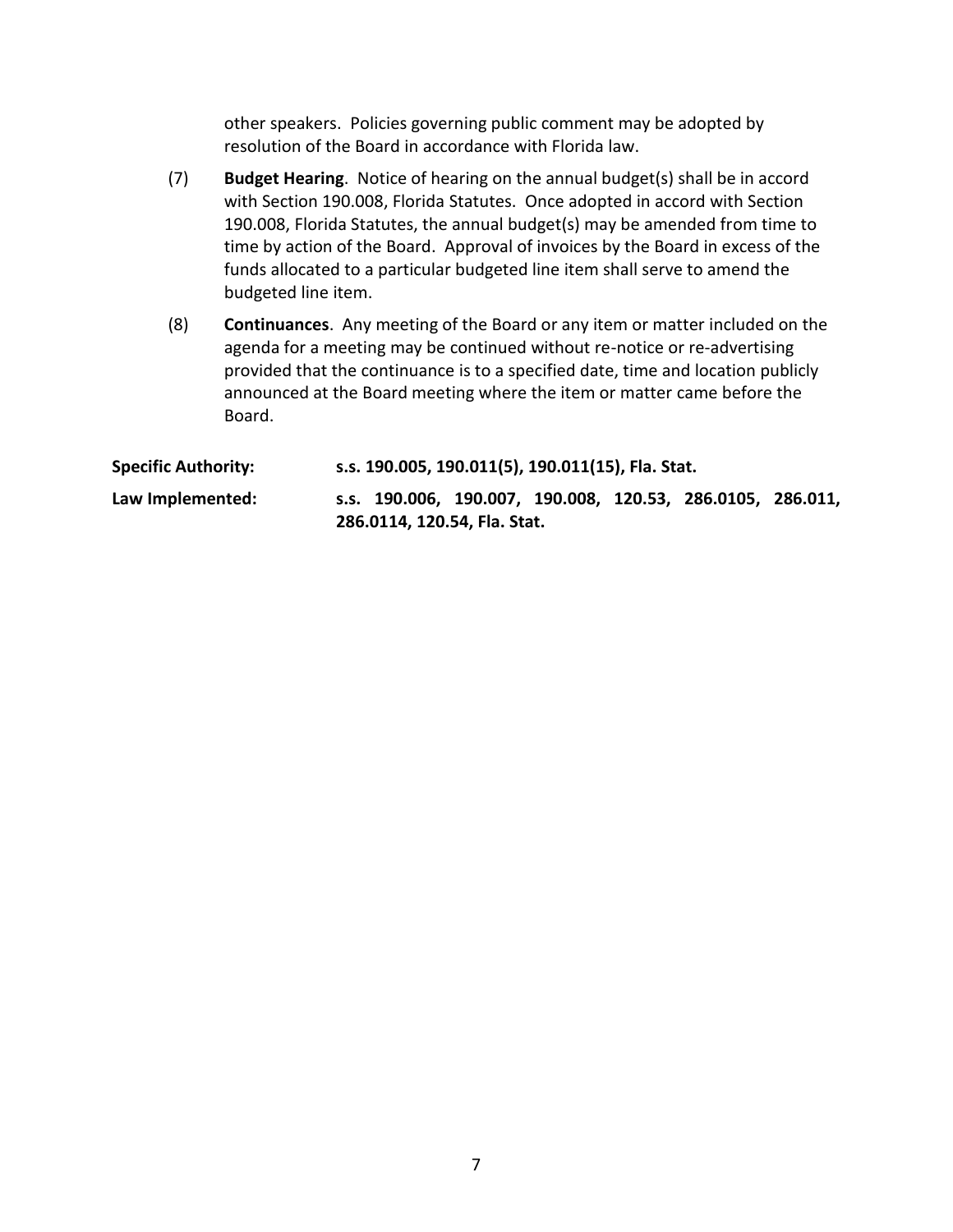# **2.0 Rulemaking Proceedings.**

(1) **Commencement of Proceedings**. Proceedings held for adoption, amendment, or repeal of a District rule shall be conducted according to the applicable provisions of Chapter 120, Florida Statutes, and these Rules. If Chapter 120, Florida Statutes, is amended so that the provisions of Chapter 120 conflict with these Rules, Chapter 120 shall control. Rulemaking proceedings shall be deemed to have been initiated upon publication of notice by the District.

#### (2) **Notice of Rule Development**.

- (a) Except when the intended action is the repeal of a rule, the District shall provide notice of the development of proposed rules by publication of a notice of rule development in a newspaper of general circulation in the District before providing notice of a proposed rule as required by paragraph (3). The notice of rule development shall indicate the subject area to be addressed by rule development, provide short, plain explanation of the purpose and effect of the proposed rule, cite specific legal authority for the proposed rule, and a statement of how a person may promptly obtain a copy of any preliminary draft, if available.
- (b) All rules shall be drafted in accord with Chapter 120, Florida Statutes.

#### (3) **Notice of Proceedings and Proposed Rules**.

(a) Prior to the adoption, amendment, or repeal of any rule other than an emergency rule, the District shall give notice of its intended action, setting forth a short, plain explanation of the purpose and effect of the proposed action; a reference to the specific rulemaking authority pursuant to which the rule is adopted; and a reference to the section or subsection of the Florida Statutes or the Laws of Florida being implemented, interpreted, or made specific. The notice shall include a summary of the District's statement of the estimated regulatory costs, if one has been prepared, based on the factors set forth in Section 120.541(2), Florida Statutes, and a statement that any person who wishes to provide the District with a lower cost regulatory alternative as provided by Section 120.541(1), must do so in writing within twenty-one (21) days after publication of the notice. The notice must state the procedure for requesting a public hearing on the proposed rule unless one is otherwise scheduled. Except when the intended action is the repeal of a rule, the notice shall include a reference both to the date on which and to the place where the notice of rule development that is required by subsection (2) appeared.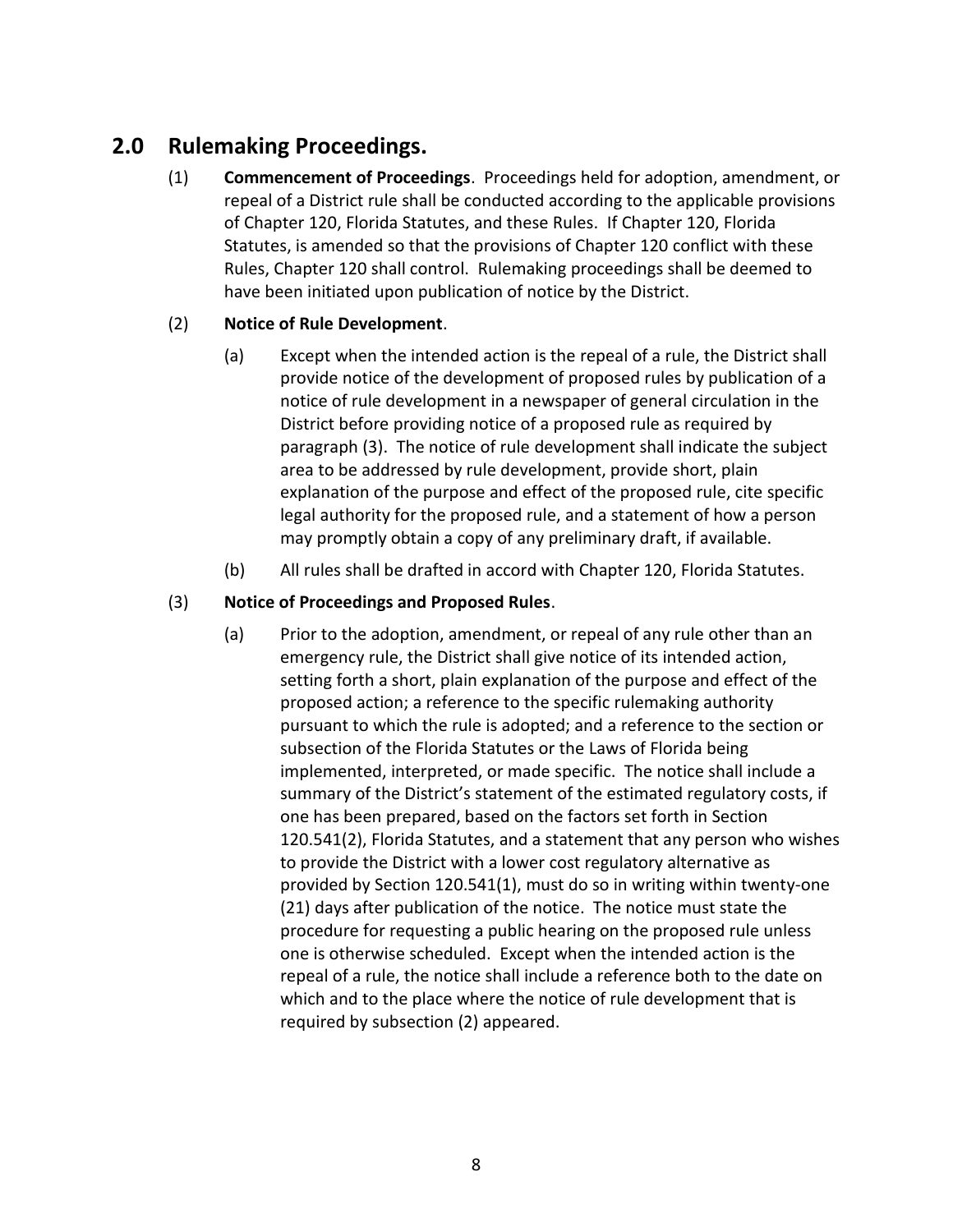- (b) The notice shall be published in a newspaper of general circulation in the District not less than twenty-eight (28) days prior to the intended action. The proposed rule shall be available for inspection and copying by the public at the time of the publication of notice.
- (c) The notice shall be mailed to all persons named in the proposed rule and to all persons who, at least fourteen (14) days prior to such mailing, have made requests of the District for advance notice of its proceedings. Any person may file a written request with the District Manager to receive notice by mail of District proceedings to adopt, amend or repeal a rule. Such persons must furnish a mailing address and may be required to pay the cost of copying and mailing. Notice will then be mailed to all persons whom, at least fourteen (14) days prior to such mailing, have made requests of the District for advance notice of its proceedings.
- (4) **Rule Development Workshops**. Whenever requested in writing by any affected person, the District must either conduct a rule development workshop prior to proposing rules for adoption or the District Chair must explain in writing why a workshop is unnecessary. The District may initiate a rule development workshop but is not required to do so.
- (5) **Petitions to Initiate Rulemaking**. All petitions for the initiation of rulemaking proceedings pursuant to Section 120.54(7), Florida Statutes, must contain the name, address and telephone number of the Petitioner, specific action requested, specific reason for adoption, amendment, or repeal, the date submitted, and shall specify the text of the proposed rule and the facts showing that the Petitioner is regulated by the District, or has substantial interest in the rulemaking, shall be filed with the District. The Board shall then act on the petition in accordance with Section 120.54(7), Florida Statutes, except that copies of the petition shall not be sent to the Administrative Procedure Committee, and notice may be given in a newspaper of general circulation in the county in which the District is located.
- (6) **Rulemaking Materials**. After the publication of the notice to initiate rulemaking, the Board shall make available for public inspection and shall provide, upon request and payment of the cost of copies, the following materials:
	- (a) The text of the proposed rule, or any amendment or repeal of any existing rules;
	- (b) A detailed written statement of the facts and circumstances justifying the proposed rule;
	- (c) A copy of the statement of estimated regulatory costs if required by Section 120.541, Florida Statutes; and
	- (d) The published notice.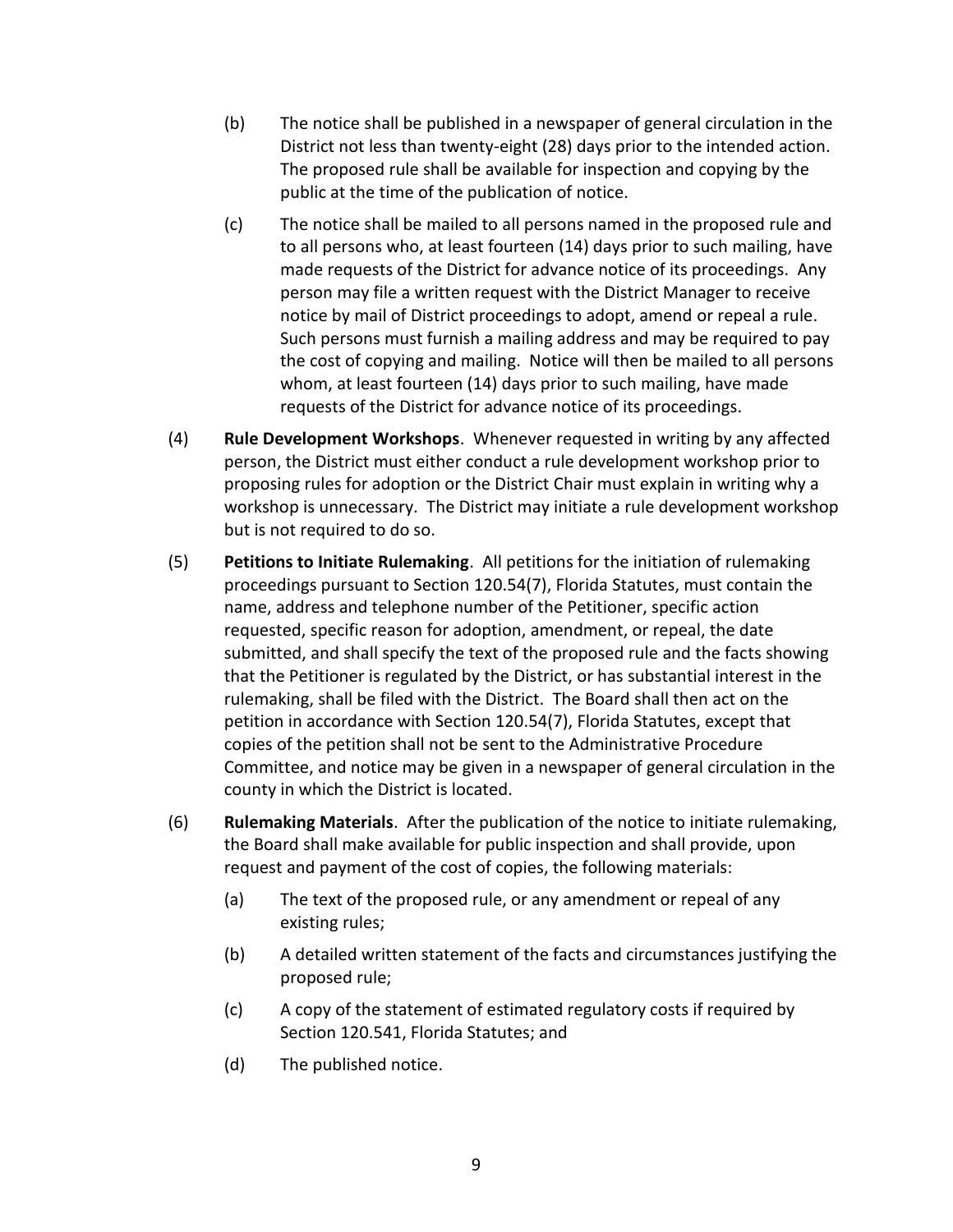- (7) **Rulemaking Proceedings – No Hearing**. When no hearing is requested and the Board chooses not to initiate a hearing on its own, or if the rule relates exclusively to organization, practice or procedure, the Board may direct the proposed rule be filed with the District Office no less than twenty-eight (28) days following notice. Such direction may be given by the Board either before initiating the rule adoption process or after the expiration of the twenty-one (21) days during which affected persons may request a hearing.
- (8) **Rulemaking Proceedings – Hearing**. If the proposed rule does not relate exclusively to organization, practice or procedure, the District shall provide, upon request, a public hearing for the presentation of evidence, argument and oral statements, within the reasonable conditions and limitations imposed by the District to avoid duplication, irrelevant comments, unnecessary delay or disruption of the proceedings. Any affected person may request a hearing within twenty-one (21) days after the date of publication of the notice of intent to adopt, amend or repeal a rule.

#### (9) **Request for Public Hearing**.

- (a) A request for a public hearing shall be in writing and shall specify how the person requesting the public hearing would be affected by the proposed rule. The request shall be submitted to the District within twenty-one (21) days after notice of intent to adopt, amend, or repeal the rule is published as required by law, in accordance with the procedure for submitting requests for public hearing stated in the notice of intent to adopt, amend or repeal the rule.
- (b) If the notice of intent to adopt, amend, or repeal a rule did not notice a public hearing and the District determines to hold a public hearing, the District shall publish notice of a public hearing in a newspaper of general circulation within the District at least seven (7) days before the scheduled public hearing. The notice shall specify the date, time, and location of the public hearing, and the name, address, and telephone number of the District contact person who can provide information about the public hearing.
- (c) Written statements may be submitted by any person within a specified period of time prior to or following the public hearing. All timely submitted written statements shall be considered by the District and made part of the rulemaking record.
- (10) **Emergency Rule Adoption**. The Board may adopt an emergency rule if it finds that immediate danger to the public health, safety or welfare exists which requires immediate action. Prior to the adoption of an emergency rule, the District Manager shall make reasonable efforts to notify a newspaper of general circulation in the District. Notice of emergency rules shall be published as soon as possible in a newspaper of general circulation in the District. The District may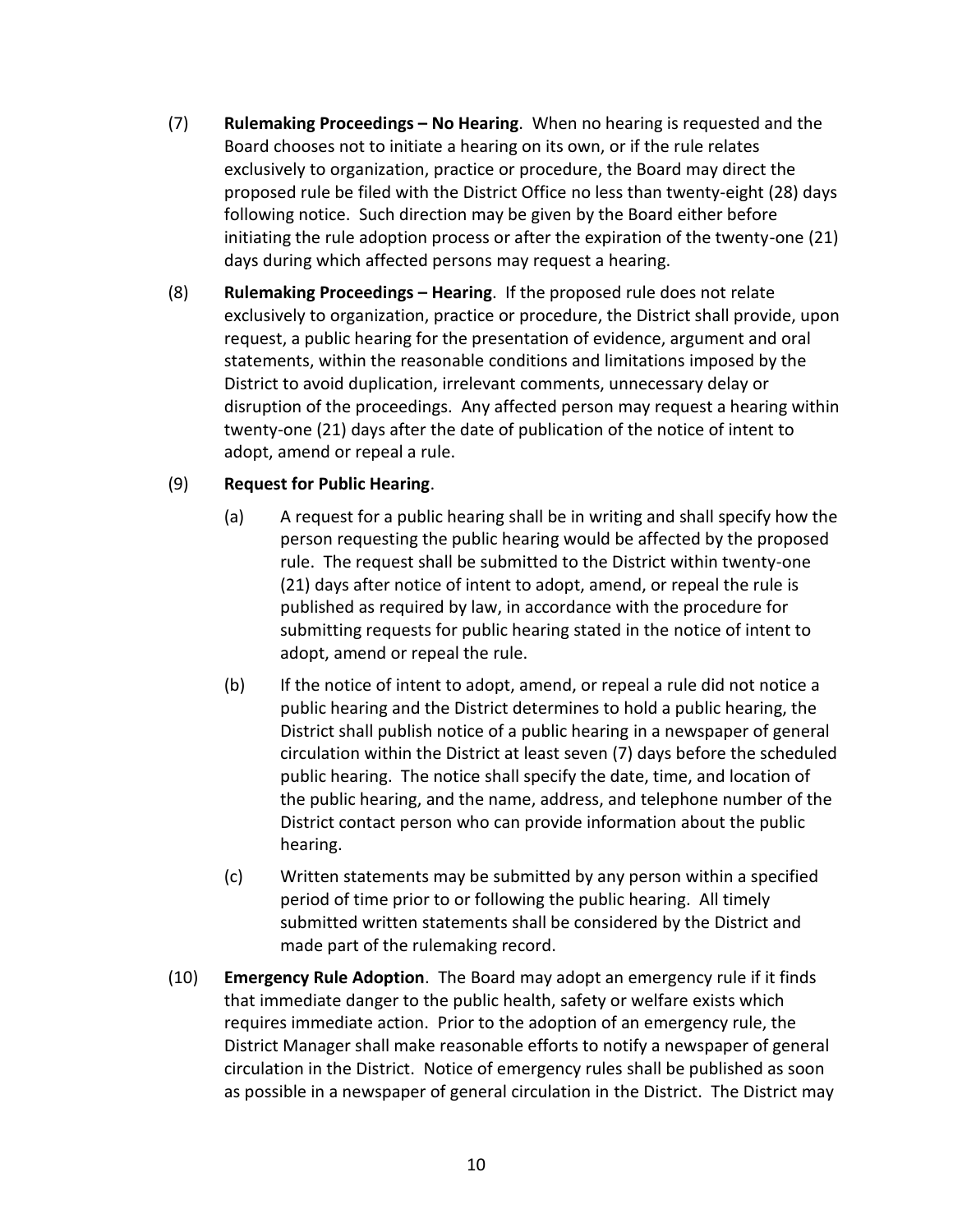use any procedure which is fair under the circumstances in the adoption of an emergency rule as long as it protects the public interest as determined by the District and otherwise complies with these provisions.

- (11) **Negotiated Rulemaking**. The District may use negotiated rulemaking in developing and adopting rules pursuant to Section 120.54, Florida Statutes.
- (12) **Variances and Waivers**. Variances and waivers from District rules may be granted to the provisions and limitations contained in Section 120.542, Florida Statutes.
- (13) **Rates, Fees, Rentals and Other Charges**. All rates, fees, rentals, or other charges shall be subject to rulemaking proceedings.

| <b>Specific Authority:</b> | s.s. 190.011(5), 190.011(15), 120.54, 190.035, Fla. Stat. |
|----------------------------|-----------------------------------------------------------|
| Law Implemented:           | s.s. 120.54, 190.035(2), Fla. Stat.                       |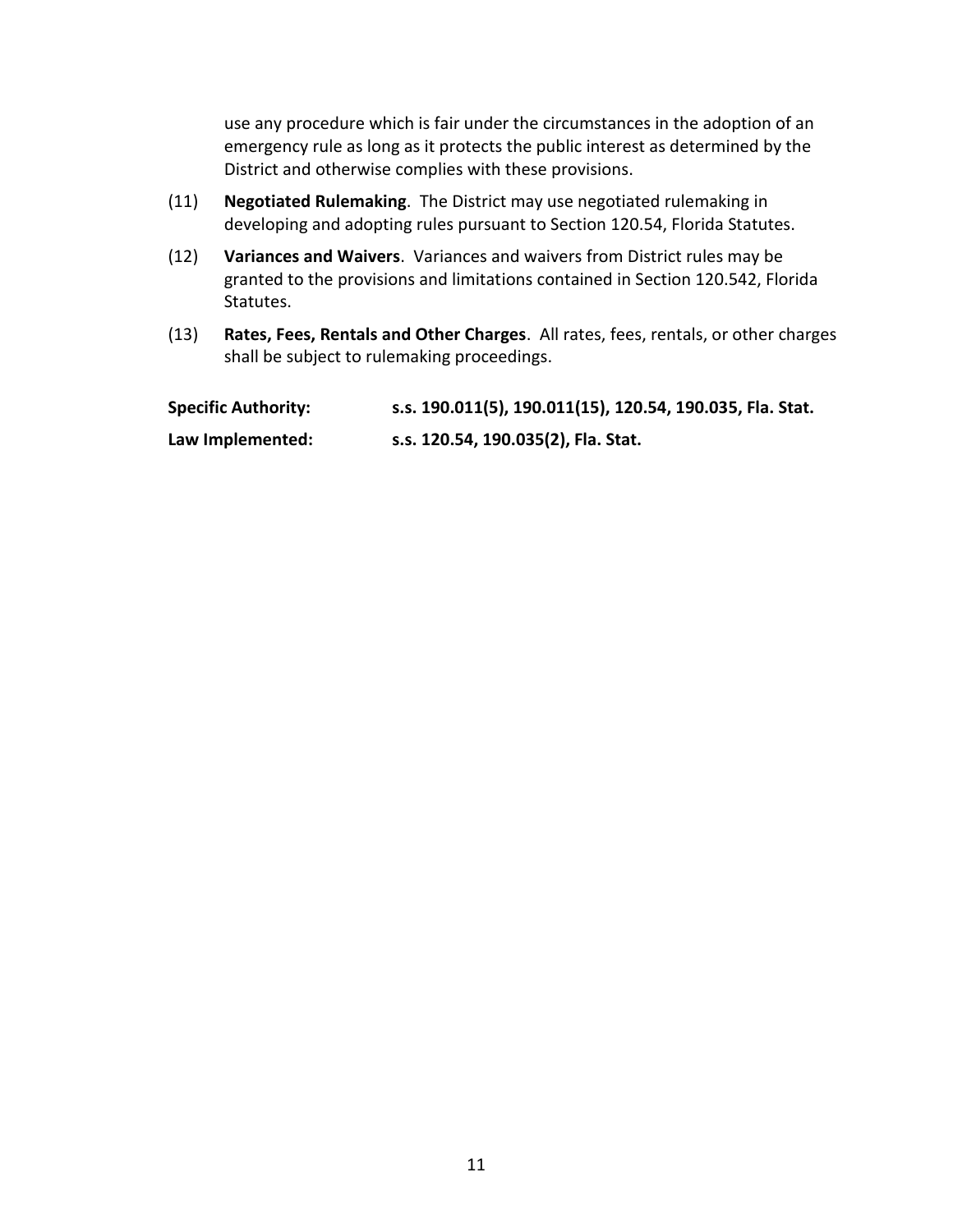# **3.0 Decisions Determining Substantial Interests.**

(1) **Conduct of Proceedings**. Proceedings may be held by the District in response to a written request submitted by a substantially affected person within fourteen (14) days after written notice or published notice of District action or notice of District intent to render a decision. Notice of both action taken by the District and the District's intent to render a decision shall state the time limit for requesting a hearing and shall reference the District's procedural rules. If a hearing is held, the Chair shall designate any member of the Board (including the Chair), District Manager, District General Counsel, or other person to conduct the hearing.

The person conducting the hearing may:

- 1. Administer oaths and affirmations;
- 2. Rule upon offers of proof and receive relevant evidence;
- 3. Regulate the course of the hearing, including any pre-hearing matters;
- 4. Enter orders;
- 5. Make or receive offers of settlement, stipulation, and adjustment.
- (a) The person conducting the hearing shall, within thirty (30) days after the hearing or receipt of the hearing transcript, whichever is later, file a recommended order which shall include a caption, time and place of hearing, appearances entered at the hearing, statement of the issues, findings of fact and conclusions of law, separately stated, and a recommendation for final District action.
- (b) The District shall issue a final order within forty-five (45) days:
	- 1. After the hearing is concluded, if conducted by the Board;
	- 2. After a recommended order is submitted to the Board and mailed to all parties, if the hearing is conducted by persons other than the Board; or
	- 3. After the Board has received the written and oral material it has authorized to be submitted, if there has been no hearing.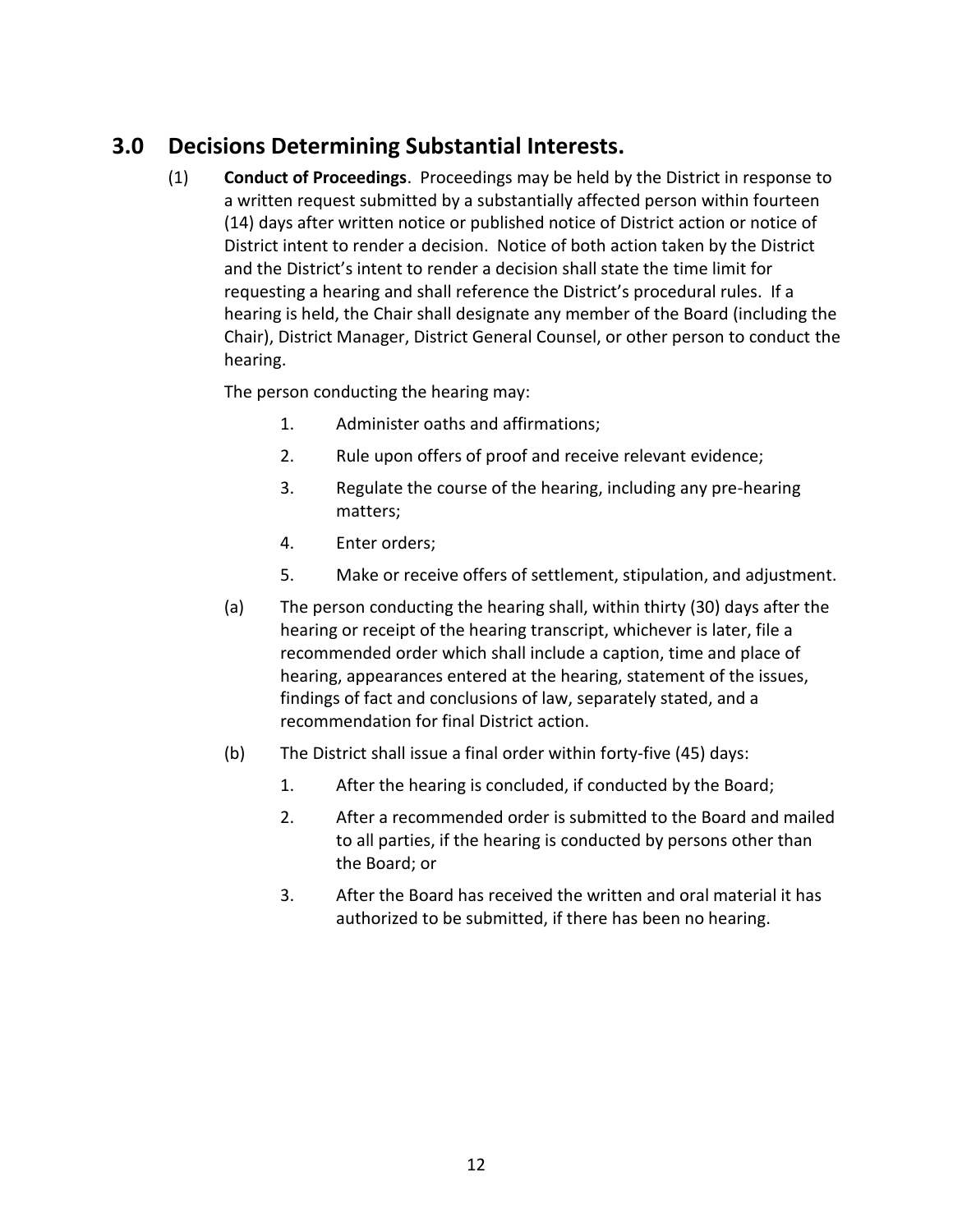- (2) **Eminent Domain**. After determining the need to exercise the power of eminent domain pursuant to Subsection 190.11(11), Florida Statutes, the District shall follow those procedures prescribed in Chapters 73 and 74, Florida Statutes. Prior to exercising the power of eminent domain, the District shall:
	- (a) Adopt a resolution identifying the property to be taken;
	- (b) If the property is beyond the boundaries of the District, obtain approval by resolution of the governing body of the City of Margate.

**Specific Authority: s.s. 190.011(5), 190.011(15), Fla. Stat. Law Implemented: s.s. 190.011(11), Fla. Stat.**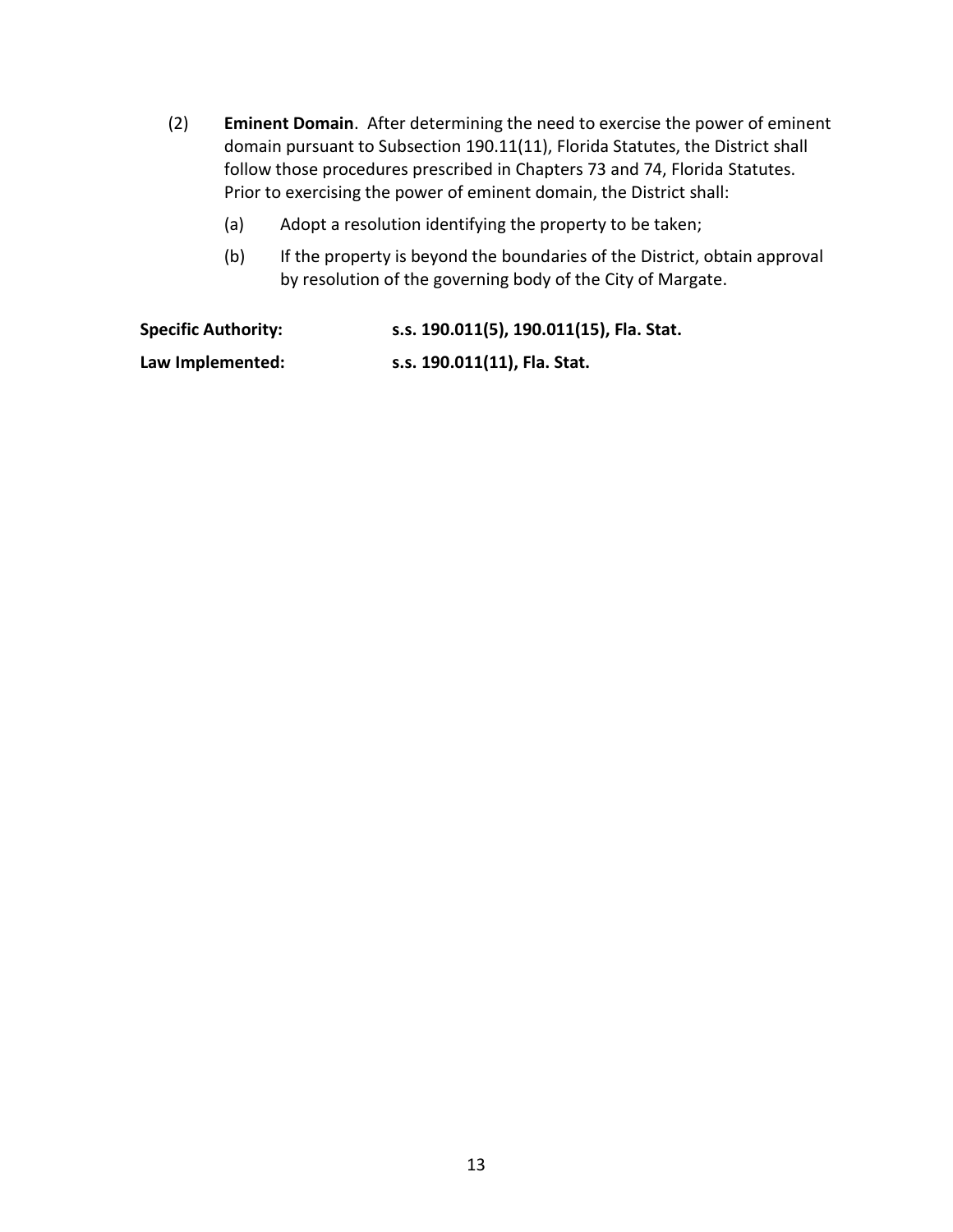# **4.0 Purchasing, Contracts, Construction and Maintenance.**

- (1) **Purpose and Scope**. In order to comply with Sections 190.033(1) through (3), 287.055 and 287.017, Florida Statutes, the following procedures and rules are outlined for the purchase of professional services, contract services, and goods, supplies, and materials.
- (2) **Public Records**. All contracts for services shall contain provisions required by Section 119.0701, Florida Statutes, that require the contractor or service provider to comply with public records laws.
- (3) **Auditing Services**. The services of an independent auditor, as required by Florida law, shall be procured in accordance with the requirements and procedures of Section 281.391, Florida Statutes.

| <b>Specific Authority:</b> | s.s. 119.0701, 190.011(5), 218.391, Fla. Stat. |
|----------------------------|------------------------------------------------|
| Law Implemented:           | s.s. 119.0701, 190.033, 218.391, Fla. Stat.    |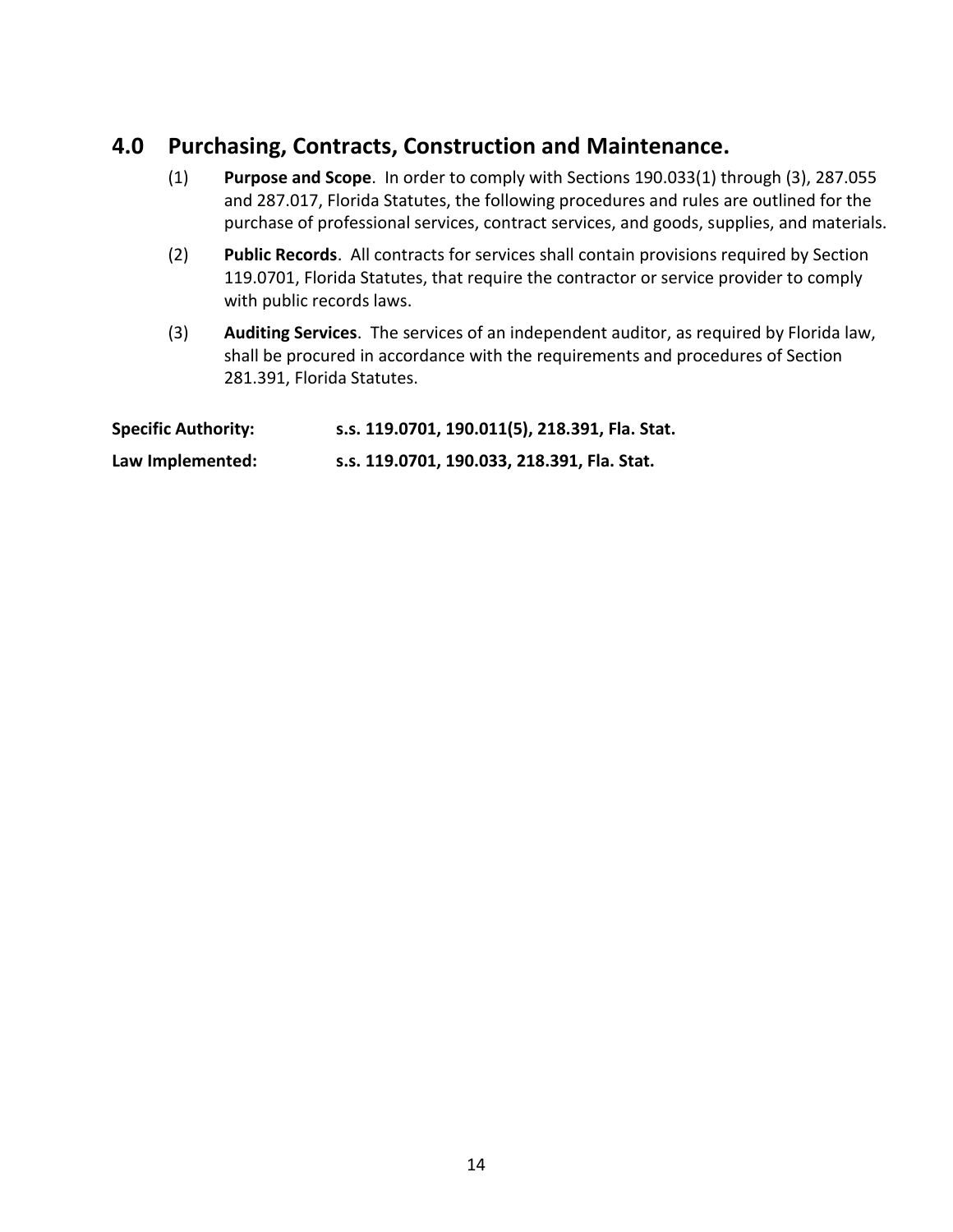#### **4.1 Purchase of Goods, Supplies, and Materials.**

(1) **Purpose and Scope**. All purchases of goods, supplies, or materials exceeding the amount provided in Section 287.017, Florida Statutes, for CATEGORY FOUR, as such category may be amended from time to time, shall be purchased under the terms of these Rules. Contracts for purchases of "goods, supplies, and materials" do not include printing, insurance, advertising or legal notices.

#### (2) **Definitions**.

- (a) "Invitation to Bid" is a written solicitation for sealed bids with the title, date and hour of the public bid opening designated specifically and defining the commodity involved. It includes printed instructions prescribing conditions for bidding, evaluation criteria, and provides for a manual signature of an authorized representative.
- (b) "Request for Proposal" is a written solicitation for sealed proposals with the title, date and hour of the public opening designated and requiring the manual signature of an authorized representative. It may provide general information, applicable laws and rules, statement of work, functional or general specifications, proposal instructions, work detail analysis and evaluation criteria as necessary.
- (c) "Responsive bid/proposal" means a bid or proposal which conforms in all material respects to the specifications and conditions in the invitation to bid or request for proposal and these Rules, and the cost components of which are appropriately balanced. A bid/proposal is not responsive if the person or firm submitting the bid fails to meet any requirement relating to the qualifications, financial stability, or licensing of the bidder.
- (d) "Lowest Responsible bid/proposal" means, in the sole discretion of the Board, the bid or proposal (i) is submitted by a person or firm capable and qualified in all respects to perform fully the contract requirements and with the integrity and reliability to assure good faith performance, (ii) is responsive to the invitation to bid or request for proposal as determined by the Board, and (iii) is the lowest cost to the District. Minor variations in the bid may be waived by the Board. Mistakes in arithmetic extension of pricing may be corrected by the Board. Bids may not be modified after opening.
- (e) "Goods, supplies and materials" do not include printing, insurance, advertising, or legal notices.
- (f) "Purchase" means acquisition by sale, rent lease, lease/purchase or installment sale. It does not include transfer, sale or exchange of goods, supplies or materials between the District and any federal, state, regional or local government entity or political subdivision of the state.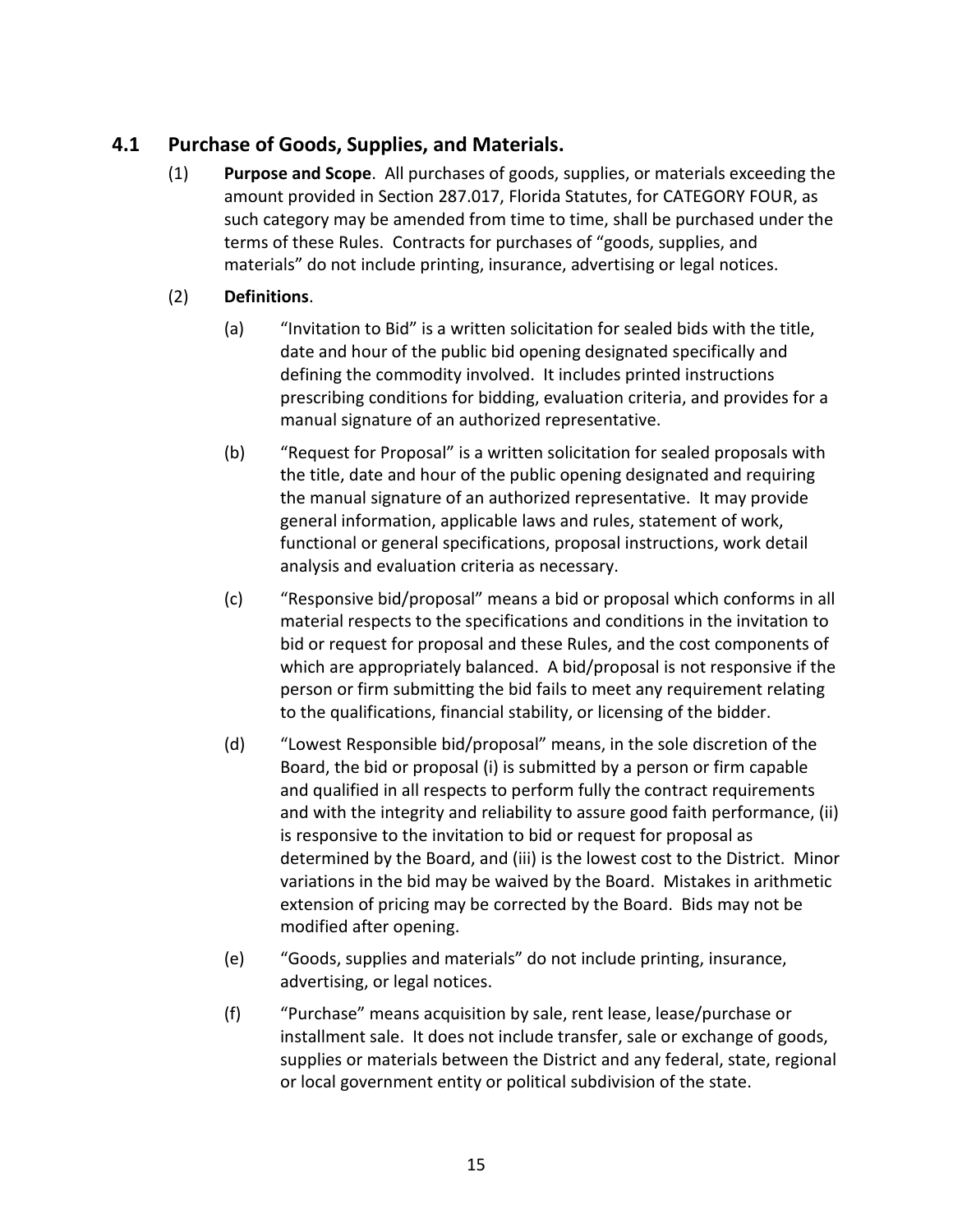- (g) "Emergency purchases" means a purchase necessitated by a sudden unexpected turn of events (e.g. acts of God, riot, fires, floods, hurricanes, accidents, or any circumstances or cause beyond the control of the Board in the normal conduct of its business), where the Board finds that the delay associated with competitive bidding would be detrimental to the interests of the District.
- (3) **Procedure**. When a purchase of goods, supplies or materials is within the scope of this Rule, the following is appropriate:
	- (a) The Board shall cause to prepare an Invitation to Bid or Request for Proposal, as appropriate.
	- (b) The Notice of Invitation to Bid or Request for Proposal shall be advertised at least once in a newspaper of general circulation within the District. The notice shall allow at least seven (7) days for submittal of bids, unless the Board, for good cause, determines a shorter period of time is appropriate.
	- (c) The District may maintain lists of persons interested in receiving notices of invitations to bid or requests for proposals. Persons who provide their name and address to the District Manager for inclusion on the list shall receive notices by mail.
	- (d) Bids or proposals shall be opened at the time and place noted on the Invitation to Bid or Request for Proposal. Bids and proposals shall be evaluated in accordance with the invitation or request and these Rules.
	- (e) The Lowest Responsive and Responsible Bid or Proposal shall be accepted; however, the Board shall have the right to reject all bids, either because they are too high or because the Board determines that it is in the best interests of the District. In the event the bids exceed the amount of funds available to be allocated by the District for this purchase, the bids may be rejected. The board may require bidders to furnish performance and/or other bonds with a responsible surety to be approved by the Board.
	- (f) Notice of award or intent to award, including rejection of some or all bids, shall be provided in writing to all bidders by United States Mail, by hand delivery, or by overnight delivery service, and by posting same in the District Office for seven (7) days.
	- (g) If only one response to an Invitation to Bid or Request for Proposal is received, the District may proceed with the procurement of goods, supplies or materials. If no response to an Invitation to Bid or Request for Proposal is received, the District may take whatever steps reasonably necessary in order to proceed with the procurement of goods, supplies, and materials.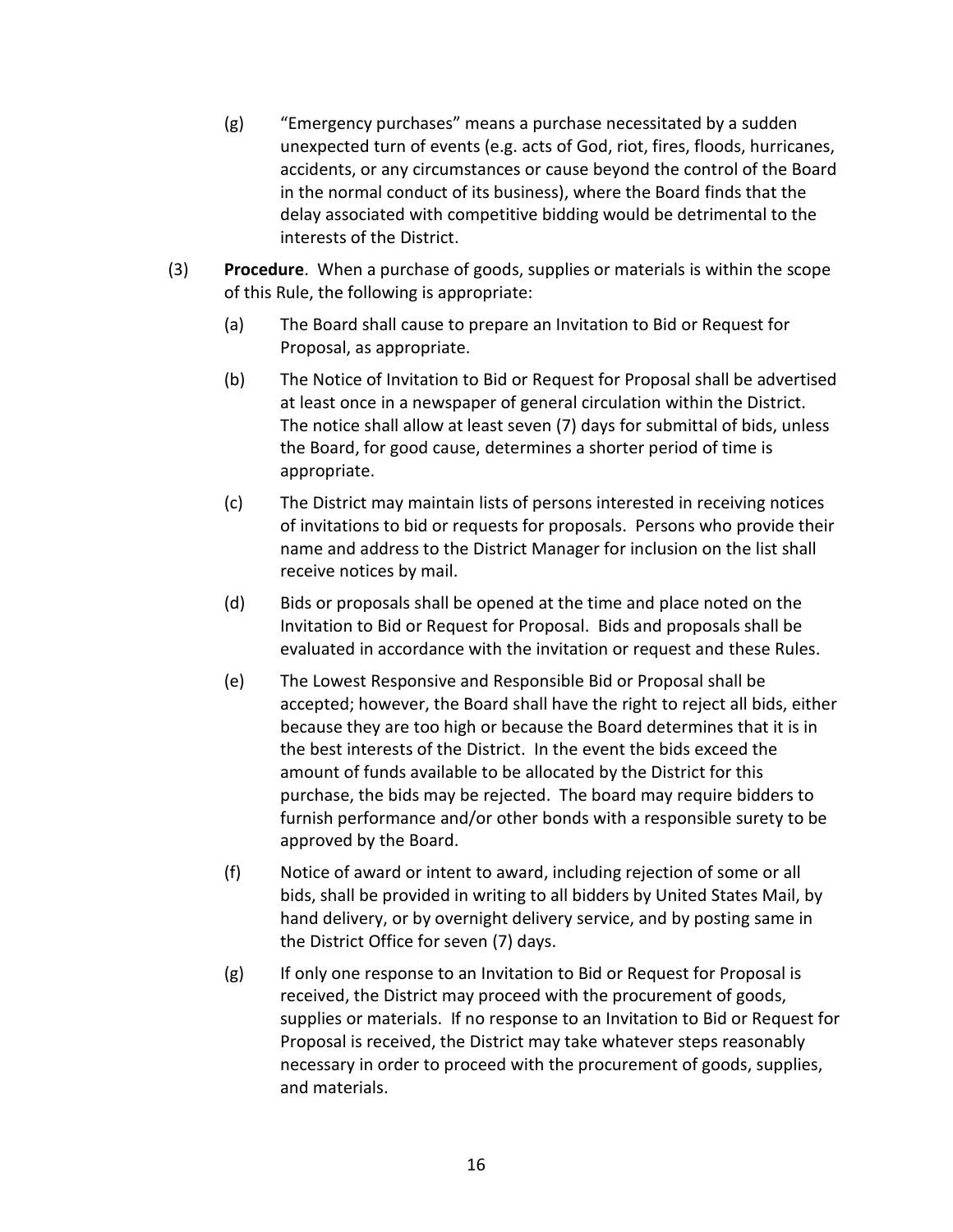- (h) The District may make an emergency purchase without complying with these rules. The fact than an emergency purchase has occurred or is necessary shall be noted in the minutes of the next Board Meeting.
- (4) **Piggybacking**. Effective July 1, 2009 and pursuant to Section 189.4221, Florida Statutes, the District may purchase commodities and contractual services, other than services the acquisition of which is governed by Section 287.055, Florida Statutes, from the purchasing agreements of other special districts, municipalities or counties which have procured pursuant to competitive bid, requests for proposals, requests for qualifications, competitive selection, or competitive negotiations and which are otherwise in compliance with general law if the purchasing agreement of the other special district, municipality, or county was procured by a process that would have met the procurements requirements of the purchasing District.

| <b>Specific Authority:</b> | s.s. 189.4221 (2009), 190.011(5), Fla. Stat. |
|----------------------------|----------------------------------------------|
| Law Implemented:           | s.s. 189.4221 (2009), 190.033, Fla. Stat.    |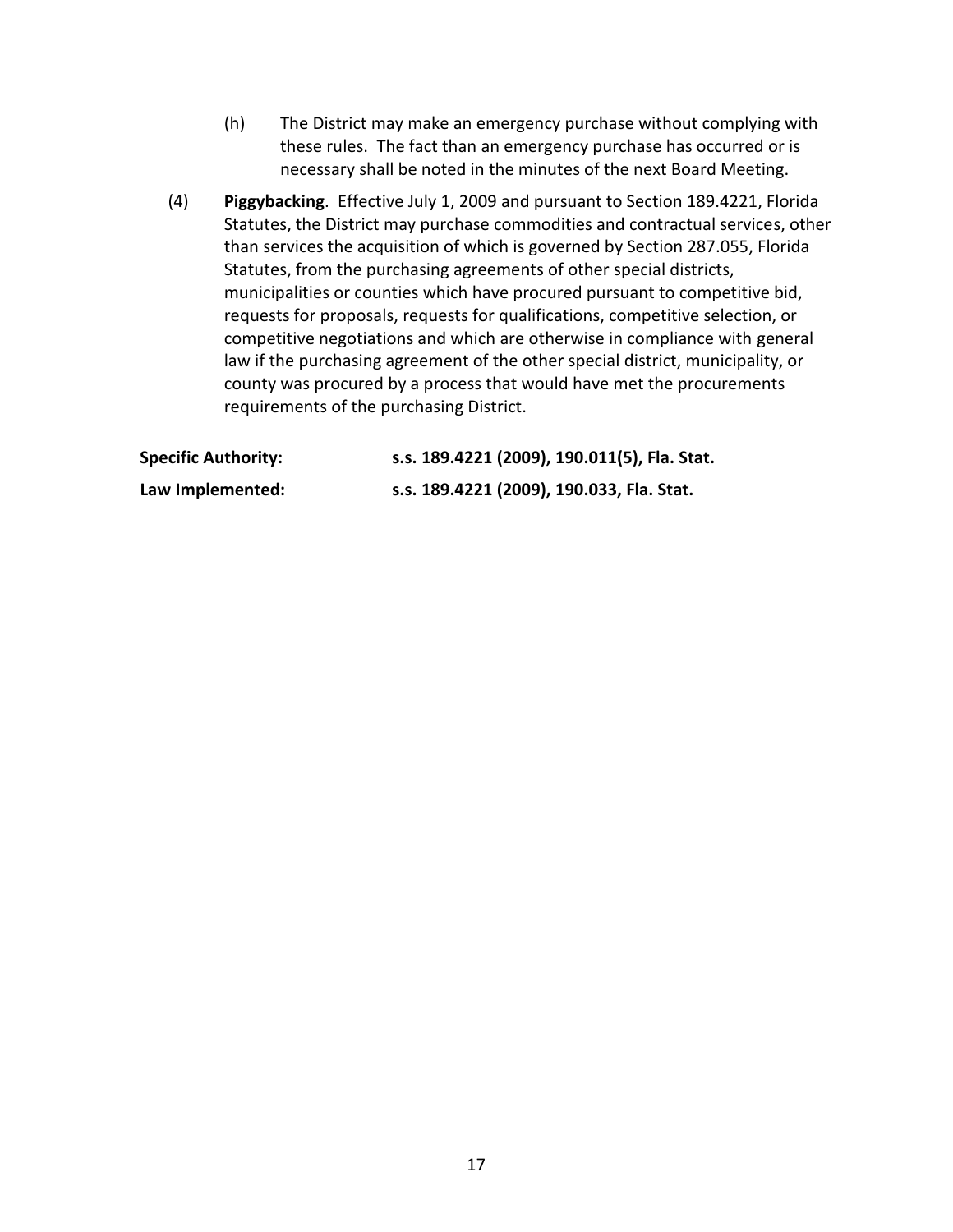## **4.2 Contracts for Construction of Authorized Project.**

(1) **Scope**. All contracts for the construction or improvement of any building, structure or other public construction works authorized by Chapter 190, Florida Statutes, the costs of which are estimated by the District in accordance with generally accepted cost accounting principles to be in excess of the threshold amount for applicability of Section 255.20, Florida Statutes, as that amount may be indexed or amended from time to time, shall be let under the terms of these Rules and comply with the bidding procedures of Section 255.20, Florida Statutes, as the same may be amended from time to time. In the event of conflict between these Rules and Section 255.20, Florida Statutes, the latter shall control. A project shall not be divided solely to avoid the threshold bidding requirements.

#### (2) **Procedure**.

- (a) Notice of Invitation to Bid or Request for Proposal shall be advertised at least once in a newspaper of general circulation in the District. The notice shall allow at least twenty-one (21) days for submittal of sealed bids, unless the Board, for good cause, determines a shorter period of time is appropriate. Any project projected to cost more than \$500,000 must be noticed at least thirty (30) days prior to the date of submittal for bids.
- (b) The District may maintain lists of persons interested in receiving notices of Invitation to Bid or Requests for Proposals. Persons who provide their name and address to the District Office for inclusion on the list shall receive notices by mail.
- (c) To be eligible to submit a bid or proposal, a firm or individual must, at the time of receipt of its bid proposal:
	- 1. Hold all required applicable state professional licenses in good standing.
	- 2. Hold all required applicable federal licenses in good standing, if applicable.
	- 3. If the bidder is a corporation, hold a current and active Florida Corporate Charter or be authorized to do business in Florida in accordance with Chapter 607, Florida Statutes.
	- 4. Meet any special pre-qualification requirement set forth in the bid/proposal specifications.

Evidence of compliance with these Rules may be submitted with the bid or proposal, if required by the District.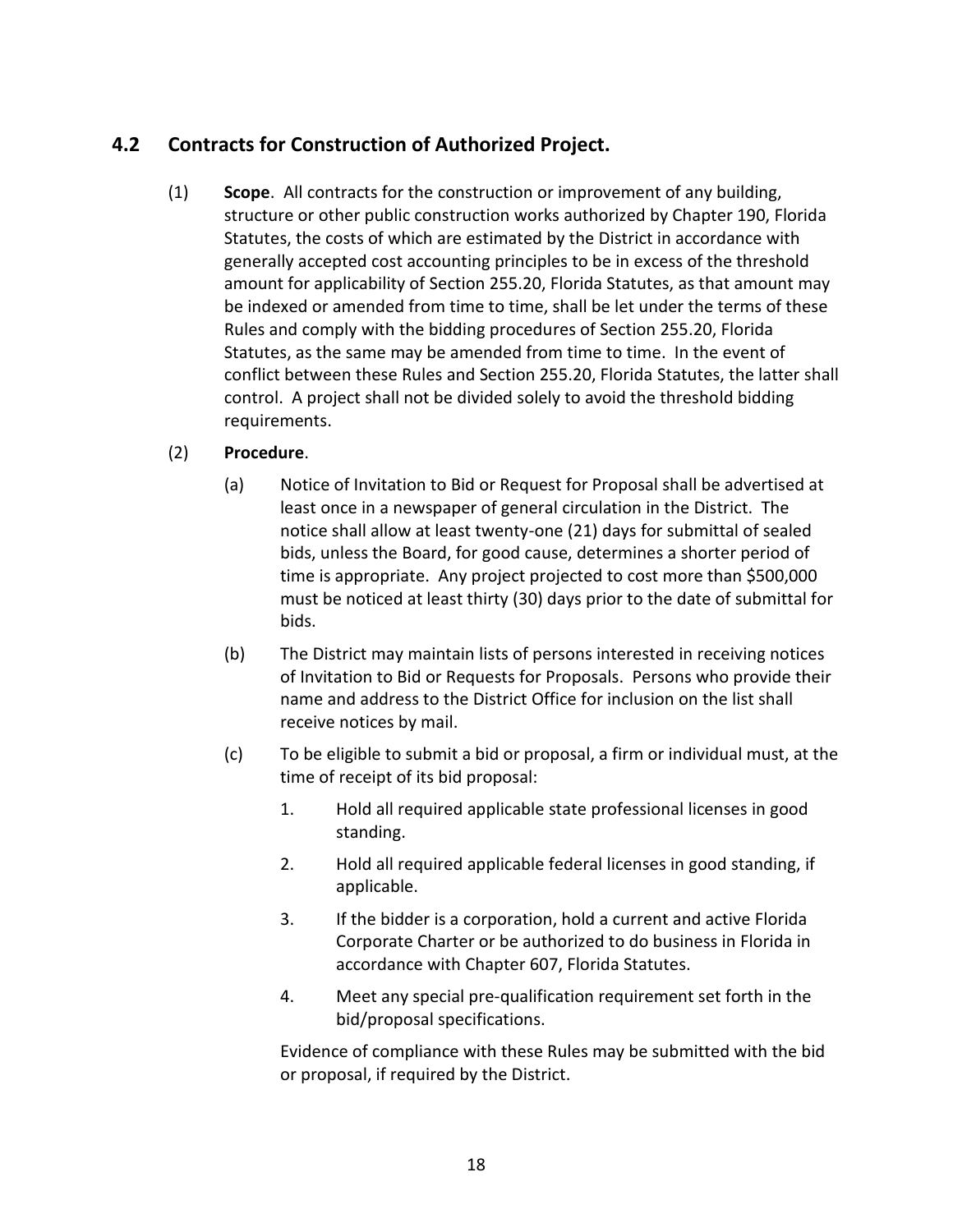- (d) Bids or proposals shall be opened at the time, date and place noted on the Invitation to Bid or Request for Proposals. Bids or proposals shall be evaluated in accordance with the Invitation to Bid or Request for Proposal and these Rules.
- (e) To assist in the determination of the lowest responsive and responsible bidder, the District Representative may invite public presentation by firms regarding their qualifications, approach to the project, and ability to perform the contract in all respects.
- (f) In determining the lowest responsive and responsible bidder, the District Representative may consider, in addition to the factors described in the Invitation or request, the following:
	- 1. The ability and adequacy of the professional personnel employed by each bidder or proposer.
	- 2. The past performance of each bidder or proposer for the District and in other professional employment settings.
	- 3. The willingness of each bidder or proposer to meet time and budget requirements.
	- 4. The geographic location of each bidder or proposer's headquarters or office in relation to the project.
	- 5. The recent, current, and project workloads of the bidder or proposer.
	- 6. The volume of work previously awarded to each bidder or proposer.
	- 7. Whether the cost components of each bid or proposal are appropriately balanced.
	- 8. Whether the bidder or proposer is a certified minority business enterprise.
- (g) The Lowest Responsive and Responsible Bid/Proposal shall be accepted; however, the Board shall have the right to reject all bids, either because they are too high or because the Board determines it is in the best interests of the District. The Board may require bidders to furnish performance bonds and/or other bonds with a responsive surety to be approved by the Board. Unless prohibited by law, if the Board receives fewer than three (3) responses to an Invitation to Proposal, the Board, may, in its discretion, re-advertise for additional bids without rejecting any submitted bid. In the event the bids exceed the amount of funds available to or allocated by the District for this purchase, the bids may be rejected. Bidders not receiving a contract award shall not be entitled to recover costs of bid preparation or submittal from the District.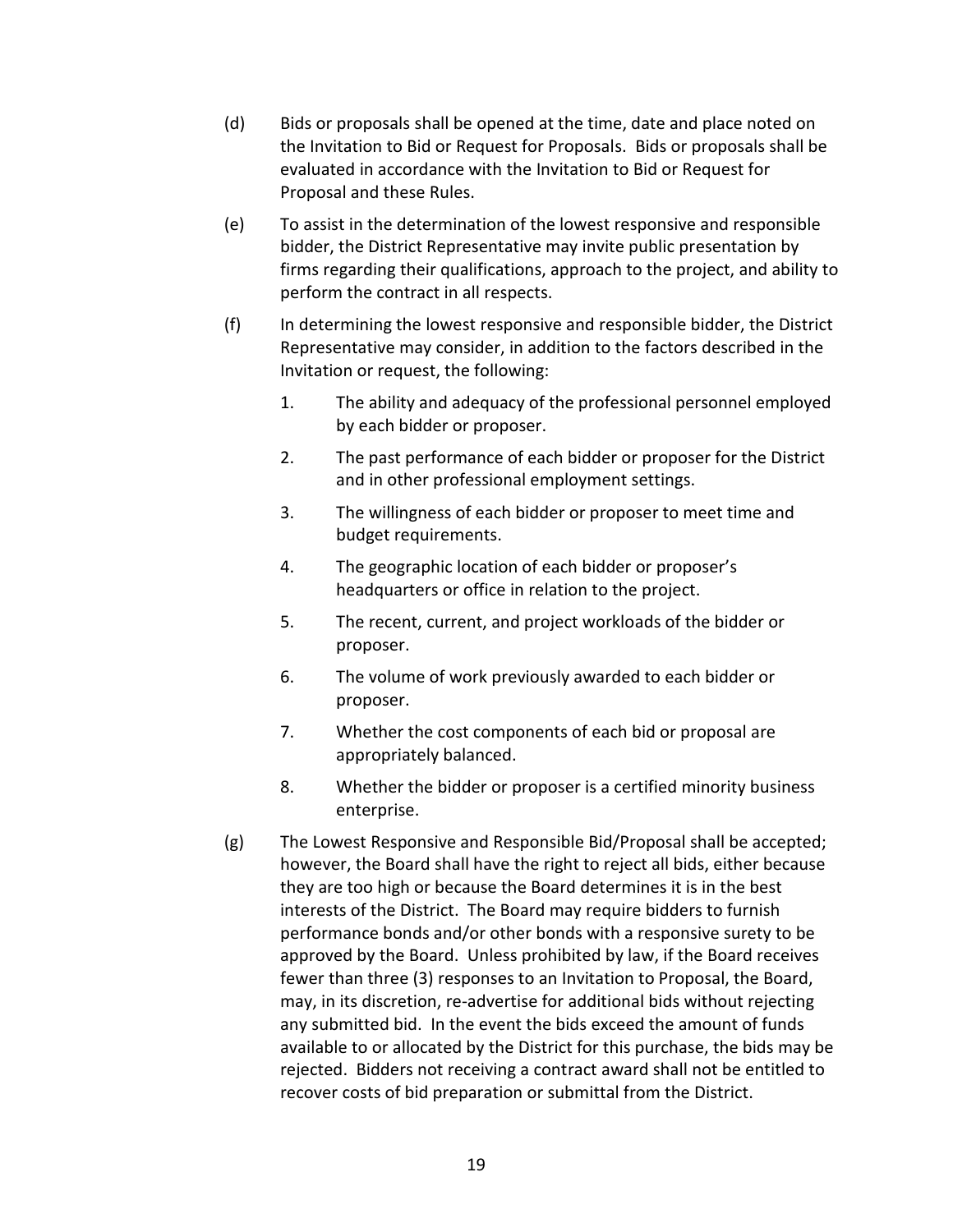(h) Notice of the award or intent to award, including rejection of some or all bids, shall be provided in writing to all bidders by United States Mail, or by hand delivery, or by overnight delivery service, and by posting the same in the District Office for seven (7) days.

**Specific Authority: s.s. 190.011(5), Fla. Stat.**

**Law Implemented: s.s. 190.033, 255.0525, Fla. Stat.**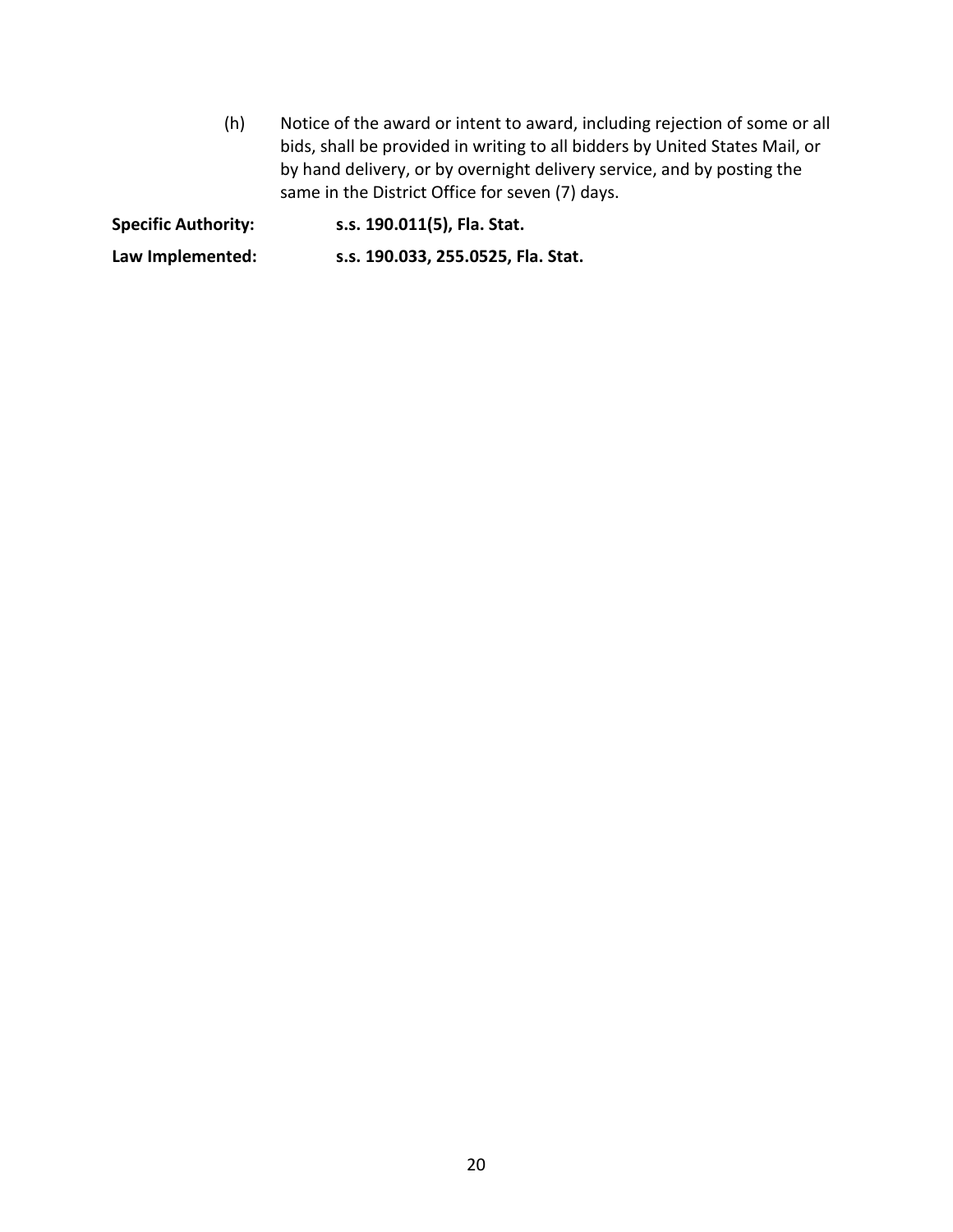## **4.3 Contracts for Maintenance Service.**

(1) **Scope**. All contracts for maintenance of any District facility or project shall be let under the terms of these Rules when the amount to be paid by the District exceeds the amount provided in Section 287.017, Florida Statutes, for CATEGORY FOUR, as such category may be amended from time to time by the State of Florida Department of Management Services. The maintenance of these facilities or projects may involve the purchase of contract services or goods, supplies or materials as defined herein. Where a contract for maintenance of such facility or project includes goods, supplies or materials or contract services, the District may in its sole discretion, award the contract according to the Rules in this subsection in lieu of separately bidding for maintenance, goods, supplies and materials, and contract services. However, a project shall not be divided solely in order to avoid the threshold bidding requirements.

#### (2) **Procedure**.

- (a) Notice of Invitation to Bid or Request for Proposal shall be advertised at least once in a newspaper of general circulation in the District. The notice shall allow at least seven (7) days for submittal of bids, unless the Board, for good cause, determines a shorter period of time is appropriate.
- (b) The District may maintain lists of persons interested in receiving notices of Invitations to Bid or Requests for Proposals. Persons who provide their name and address to the District Office for inclusion on the list shall receive notices by mail.
- (c) In order to be eligible to submit a bid or proposal, a firm or individual must, at the time of receipt of the bids or proposals:
	- 1. Hold the required applicable state and professional licenses in good standing.
	- 2. Hold all required applicable federal licenses in good standing, if any.
	- 3. Hold a current and active Florida Corporate Charter or be authorized to do business in Florida in accordance with Chapter 607, Florida Statutes, if the bidder is a corporation.
	- 4. Meet any special pre-qualification requirements set forth in the bid proposal specifications.

Evidence of compliance with these Rules may be submitted with the bid, if required by the District.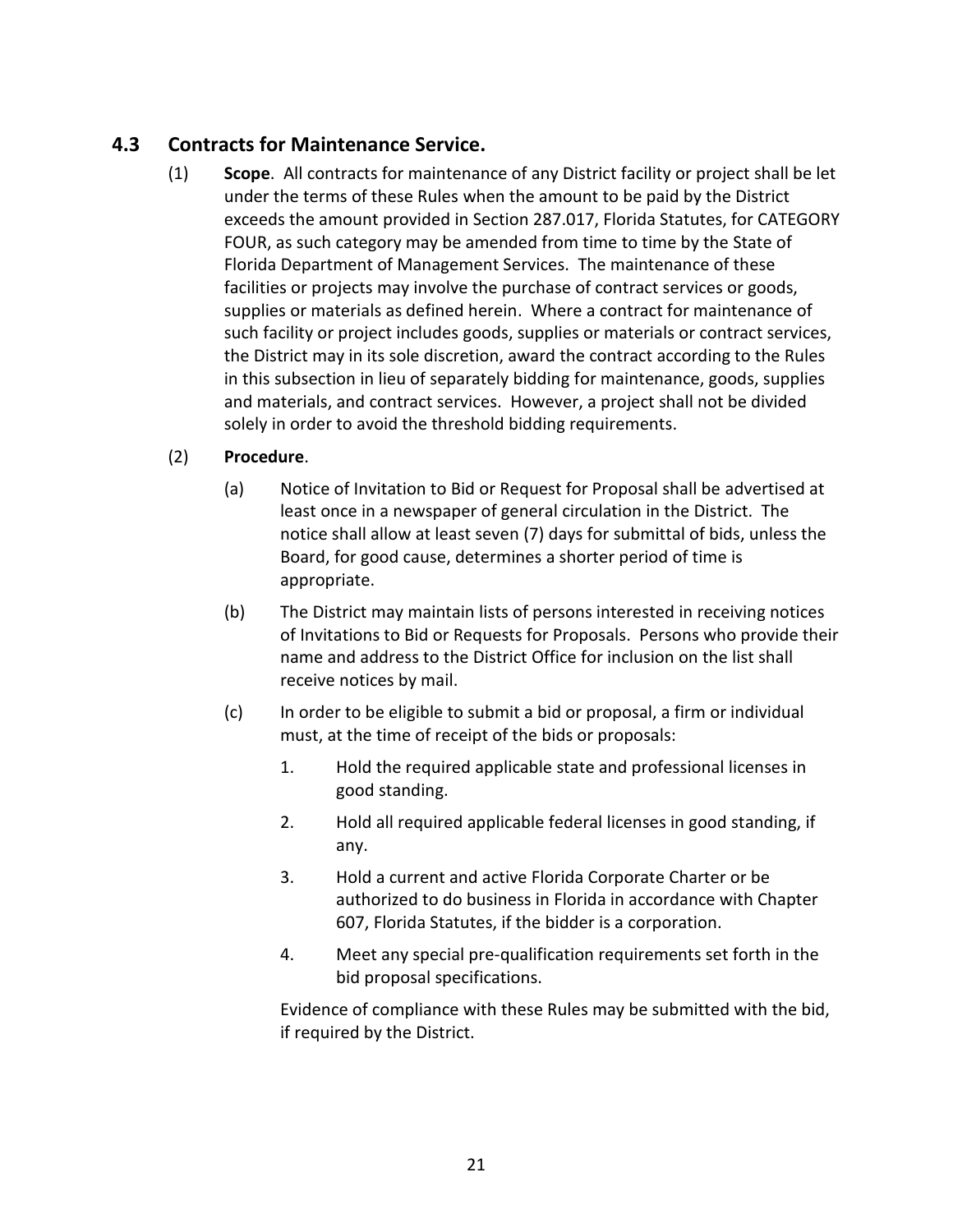- (d) Bids or Proposals shall be opened at the time, date and place noted on the Invitation to Bid or Request for Proposal. Bids and Proposals shall be evaluated in accordance with the Invitation or Request and these Rules.
- (e) To assist in the determination of the lowest responsive and responsible bidder, the District Representative may invite public presentation by firms regarding their qualifications, approach to the project, and ability to perform the contract in all respects.
- (f) In determining the lowest responsive and responsible bidder, the District Representative may consider, in addition to the factors described in the Invitation or request, the following:
	- 1. The ability and adequacy of the professional personnel employed by each bidder or proposer.
	- 2. The past performance of each bidder or proposer for the District and in other professional employment settings.
	- 3. The willingness of each bidder or proposer to meet time and budget requirements.
	- 4. The geographic location of each bidder or proposer's headquarters or office in relation to the project.
	- 5. The recent, current, and project workloads of the bidder or proposer.
	- 6. The volume of work previously awarded to each bidder or proposer.
	- 7. Whether the cost components of each bid or proposal are appropriately balanced.
	- 8. Whether the bidder or proposer is a certified minority business enterprise.
- (g) The Lowest Responsive and Responsible Bid/Proposal shall be accepted; however, the Board shall have the right to reject all bids, either because they are too high or because the Board determines it is in the best interests of the District. The Board may require bidders to furnish performance bonds and/or other bonds with a responsive surety to be approved by the Board. Unless prohibited by law, if the Board receives fewer than three (3) responses to an Invitation to Proposal, the Board, may, in its discretion, re-advertise for additional bids without rejecting any submitted bid. In the event the bids exceed the amount of funds available to or allocated by the District for this purchase, the bids may be rejected. Bidders not receiving a contract award shall not be entitled to recover costs of bid preparation or submittal from the District.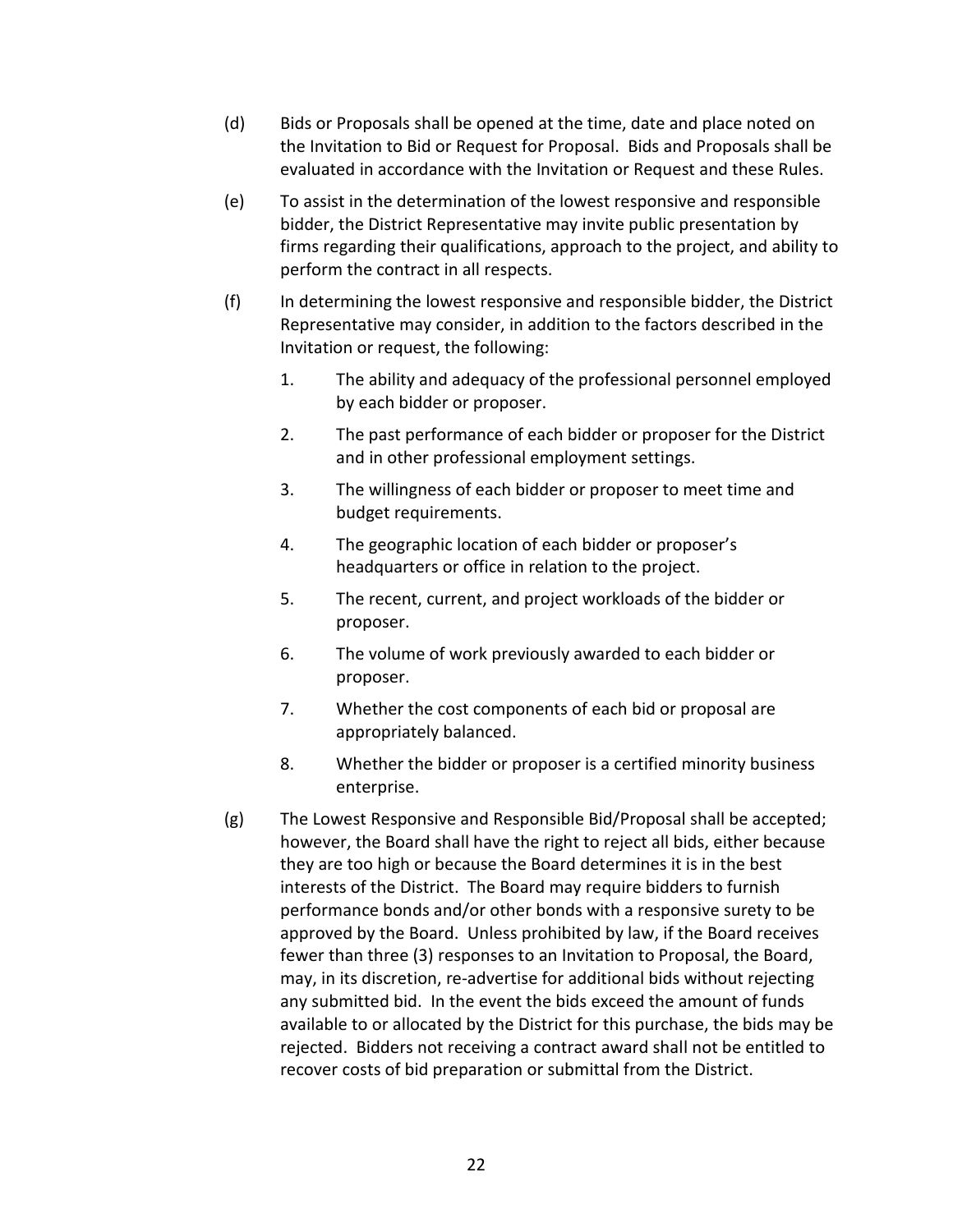(h) Notice of the award or intent to award, including rejection of some or all bids, shall be provided in writing to all bidders by United States Mail, or by hand delivery, or by overnight delivery service, and by posting the same in the District Office for seven (7) days.

**Specific Authority: s.s. 190.011(5), Fla. Stat.**

**Law Implemented: s.s. 190.033, Fla. Stat.**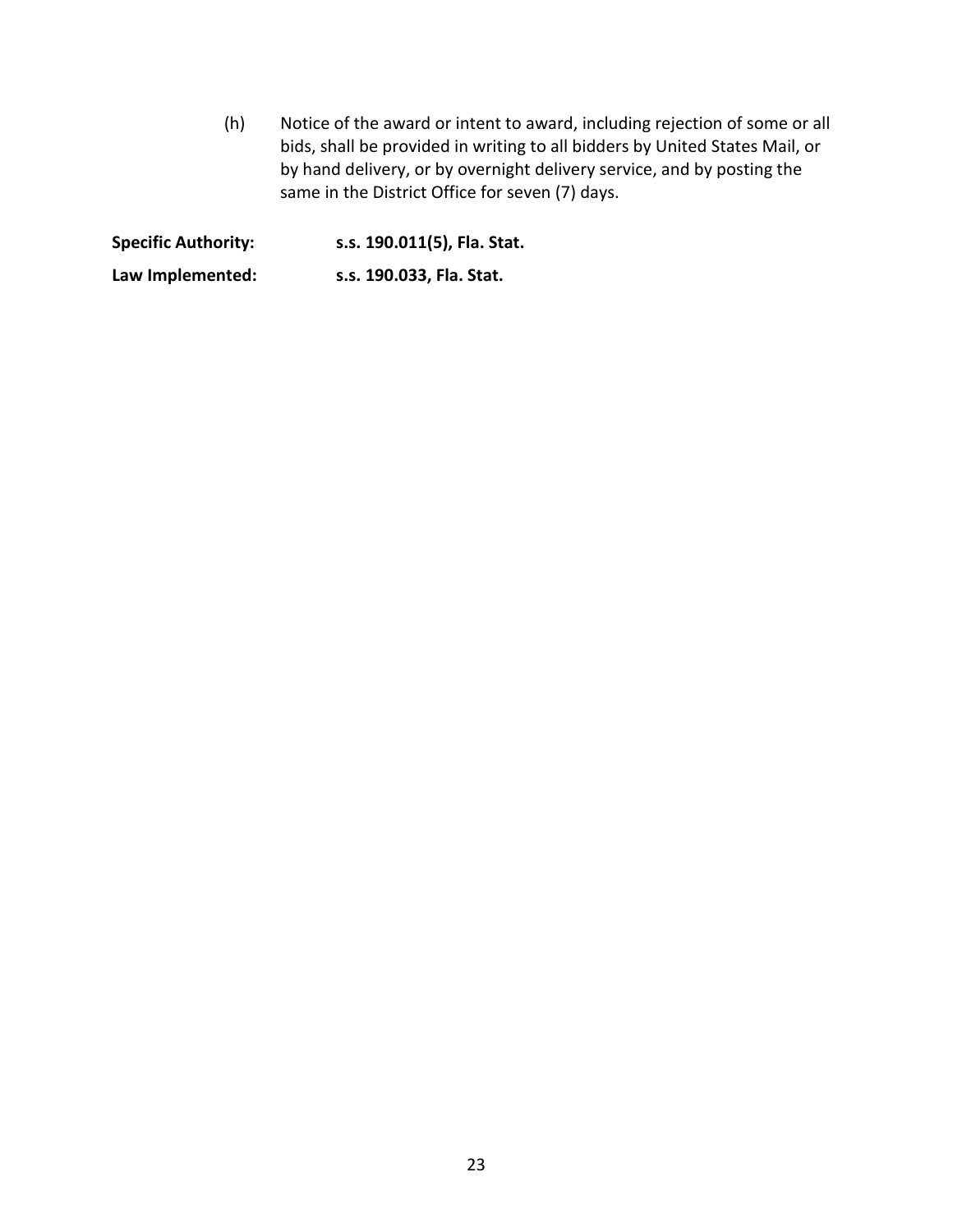#### **4.4 Purchase of Insurance.**

- (1) **Scope**. The purchase of life, health, accident, hospitalization, legal expense, or annuity insurance, or all or any kind of such insurance for the officers and employees of the District, and for health, accident, hospitalization, and legal expenses upon a group insurance plan by the District, shall be governed by these Rules. Nothing in this Rule shall require the District to purchase insurance.
- (2) **Procedure**. For a purchase of insurance within the scope of these Rules, the following procedure shall be followed:
	- (a) The Board shall cause to be prepared a Notice of Invitation to Bid.
	- (b) Notice of Invitation to Bid shall be advertised at least once in a newspaper of general circulation in the District. The notice shall allow at least seven (7) days for submittal of bids, unless the Board, for good cause, determines a shorter period of time is appropriate.
	- (c) The District may maintain a list of persons interested in receiving notices of Invitations to Bid. Persons who provide their name and address to the District Office for inclusion on the list shall receive notices by mail.
	- (d) Bids shall be opened at the time and place noted in the Invitation to Bid.
	- (e) If only one (1) response to an Invitation is received, the District may proceed with the purchase. If no response to an Invitation to Bid is received, the District may take whatever steps are reasonably necessary in order to proceed with the purchase.
	- (f) The Board has the right to reject any and all bids and such reservations shall be included in all solicitations and advertisements.
	- (g) Simultaneously with the review of the submitted bids, the District may undertake negotiations with those companies which have submitted reasonable and timely bids and, in the opinion of the District, are fully qualified and capable of meeting all services and requirements. Bid responses shall be evaluated in accordance with the specifications and criteria contained in the Invitation to Bid; in addition, the total cost to the District, if any, to the District Officers, employees, or their dependents, the geographic location of the company's headquarters and offices in relation to the District, and the ability of the company to guarantee premium stability may be considered. A contract to purchase insurance shall be awarded to that company whose response to the Invitation to Bid best meets the overall need of the District, its officers, employees and/or dependents.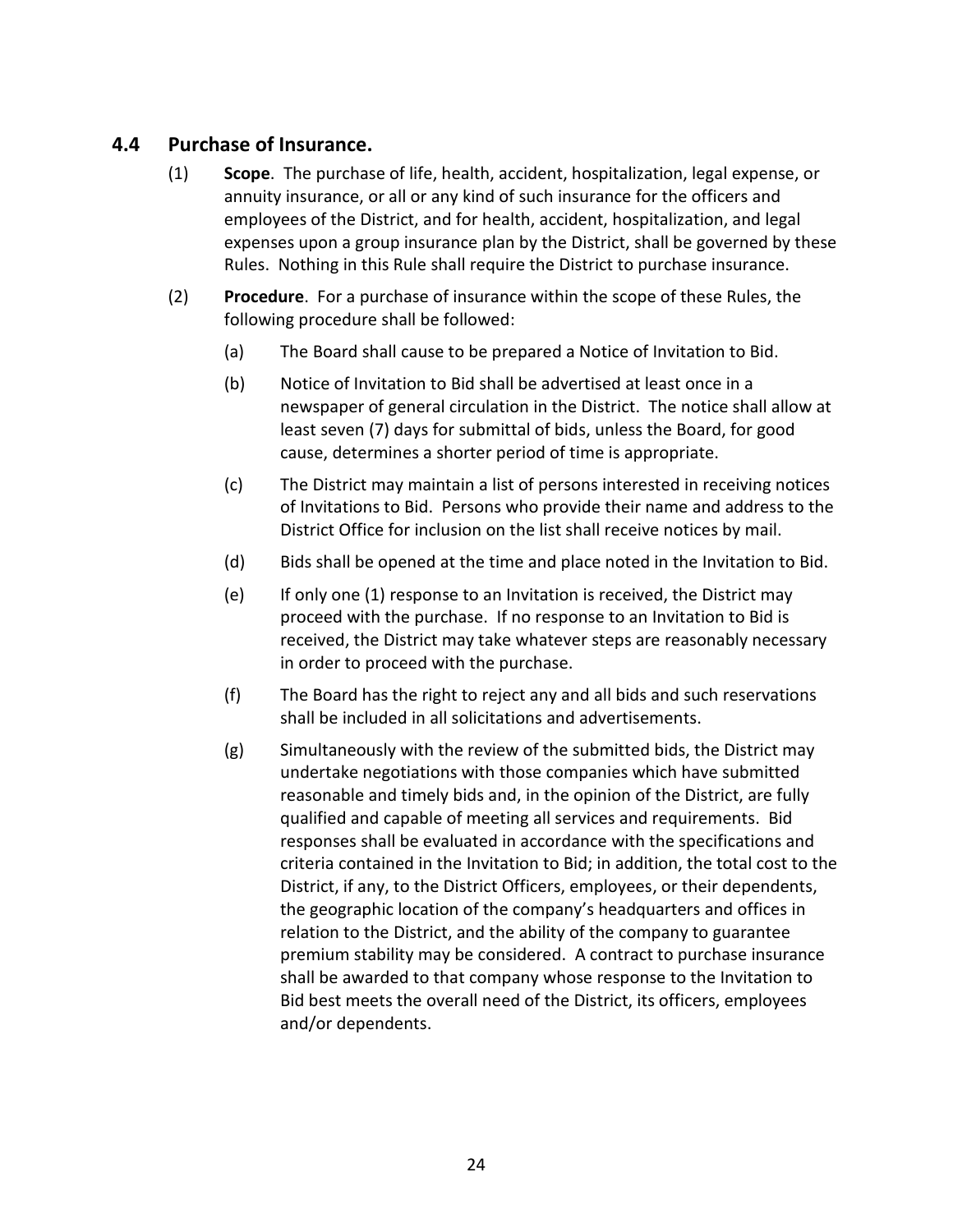(h) Notice of the award or intent to award, including rejection of some or all bids, shall be provided in writing to all bidders by United States Mail, by hand delivery service, and by posting the same in the District Office for seven (7) days.

**Specific Authority: s.s. 190.011(5), Fla. Stat.**

**Law Implemented: s.s. 112.08, Fla. Stat.**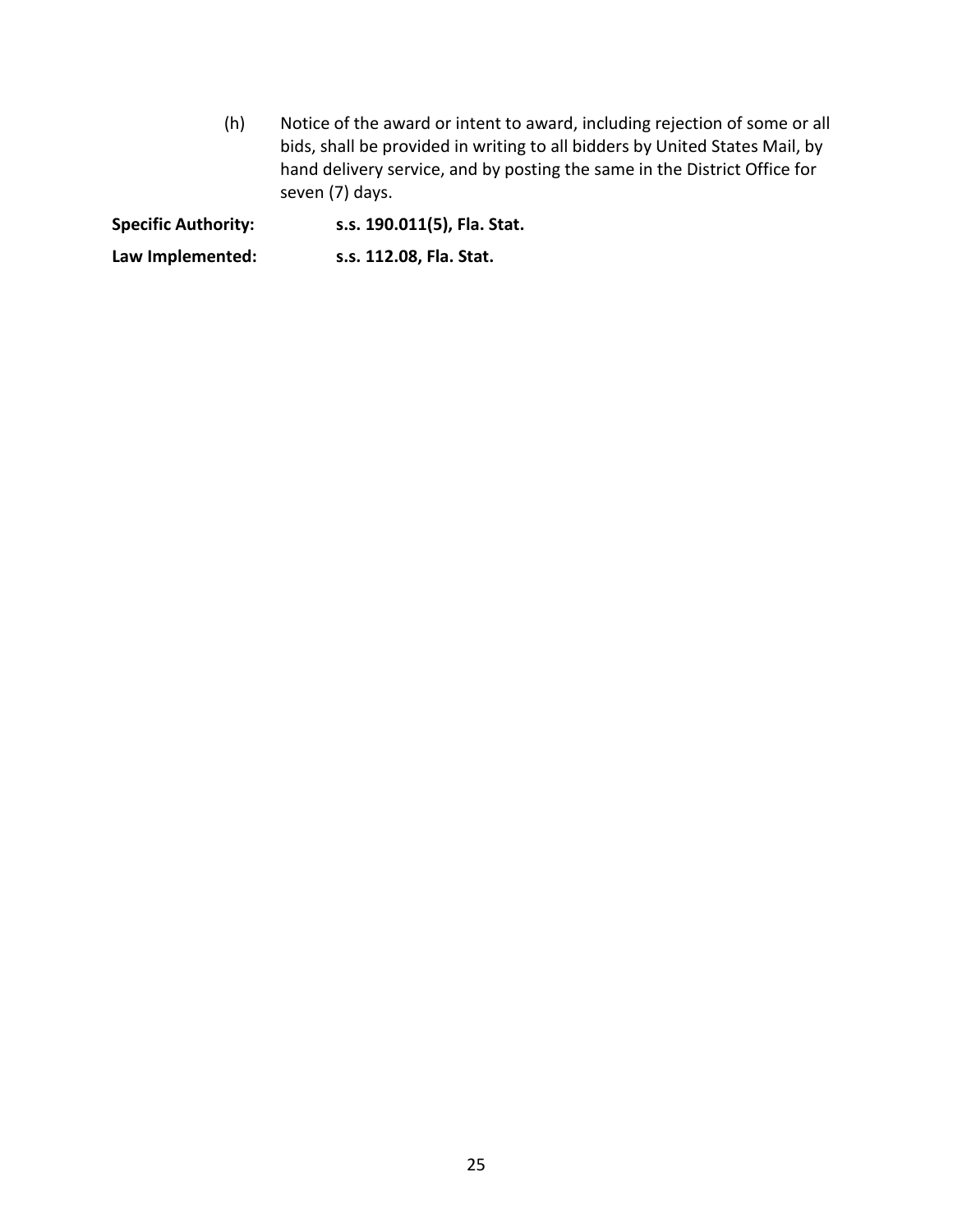## **4.5 Procedure for Purchasing Contractual Services.**

- (1) **Scope**. All purchases for contractual services (except for maintenance services) may, but are not required to, be made by competitive Invitation to Bid. If state or federal law prescribes with whom the District must contract, or established the rate of payment, then these Rules shall not apply. For the purpose of these Rules, a contract involving goods, supplies, and materials plus contractual services may, at the discretion of the Board, be treated as a contract for goods, supplies, and materials.
- (2) **Definitions**.
	- (a) "Contractual services" means rendering time and effort rather than furnishing specific goods or commodities. Contractual services do not include legal (including attorneys, paralegals, court reporters and expert witnesses, including appraisers), artistic, auditing, health, or academic program services, or professional services (as defined in Section 287.055(2)(a), Florida Statutes and these Rules) and shall generally be considered the services referenced by Section 287.012(7), Florida Statutes. Contractual services do not include the extension of an existing contract for services if such extension is provided for in the contract terms.
	- (b) "Invitation to Bid" is a solicitation for sealed bids with the contract title, date, and hour of the public bid opening designated specifically. It includes a description of the services sought, applicable terms and conditions, evaluation criteria, including but not limited to price, and provides for manual signature of an authorized representative.
	- (c) "Request for Proposal" is a solicitation for sealed proposals with the title, date, and hour of the public opening designated and requiring the manual signature of an authorized representative. It provides a statement for services sought, applicable terms and conditions, and evaluation criteria, including but not limited to price. It may provide general information, applicable laws and rules, statement of work, functional or general specifications, proposal instructions, work detail analysis, and evaluation criteria, as necessary.
	- (d) "Responsive bid or proposal" means a bid or proposal which conforms in all material respects to an Invitation to Bid or Request for Proposal and these Rules, and whose cost components are appropriately balanced. A bid or proposal is not responsive if the person or firm submitting the bid or proposal fails to meet any requirement relating to qualifications, financial stability, or licensing of the bidder or proposer.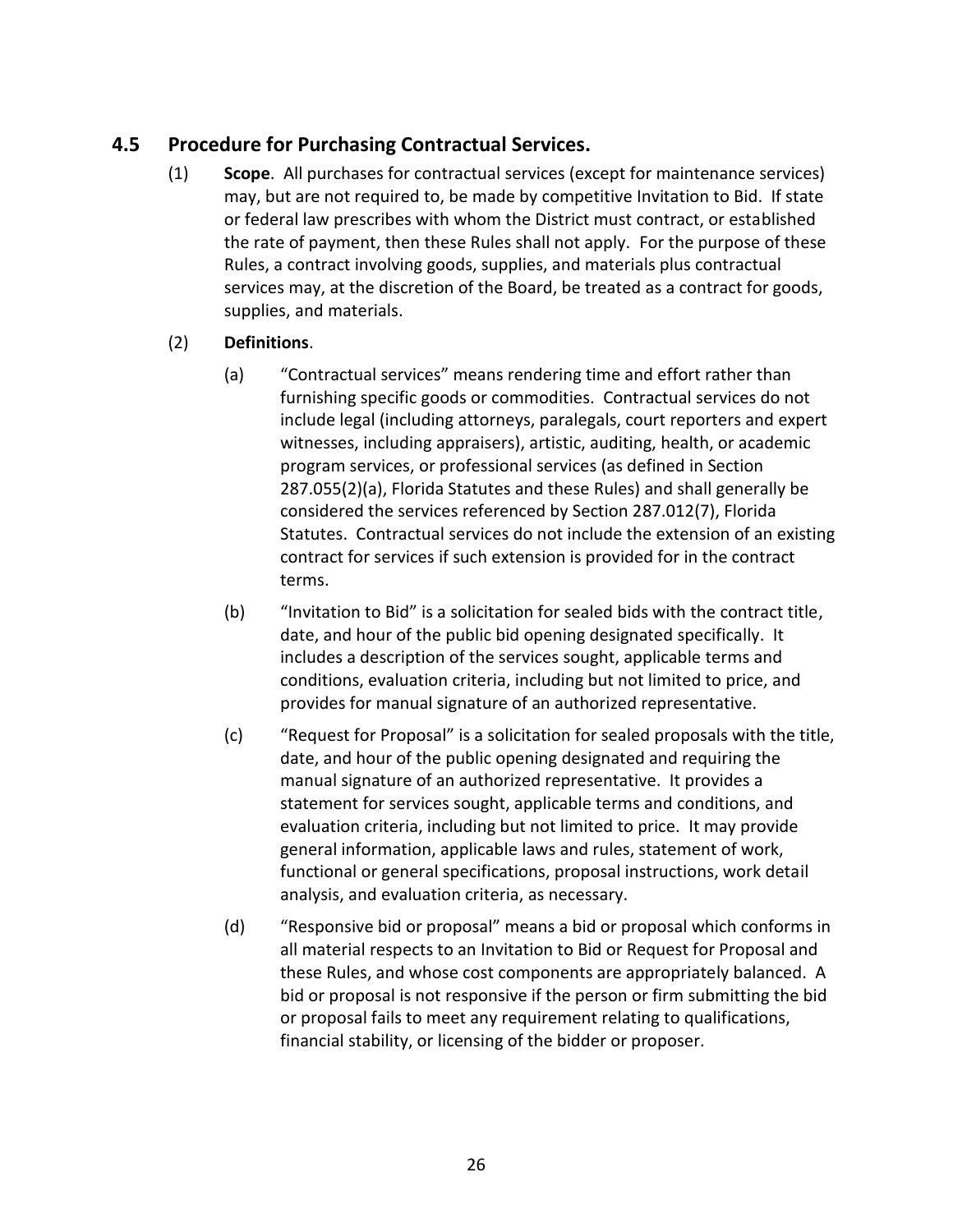- (e) "Lowest responsible bid or proposal" means, as determined in the sole discretion of the Board, the bid (i) is submitted by a person or firm capable and qualified in all respects to perform fully the contract requirements who has the integrity and reliability to assure good faith performance, (ii) is responsive to the Invitation to Bid or Request for Proposal as determined by the Board, and (iii) which is for a cost to the District deemed reasonable by the Board. Minor variations in the proposal may be waived by the Board. Mistakes in arithmetic extension of pricing may be corrected by the Board. Bids may not be modified after opening.
- (f) "Proposal Most Advantageous to the District" means, as determined in the sole discretion of the Board, the bid (i) is submitted by a person or firm capable and qualified in all respects to perform fully the contract requirements who has the integrity and reliability to assure good faith performance, (ii) is responsive to the Invitation to Bid or Request for Proposal as determined by the Board, and (iii) which is for a cost to the District deemed reasonable by the Board. Minor variations in the proposal may be waived by the Board. Mistakes in arithmetic extension of pricing may be corrected by the Board. Proposal may not be modified after opening. To assure full understanding of the responsiveness to the solicitation requirements, discussions may be conducted with qualified proposers. The proposers shall be accorded fair and equal treatment prior to the submittal date with respect to any opportunity for discussion and revision of proposals.
- (3) **Procedure**. When a purchase of contractual services is within the scope of this Rule (and the District has elected to follow this procedure), the following procedure shall be followed:
	- (a) The Board shall cause to be prepared a notice of Invitation to Bid or Request for Proposal, as appropriate.
	- (b) Notice of Invitation to Bid shall be advertised at least once in a newspaper of general circulation in the District. The notice shall allow at least seven (7) days for submittal of bids, unless the Board, for good cause, determines a shorter period of time is appropriate.
	- (c) The District may maintain a list of persons interested in receiving notices of Invitations to Bid or Requests for Proposals. The District shall make a good faith effort to provide written notice, by United States Mail, to persons who provide their names and addresses to the District Office for inclusion on the list. However, failure of a person to receive the notice shall not invalidate any contract awarded in accordance with these Rules and shall not be the basis for a protest of any contract award.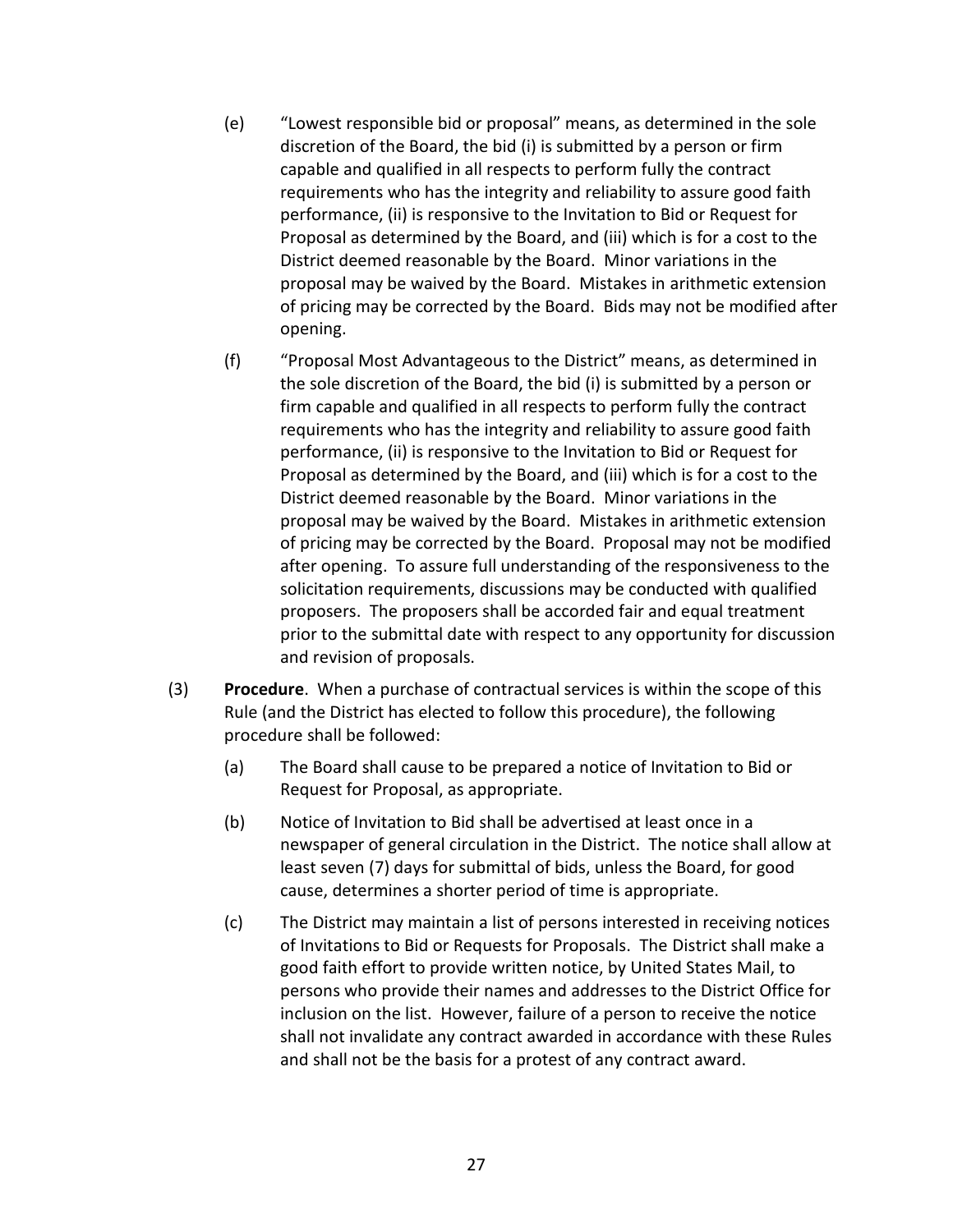- (d) Bids or proposals shall be opened at the time and place noted on the Invitation to Bid and Request for Proposal. Bids and proposals shall be evaluated in accordance with the invitation or request and these Rules.
- (e) If only one (1) response to an Invitation to Bid or Request for Proposal is received, the District may proceed with the procurement for contractual services from such bidder or proposer. If no response to an Invitation to Bid or Request for Proposal is received, the District may take whatever steps are reasonably necessary in order to proceed with the procurement of the needed contractual services.
- (f) The Board has the right to reject any and all bids or proposals. The reservation regarding the right to reject shall be included in all solicitations and advertisements. If the bids or proposals exceed the amount of funds available to or allocated by the District for this purchase, the bids or proposals may be rejected. Bidders and proposers not receiving a contract award shall not be entitled to recover any costs of bid or proposal preparation or submittal from the District.
- (g) The Lowest Responsive and Reasonable Bid or Proposal or the most advantageous to the District, as appropriate, may be accepted by the District. The Board may require bidders to furnish bid, performance and/or other bonds with a reasonable surety to be approved by the Board.
- (4) **Notice**. Notice of contract award, including the rejection of some or all bids or proposals, shall be provided in writing to all bidders or proposers by United States Mail, overnight delivery, or by hand delivery, and by posting same in the District Office for seven (7) days.
- (5) **Contract Renewal**. Renewal of a contract for contractual services shall be in writing and shall be subject to the same terms and conditions set forth in the initial contract, unless otherwise provided in the initial contract. Renewal shall be contingent upon satisfactory performance evaluations by the District.
- (6) **Contract Manager and Contract Administrator**. The Board may designate a representative to function as contract manager, who shall be responsible for enforcing performance of the contract terms and conditions and serve as the liaison with the contractor. The Board may also designate a representative to function as contract administrator, who shall be responsible for maintaining all contract files and financial information. One person may serve as both contract manager and administrator.
- (7) **Emergency Purchase**. The District may make an emergency purchase of contractual services without complying with these Rules. The fact that an emergency purchase has occurred or is necessary shall be noted in the minutes of the next Board meeting.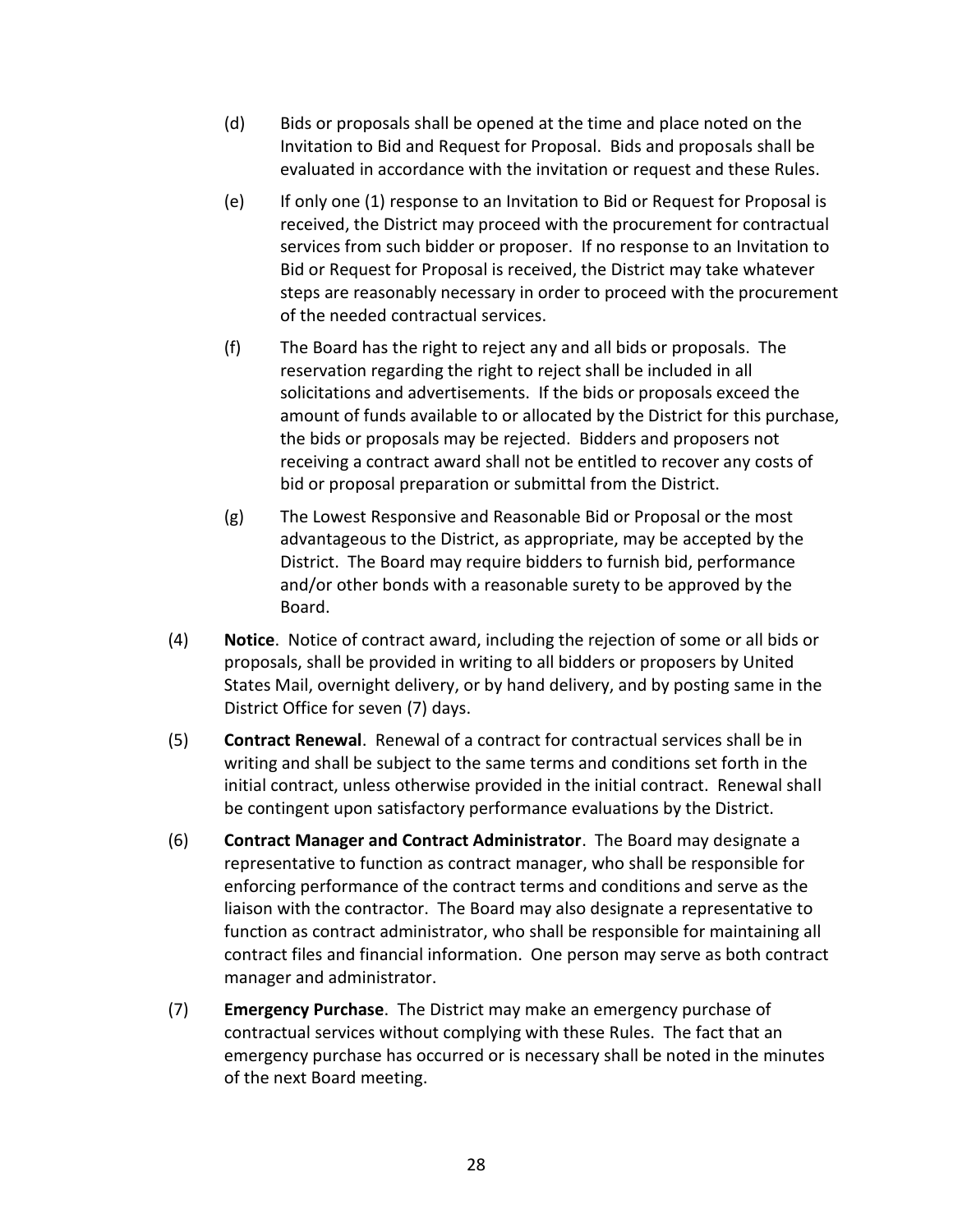(8) **Continuing Contract**. Nothing in this Rule shall prohibit a continuing contract between a firm or an individual and the District.

**Specific Authority: s.s. 190.011(5), Fla. Stat. Law Implemented: s.s. 190.011(3), Fla. Stat.**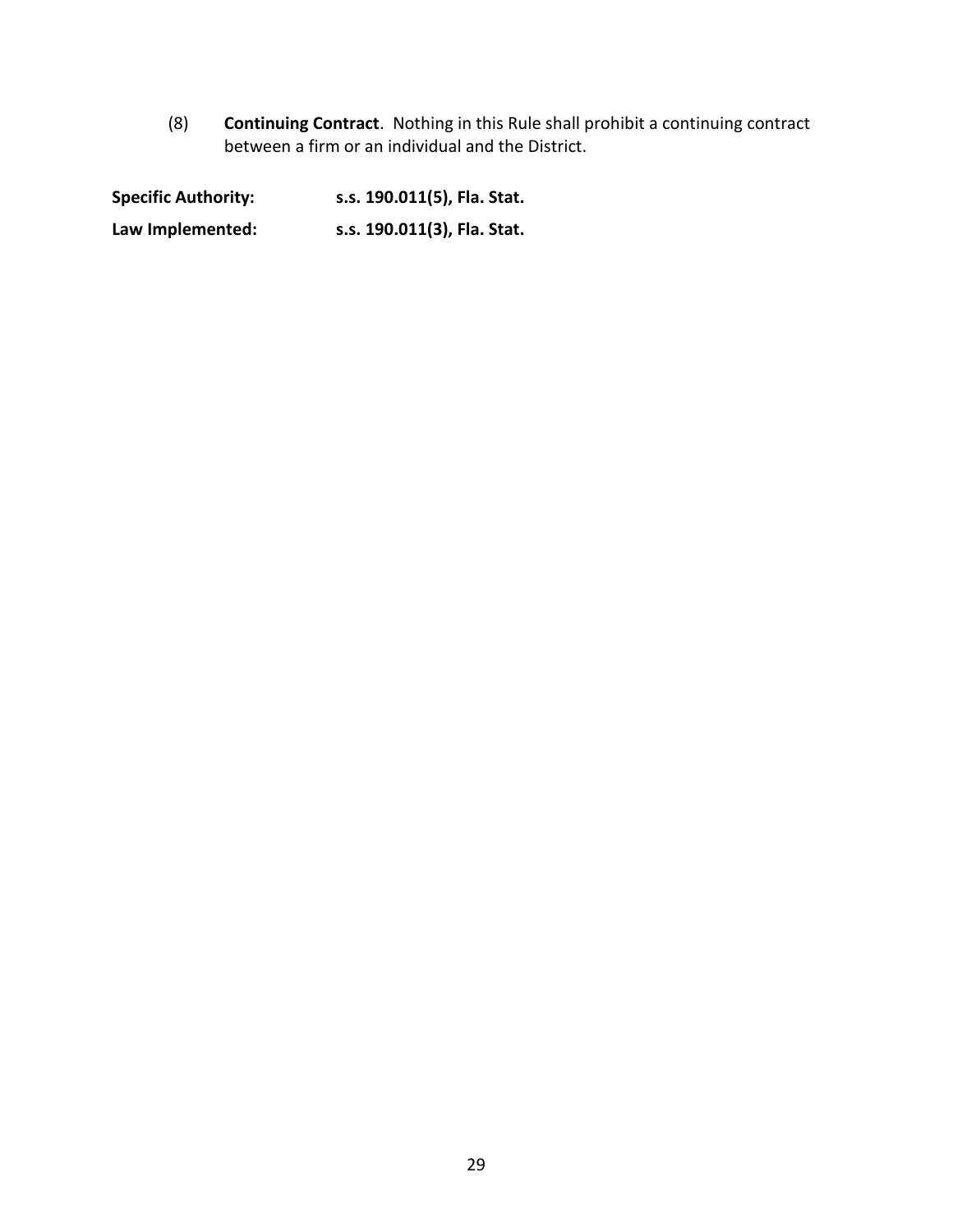# **4.6 Procedure Under Consultant's Competitive Negotiations Act.**

In order to comply with the requirements of Section 287.055, Florida Statutes (regarding certain types of professional services), the following procedures are outlined for selection of firms or individuals to provide professional services exceeding the thresholds herein described and in the negotiation of such contracts.

- (1) **Definitions**.
	- (a) "Professional services" means those services within the scope of the practice of architecture, professional engineering, landscape architecture or registered surveying and mapping, as defined by the laws of Florida, or those performed by an architect, professional engineer, landscape architect or registered surveyor and mapper, in connection with the firm's or individual's professional employment or practice.
	- (b) "Project" means that fixed capital outlay study or planning activity when basic construction cost is estimated by the District to exceed the threshold amount provided in Section 287.017, Florida Statutes, for CATEGORY FIVE, or for a planning study activity when the fee for professional services is estimated by the District to exceed the threshold amount provided in Section 287.017, for CATEGORY TWO, as such categories may be amended from time to time by the State of Florida Department of Management Services to reflect inflation or other measures.
	- (c) "Continuing contract" is a contract for professional services (of a type described above), entered into in accordance with this Rule, between the District and a firm whereby the firm provides professional services for the District for work of a specified nature with no time limitation, except that the contract shall provide a termination clause.
	- (d) "Emergency purchase" is a purchase necessitated by a sudden unexpected turn of events (e.g., acts of God, riot, fires, floods, hurricanes, accidents or any circumstances or cause beyond the control of the Board in the normal conduct of its business) where the Board decides the delay incident to competitive bidding would be detrimental to the interests of the District.
- (2) **Qualifying Procedures**. In order to be eligible to submit a bid proposal, a firm must, at the time of receipt of the bid:
	- (a) Hold all required applicable state professional licenses in good standing.
	- (b) Hold all required applicable federal licenses in good standing, if any.
	- (c) If the bidder is a corporation, hold a current and active Florida Corporate Charter or be authorized to do business in Florida in accordance with Chapter 607, Florida Statutes.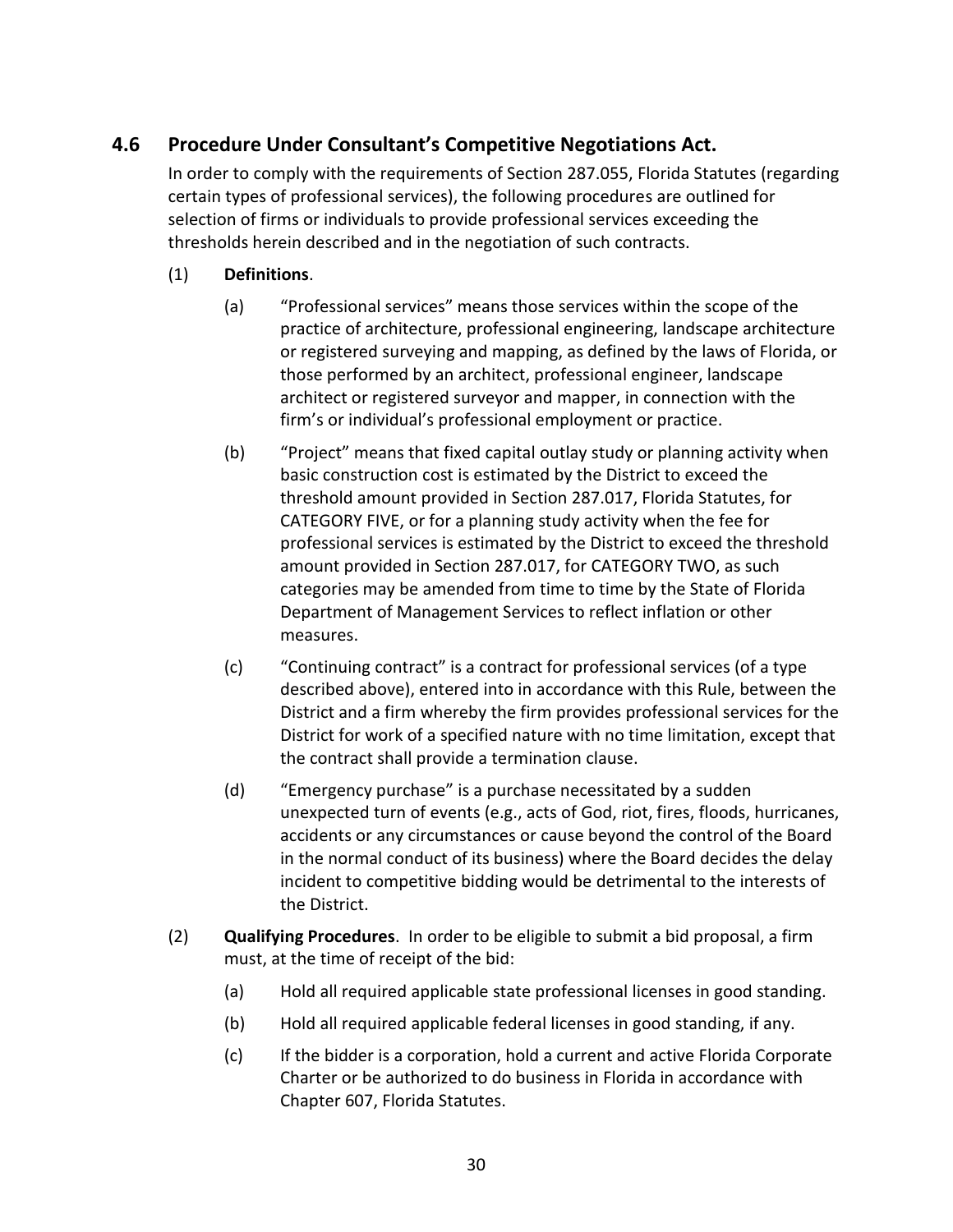(d) Meet any pre-qualification requirements set forth in the project or bid specifications. Qualification standards may include, but are not limited to, capability and adequacy of personnel, past record, and experience of the bidding entity.

Evidence of compliance with this Rule may be submitted with the bid, if requested by the District.

(3) **Public Announcement**. Prior to a public announcement that professional services are required for a project, the Board shall identify the project as meeting the threshold requirement. Except in cases of valid public emergencies as certified by the Board, the District shall announce each occasion when professional services are required for a project by publishing a notice providing a general description of the project and method for interested consultants to apply for consideration. The notice shall appear in at least one (1) newspaper of general circulation in the District and in such other places as the District deems appropriate. The District may maintain lists of persons interested in receiving such notices. These persons are encouraged to submit annually statements of qualifications and performance data. Persons who provide their name and address to the District Manager for inclusion on the list shall receive notices by mail. The Board has the right to reject any and all bids, and such reservation shall be included in the public announcement. Bidders not receiving a contract award shall not be entitled to recover any costs of bid preparation or submittal from the District.

#### (4) **Competitive Selection**.

- (a) The Board shall review and evaluate the data submitted in response to the notice described above regarding qualifications and performance ability, as well as any statements of qualification of file. The Board shall conduct discussions with, and may require public presentation by firms regarding their qualifications, and/or public presentation, select and list the firms, in order of preference, deemed to be the most highly capable and qualified to perform the required professional services, after considering these and other appropriate criteria:
	- 1. The ability and adequacy of the professional personnel employed by each firm.
	- 2. Each firm's past performance for the District in other professional employment settings.
	- 3. The willingness of each firm to meet time and budget requirements.
	- 4. The geographic location of each firm's headquarters or office in relation to the project.
	- 5. The recent, current, and projected workloads of each firm.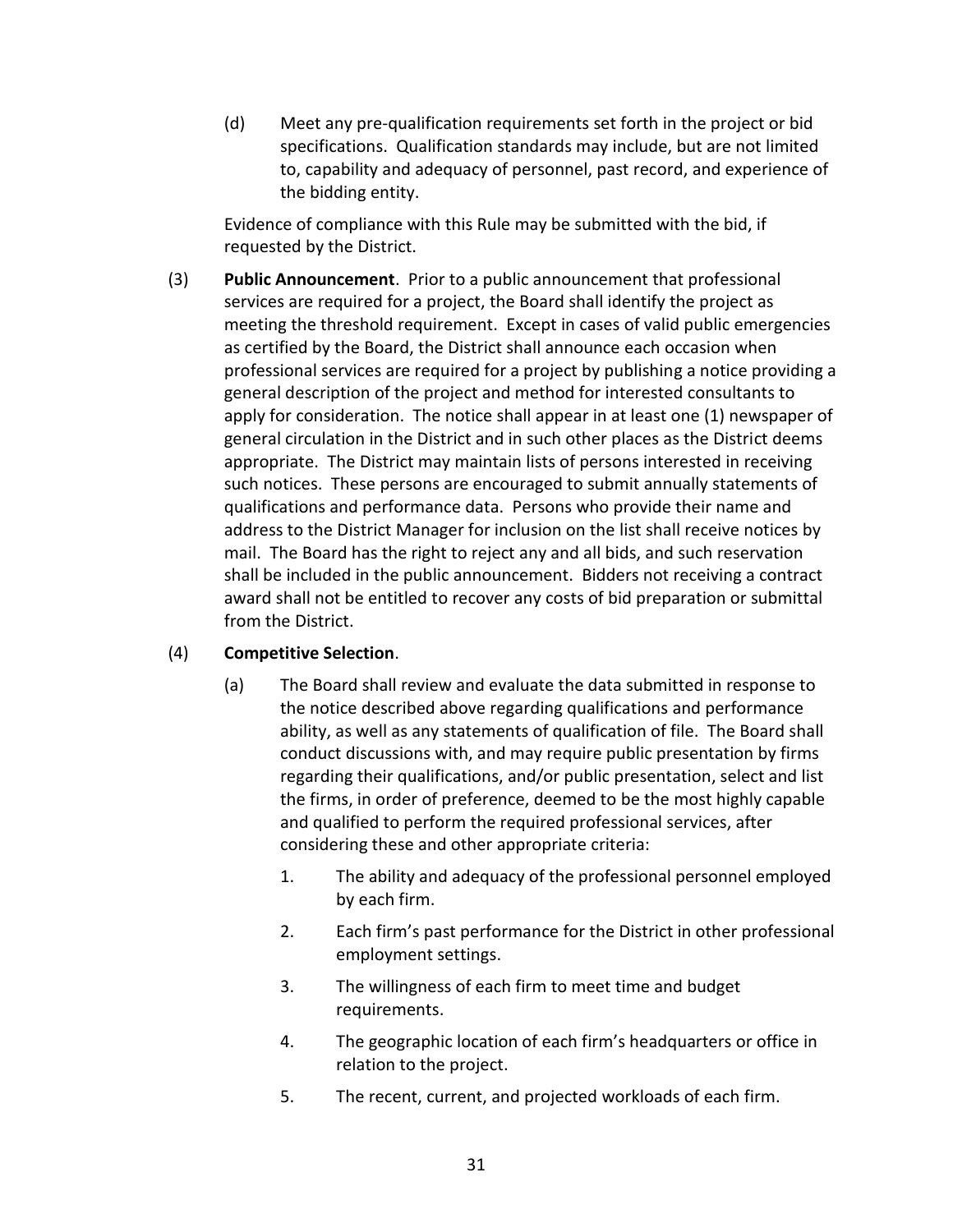- 6. The volume of work previously awarded to each firm.
- 7. Whether a firm is a certified minority business enterprise.

Nothing in these Rules shall prevent the District from evaluating and eventually selecting a firm if less than three (3) responses, including responses indicating a desire not to submit a formal bid on a given project, are received.

(b) If the selection process is administered by a person other than the full Board, the selection made will be presented to the full Board with a recommendation that competitive negotiations be instituted with the selected firms in order of preference listed.

#### (5) **Competitive Negotiation**.

- (a) After the Board has authorized the beginning of competitive negotiations, the District may begin such negotiations with the firm listed as the most qualified to perform the required professional services.
- (b) In negotiating a lump-sum or cost-plus-a-fixed-fee professional contract for more than the threshold amount provided in Section 287.017, Florida Statutes, for CATEGORY FOUR, the firm receiving the award shall be required to execute a truth-in-negotiation certificate stating that "wage rates and other factual unit costs supporting the compensation are accurate, complete, and current at the time of contracting." In addition, any professional service contract under which such a certificate is required, shall contain a provision that "the original contract price and any additions thereto, shall be adjusted to exclude any significant sums by which the Board determines the contract price was increased due to inaccurate, incomplete, or noncurrent wage rates and other factual unit costs."
- (c) (c) Should the District within twenty-one (21) days be unable to negotiate a satisfactory agreement with the firm determined to be the most qualified at a price deemed by the District to be fair, competitive, and reasonable then unless modified by the Board, negotiations with that firm shall be terminated and the District shall I mmediately begin negotiations with the second most qualified firm. If a satisfactory agreement with the second firm cannot be reached within twenty-one (21) days (unless modified by the Board to the contrary) those negotiations shall be terminated and negotiations with the third most qualified firm shall be undertaken.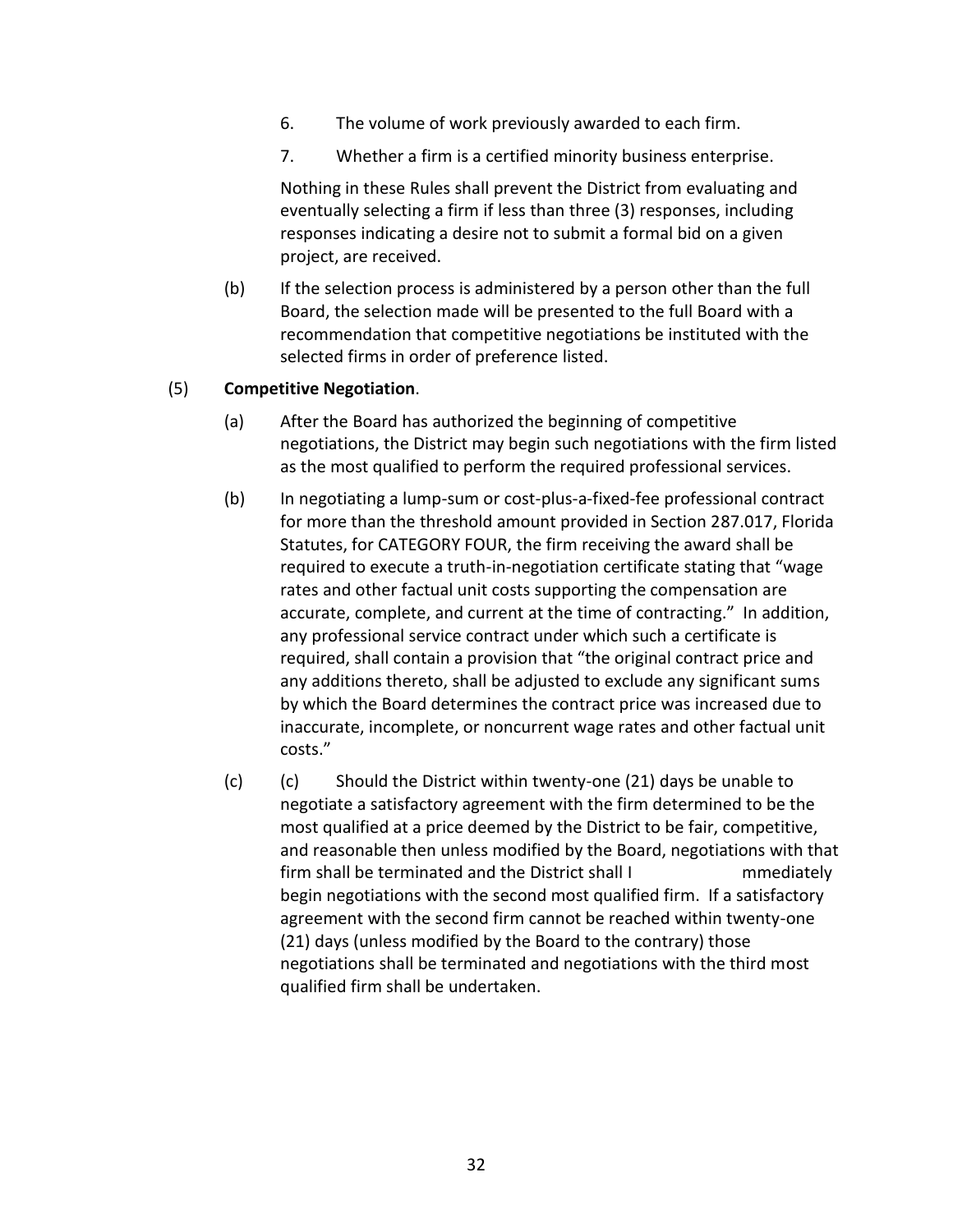- (d) Should the District be unable to negotiate a satisfactory agreement with any of the selected firms within twenty-one (21) days (unless modified by the Board to the contrary) additional firms shall be selected by the District, in order of their competence and qualifications. Negotiations shall continue, beginning with the first-named firm on the list, until an agreement is reached or the list of firms is exhausted.
- (e) Once an agreement with a firm or individual is reached, notice of the award or intent to award, including the rejection of some or all bids, shall be provided in writing to all bidders by United States Mail, by hand delivery, or by overnight delivery service, and by posting same in the District Office for seven (7) days.
- (6) **Continuing Contract**. Nothing in this Rule shall prohibit a continuing contract between a firm or an individual and the District.
- (7) **Emergency Purchase**. The District may make an emergency purchase without complying with these Rules. The fact that an emergency purchase has occurred or is necessary shall be noted in the minutes of the next Board meeting.

| <b>Specific Authority:</b> | s.s. 190.011(5), Fla. Stat.                   |
|----------------------------|-----------------------------------------------|
| Law Implemented:           | s.s. 190.011(3), 287.005, 190.033, Fla. Stat. |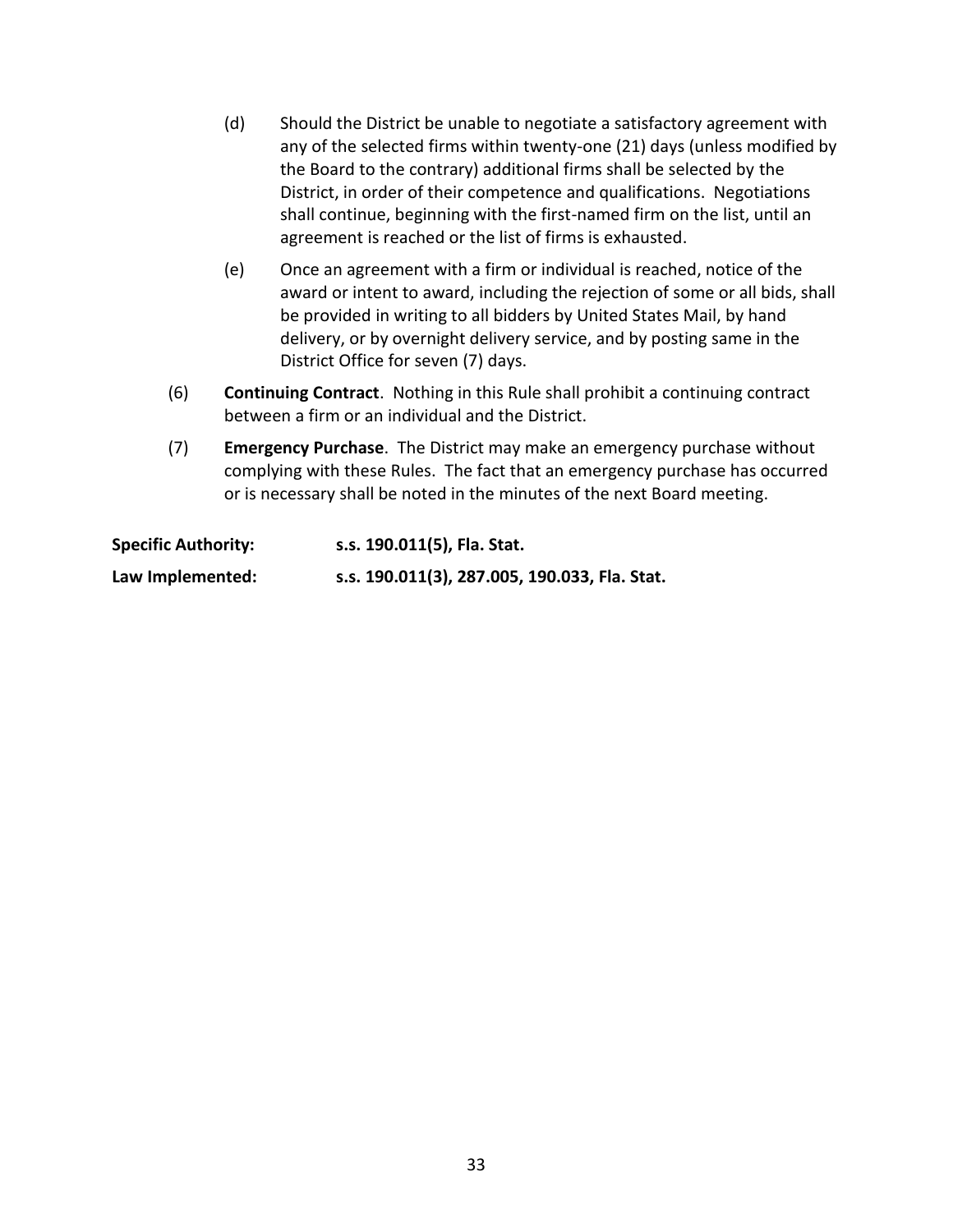# **5.0 Bid Protests Under Consultants' Competitive Negotiations Act.**

Notwithstanding any other provision in these Rules, the resolution of any protests regarding the decision to solicit or award a contract for a bid or proposal shall be in accordance with this section.

- (1) **Notice**. The District shall give all bidders written notice of its decision to award or intent to award a contract, including rejection of some or all bids, by United States Mail, by hand delivery, or by overnight delivery service, and by posting same in the District Office for seven (7) days. The notice shall include the following statement: "Failure to file a protest within the time prescribed in Section 5.2 of the Rules of the Coral Bay Community Development District shall constitute a waiver of proceedings under those Rules."
- (2) **Filing**. Any person who is affected adversely by the District's decision or intended decision shall file with the District a notice of protest within seventytwo (72) hours after the posting of the final bid tabulation or after receipt of the notice of the District decision or intended decision, and shall file a formal written protest within seven (7) days after the date of filing of the notice of protest. The notice of protest shall identify the procurement by title and number or any other language that will enable the District to identify it, shall state that the person intends to protest the decision, and shall state with particularity the law and facts upon which the protest is based. With respect to a protest of the specifications contained in an Invitation to Bid or in a Request for Proposals, the notice of protest shall be filed in writing within seventy-two (72) hours after the receipt of the notice of the project plans and specifications (or intended project plans and specifications) in an Invitation to Bid or Request for Proposals, and the formal written protest shall be filed within seven (7) days after the date when notice of protest is filed. Failure to file a notice of protest, or failure to file a formal written protest, shall constitute a waiver of all further proceedings.
- (3) **Award Process**. Upon a receipt of a notice of protest which has been timely filed, the District shall stop the bid solicitation process (or the contract and award process) until the subject of the protest is resolved. However, if the District sets forth in writing particular facts and circumstances which require the continuance of the process without delay in order to avoid immediate and serious danger to the public health, safety, or welfare, the award process may continue.
- (4) District shall stop the bid solicitation process (or the contract and award process) until the subject of the protest is resolved. However, if the District sets forth in writing particular facts and circumstances which require the continuance of the process without delay in order to avoid immediate and serious danger to the public health, safety, or welfare, the award process may continue.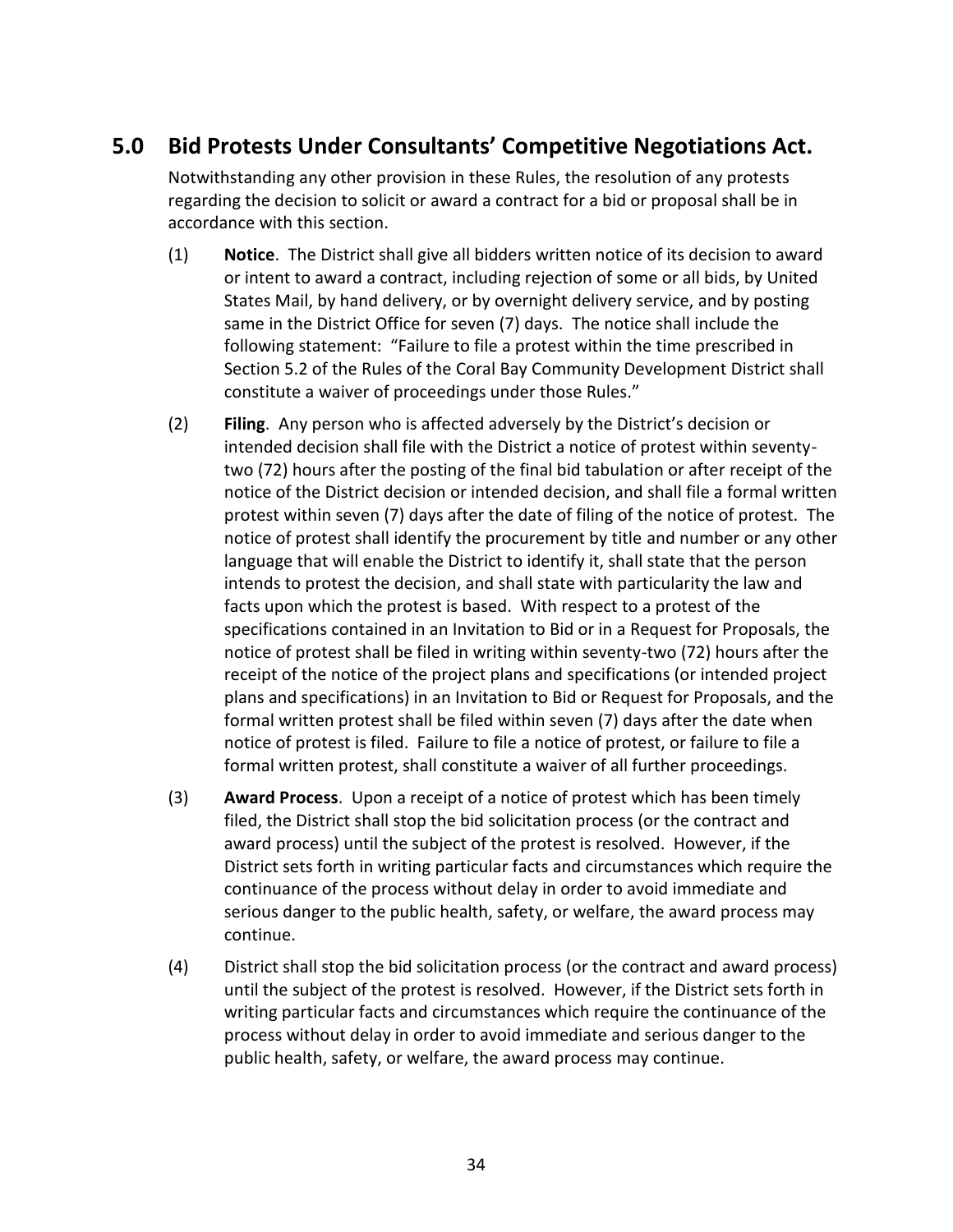- (5) **Mutual Agreement**. The District, on its own initiative or upon the request of a protester, shall provide an opportunity to resolve the protest my mutual agreement between the parties within seven (7) days, excluding Saturdays, Sundays and legal holidays, upon receipt of a formal written request.
- (6) **Proceedings**. If the subject of a protest is not resolved by mutual agreement, a proceeding shall be conducted in accordance with the procedural guidelines set forth in Section 3.0.

**Specific Authority: s.s. 120.57(3), 190.011(5) Fla. Stat. Law Implemented: s.s. 120.57(3), 190.033, Fla. Stat.**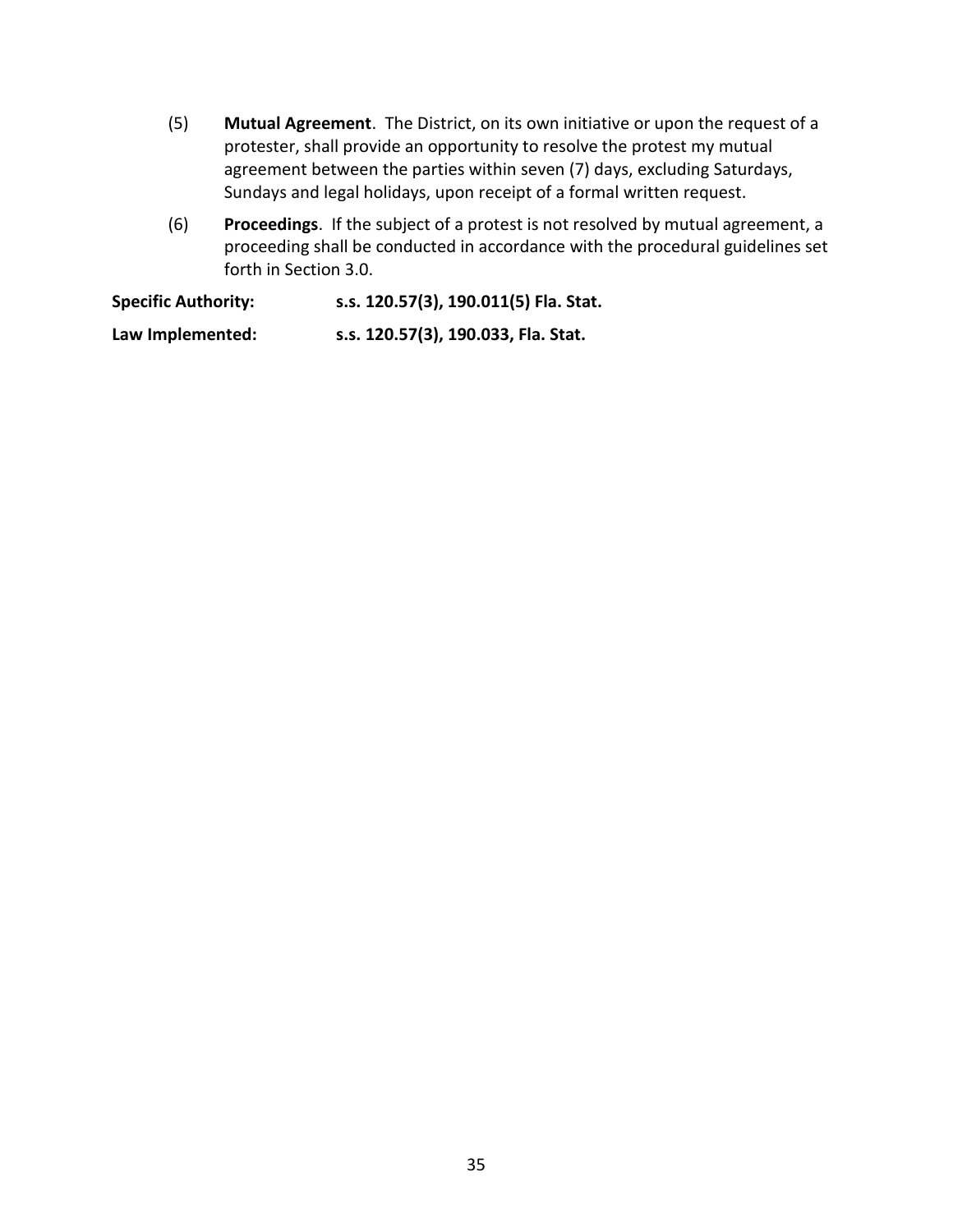## **5.1 Protests With Respect To Contracts Awarded or Bid Documents.**

The resolution of any protests regarding Bid Documents or the decision to award a contract for a bid or proposal shall be in accordance with section 5.1.

- (1) **Notice**. The District shall give all bidders or proposers written notice of a decision to award or to reject all bids by posting the notice in the District Office for seven (7) days, with a copy being provided to all submitting firms by United States Mail or by hand delivery. The notice shall include the following statement: "Failure to file a written protest with the District within seventy-two (72) hours following the receipt of notice of the District's decision to award a contract shall constitute a waiver of any objection to the award of such contract."
- (2) **Filing**.
	- (a) Any firm or person who is affected adversely by a District decision to award a contract shall file with the District a written notice of protest within seventy-two (72) hours after receipt of the notice of the District's decision, and shall file a formal written protest with the District within seven (7) calendar days after timely filing the initial notice of protest. For purposes of this Rule, wherever applicable, filing will be perfected and deemed to have occurred upon receipt of the District. Failure to timely file a notice of protest or failure to timely file a formal written protest shall constitute a waiver of any right to object to or protest the District's decision or contract award. The formal written protest shall state with particularity the facts and law upon which the protest is based.
	- (b) With respect to a protest regarding the Bid Documents, including specifications or other requirements contained in an Invitation to Bid or in a Request for Proposals, the notice of protest shall be filed in writing within seventy-two (72) hours after the receipt of the proposed project plans and specifications or other contract documents. The formal protest setting forth with particularity the facts and law upon which the protest is based shall be filed within seven (7) calendar days after the initial notice of protest was filed. Failure to timely file a notice of protest or failure to timely file a formal written protest shall constitute a waiver of any right to object to or protest with respect to the aforesaid plans, specifications or contract documents.
- (3) **Award Process**. Upon receipt of a timely filed notice of protest, the District shall abate the contract award process until the protest is resolved by final Board action. However, if the District determines particular facts and circumstances require the continuance of the contract award process without delay in order to avoid immediate and serious danger to the public health, safety, or welfare, the contract award process may continue. In such circumstances, the contract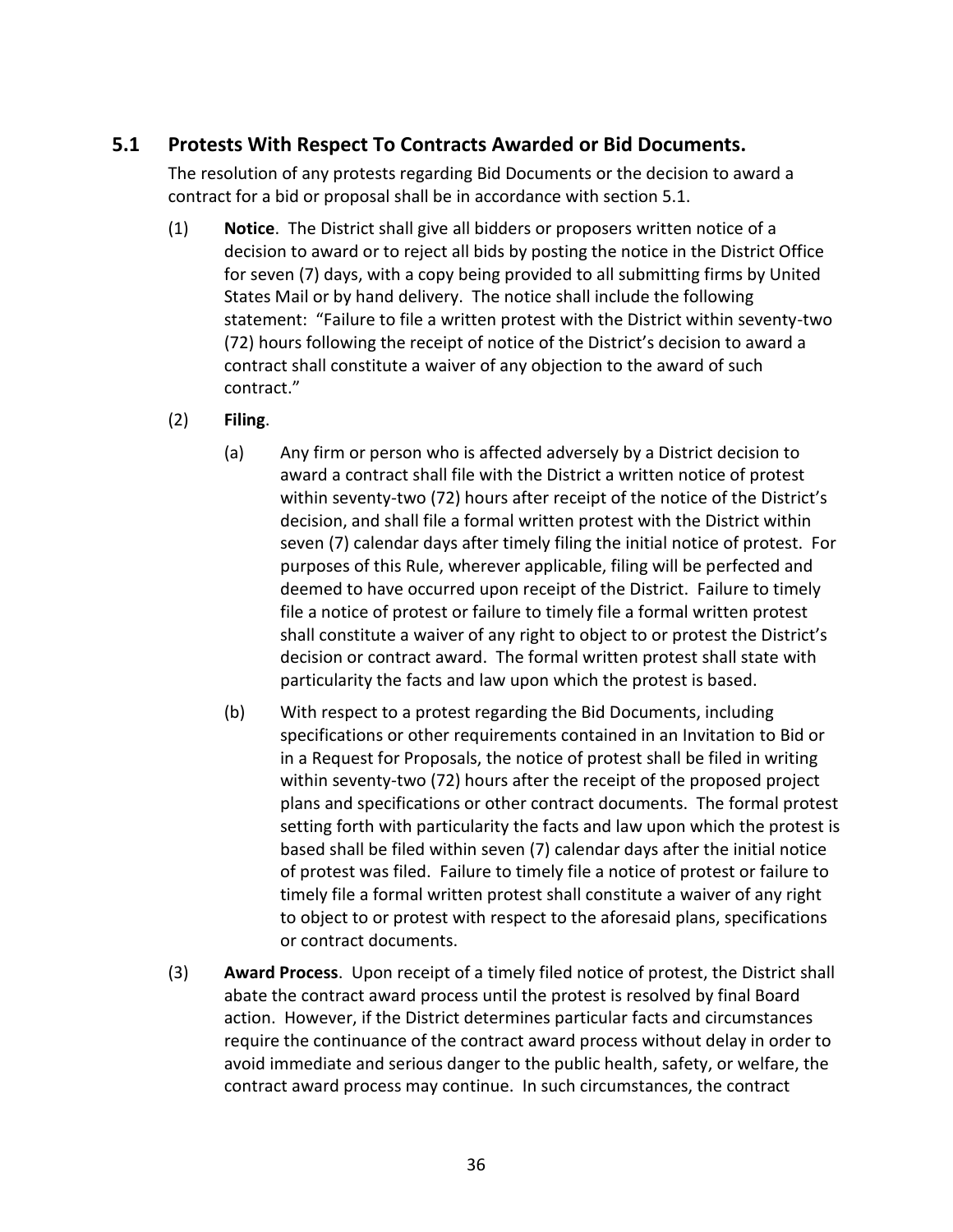awarded shall be conditioned on the outcome of the protest.

- (4) **Informal Proceeding**. If the Board determines a protest does not involve a disputed issue of material fact, the Board may, but is not obligated to, schedule an informal proceeding to consider the protest. Such informal proceeding shall be at a time and place determined by the Board. Notice of such proceeding shall be posted in the office of the District not less than three (3) calendar days prior to such informal proceeding, with copy being mailed to the protestant and any substantially affected person or parties. Within fifteen (15) calendar days following the informal proceeding, the Board shall issue a written decision setting forth the factual, legal, and policy grounds for its decision.
- (5) **Formal Proceeding**. If the Board determines a protest involves disputed issues of material fact or if the Board elects not to use the informal proceeding process provided above, the District shall schedule a formal hearing to resolve the protest in accordance with the procedural guidelines set forth in Section 3.0.

| <b>Specific Authority:</b> | s.s. 120.53(5), 190 011(5), Fla. Stat. |
|----------------------------|----------------------------------------|
| Law Implemented:           | s.s. 190.033, Fla. Stat.               |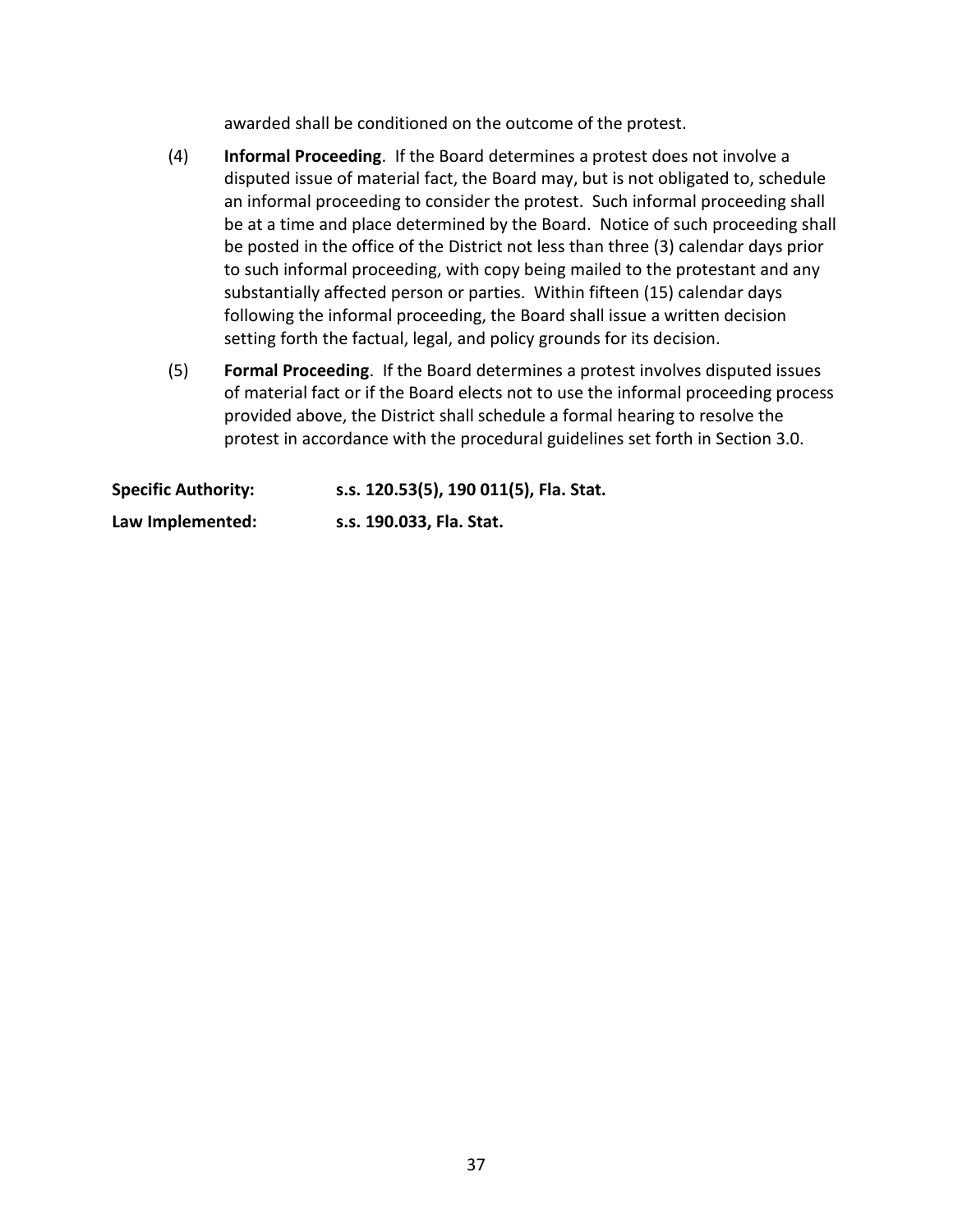## **5.2 Bid Protests Relating to Any Other Award.**

Notwithstanding any other provision in these Rules, the resolution of any protests regarding the decision to solicit or award a contract for a bid proposal under Sections 4.1, 4.2, or 4.5 shall be in accordance with Section 5.2.

- (1) **Notice**. The District shall give all bidders written notice of its decision to award or intent to award a contract, including rejection of some or all bids, by United States Mail, by hand delivery, or by overnight delivery service, and by posting same in the District Office for seven (7) calendar days.
- (2) **Filing**. Any person who is adversely affected by the District's decision or intended decision shall file with the District a notice of protest in writing within seventy-two (72) hours after the posting of the final bid tabulation or after receipt of the notice of the District decision or intended decision, and shall file a formal written protest within seven (7) days after the date of filing of the notice of protest. The formal written protest shall state with particularity facts and law upon which the protest is based. Failure to timely file a notice of protest or failure to timely file a formal written protest shall constitute a waiver of all further proceedings.
- (3) **Award Process**. Upon receipt of a notice of protest which has been timely filed, the District shall stop the bid solicitation process or the contract and award process until the subject of the protest is resolved. However, if the District sets forth in writing particular facts and circumstances which require the continuance of the process without delay in order to avoid an immediate and serious danger to the public health, safety, or welfare, the award process may continue.
- (4) **Mutual Agreement**. The District, on its own initiative or upon the request of a protester, shall provide an opportunity to resolve the protest by mutual agreement between the parties within five (5) days, excluding Saturdays, Sundays and legal holidays, of receipt of a formal written protest.
- (5) **Hearing**. If the subject of a protest is not resolved by mutual agreement, the District shall hold a proceeding in accordance with the procedural guidelines set forth in Section 3.0.

| <b>Specific Authority:</b> | s.s. 190.011(5), Fla. Stat. |
|----------------------------|-----------------------------|
| Law Implemented:           | s.s. 190.033, Fla. Stat.    |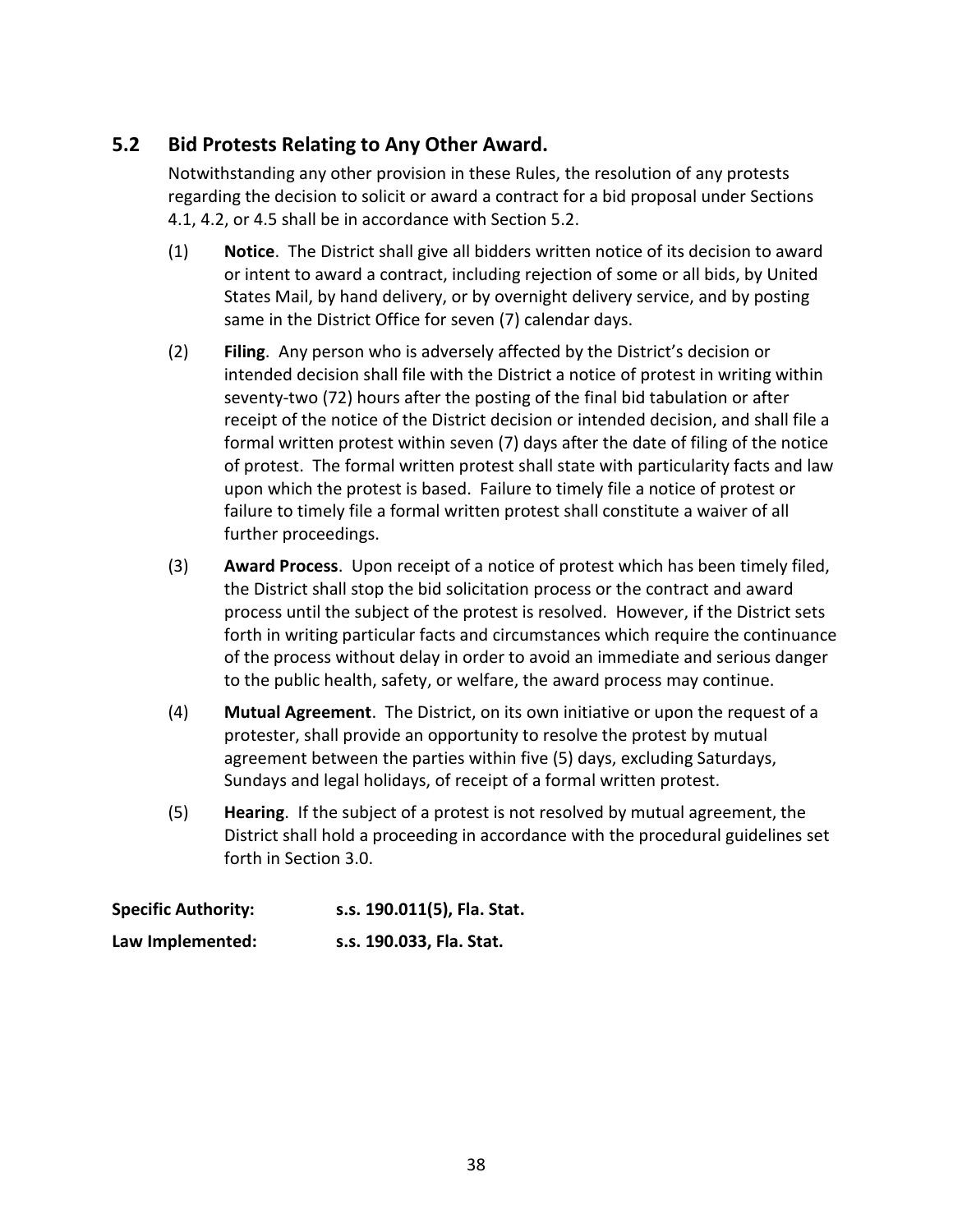# **6.0 Design-Build Contract Competitive Proposal Selection Process.**

- (1) **Scope**. The District may utilize design-build contracts for any public construction project for which the Board determines that use of such contracts in the best interest of the District. When letting a design/build contract, the District shall use the following procedure:
	- (a) The District shall utilize a design criteria professional meeting the requirements of Section 287.055(2)(k) when developing a design criteria package, evaluating the responses or bids submitted by design-build firms, and determining compliance of the project construction with the design criteria package. The design criteria professional may be an employee of the District or may be retained using Section 4.6, Procedure Under Consultant's Competitive Negotiations Act.
	- (b) A design criteria package for the construction project shall be developed and sealed by the design criteria professional. The package shall include concise, performance –oriented drawings or specifications of the project, and shall include sufficient information to put interested firms on notice of substantially all of the requirements of the project. If the project utilizes existing plans, the design criteria professional shall create a design criteria package by supplementing the plans with project specific requirements, if any. All design criteria packages shall require firms to submit information regarding the qualifications, availability and past work of the firms, including the partners and members thereof.
	- (c) The Board, in consultation with the design criteria professional, shall establish the standards and procedures for the evaluation of design-build proposals based on price, technical, and design aspects of the project, weighted for the project.
	- (d) After the design criteria package and the standards and procedures for evaluation of proposals have been developed, competitive proposals from qualified firms shall be solicited, pursuant to the design criteria by the following procedure:
		- 1. A Request for Proposals shall be advertised at least once in a newspaper of general circulation in the County in which the District is located. The notice shall allow at least seven (7) days for submittal of proposals, unless the Board, for good cause, determines a shorter period of time is appropriate.
		- 2. The District may maintain qualifications information, including: capabilities, adequacy of personnel, past record, experience, whether the firm is a certified minority business enterprise as defined by the Florida Small Business and Minority Assistance Act of 1985, and other factors, on design-build firms. Such firms shall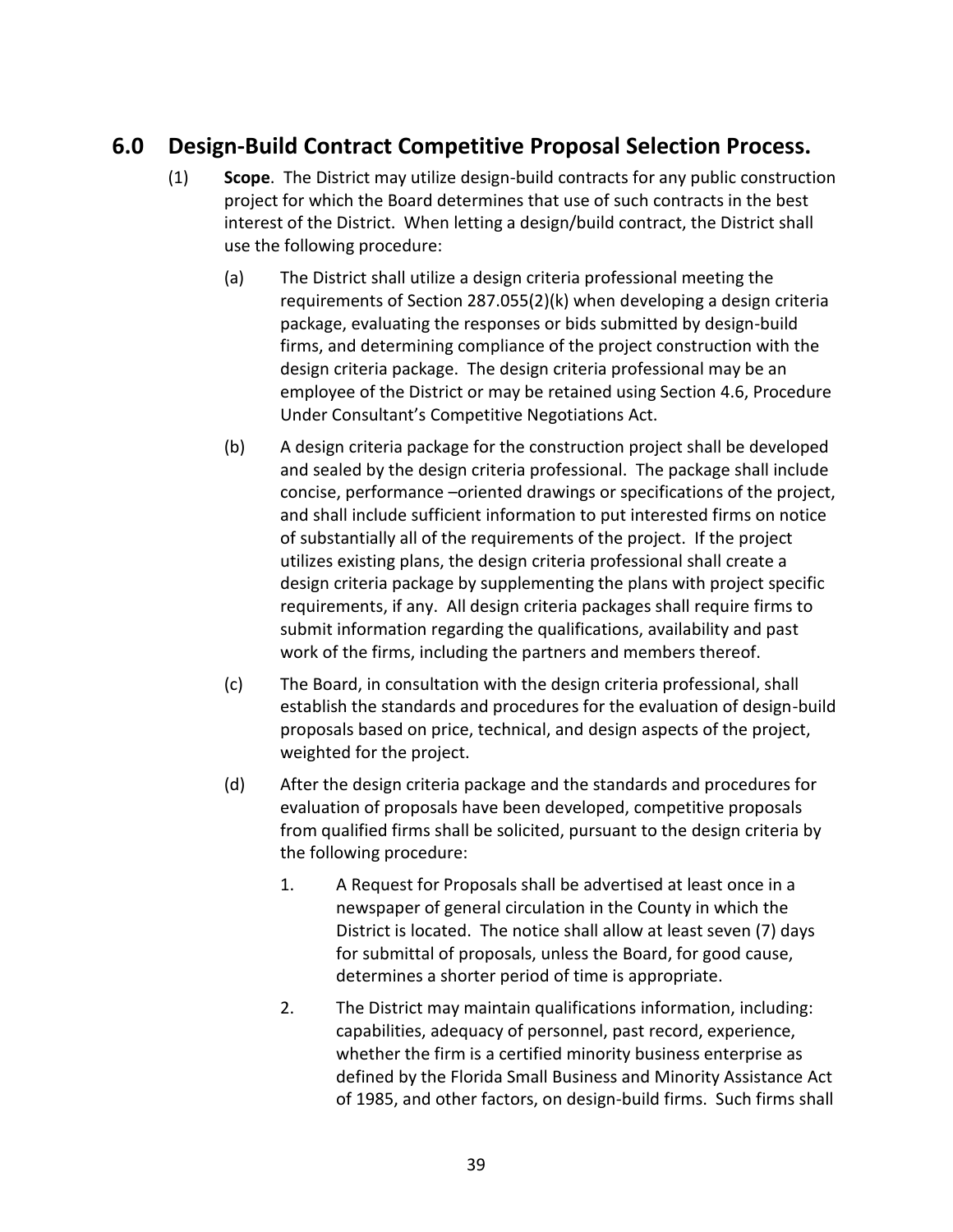receive a copy of the request for proposals by mail.

- 3. In order to be eligible to submit a proposal a firm must, at the time of receipt of the proposals:
	- (a) Hold the required applicable state professional license in good standing, as defined by Section 287.055(2)(h), Florida Statutes;
	- (b) Hold all required applicable federal licenses in good standing, if any;
	- (c) Hold a current and active Florida Corporate Charter or be authorized to do business in Florida in accordance with Chapter 607, Florida Statutes, if the bidder is a corporation;
	- (d) Meet any special prequalification requirements set forth in the design criteria package.

Evidence of compliance with these Rules may be submitted with the bid, if required by the District.

- (e) The Board shall select no fewer than three (3) design-build firms as the most qualified, based on the information submitted in the response to the request for proposals, and in consultation with the design criteria professional, shall evaluate their proposals based on the evaluation standards and procedures established prior to the solicitation of requests for proposal.
- (f) The Board shall negotiate a contract with the firm ranking the highest based on the evaluation standards, and shall establish a price which the Board determines to be fair, competitive, and reasonable. Should the Board be unable to negotiate a satisfactory contract with the firm considered to be the most qualified at a price considered by the Board to be fair, competitive and reasonable, negotiations with that firm must be terminated. The Board shall then undertake negotiations with the second most qualified firm, based on the ranking by the evaluation standards. Failing accord with the second most qualified firm, the Board must terminate negotiations. The Board shall then undertake negotiations with the third firm. Should the Board be unable to negotiate a satisfactory contract with any of the selected firms, the Board shall select additional firms in order of their rankings based on the evaluation standards and continue negotiations until an agreement is reached.
- (g) After the Board contracts with a firm, the firm shall bring to the Board for approval, detailed working drawings of the project.
- (h) The design criteria professional shall evaluate the compliance of the project construction with the design criteria package, and shall provide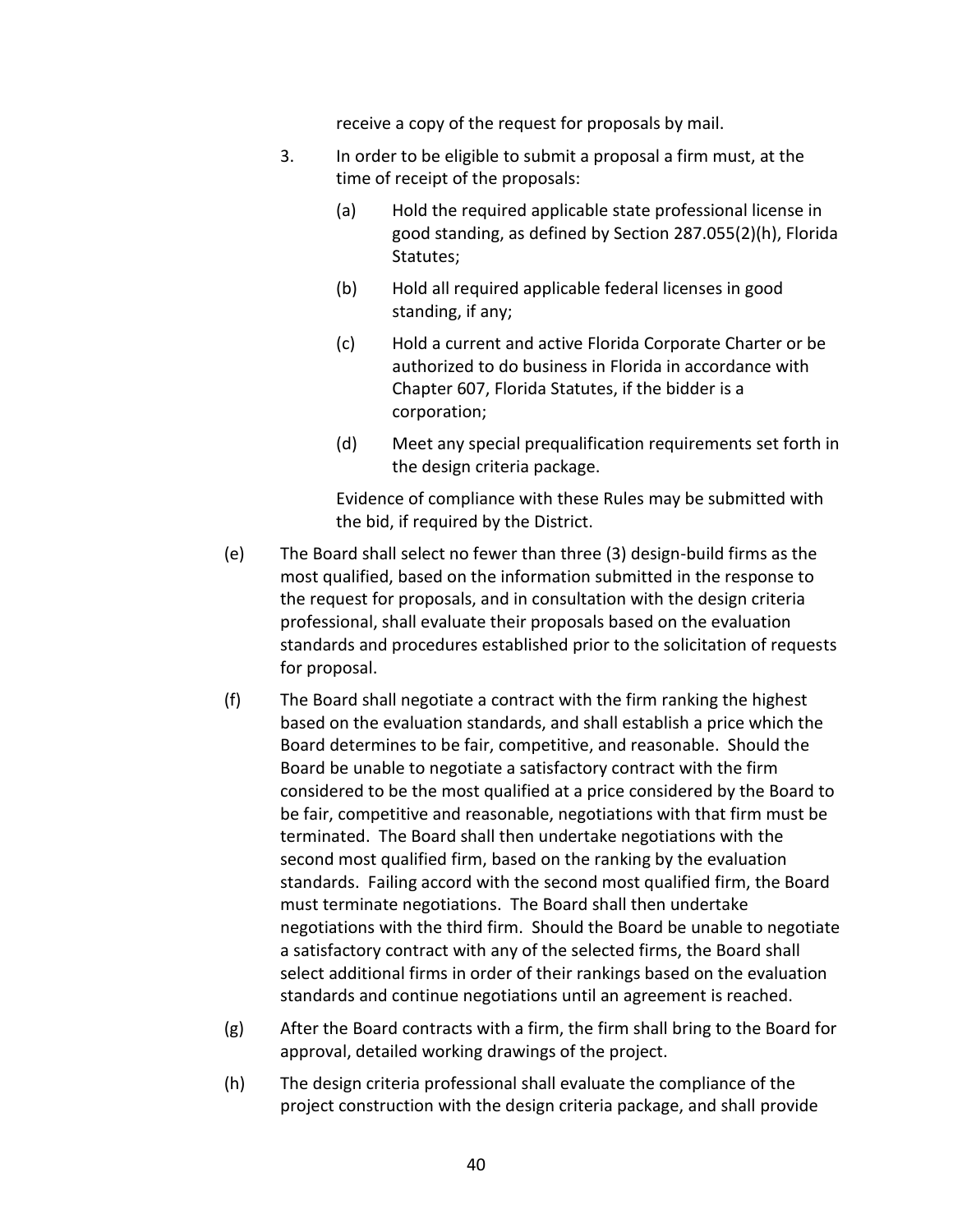the Board with a report of the same.

(2) **Emergency Purchase**. The Board may, in case of public emergency, declare an emergency and immediately proceed with negotiations with the best qualified design-build firm available at the time. The fact that an emergency purchase has occurred shall be noted in the minutes of the next Board meeting.

**Specific Authority: s.s. 190.011(5), Fla. Stat. Law Implemented: s.s. 190.033, 255.20, Fla. Stat.**